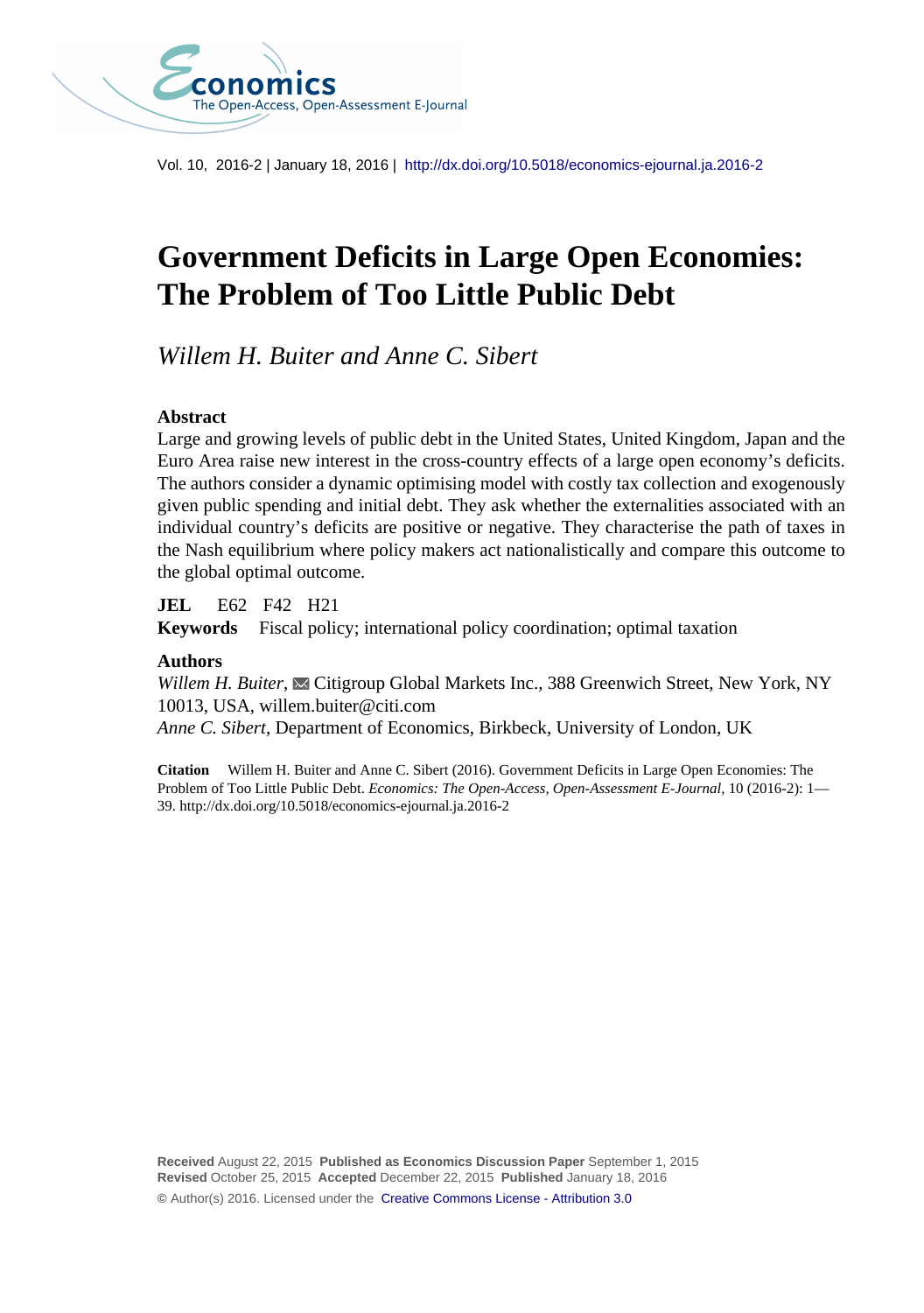### 1 Introduction

Net general government debt as a share of annual GDP stood at about 129 percent for Japan, 76 percent for the United Kingdom and 86 percent for the United States in 2014, over twice the levels that prevailed in  $2000<sup>1</sup>$ . This burgeoning official indebtedness raises new interest in a topic that has been relatively neglected in recent years: the cross-country effects of a large country's borrowing. Does such a country's borrowing in an integrated global financial market impose externalities on other countries? If so, are these spillovers exclusively redistributive or do they create or mitigate inefficiency? In this paper we consider cross-border pecuniary externalities associated with the transmission of national public debt policies through their effect on the global risk-free real interest rate.<sup>2</sup>

We provide a dynamic equilibrium model with optimising households and governments, in which public debt and the governments' intertemporal budget constraints provide a link between current and future tax decisions. Such models are analytically difficult, especially if they do not exhibit Ricardian equivalence. Thus, our baseline framework possesses the simplest possible supply side for the national economies: a perishable endowment. Our model is inhabited by representative infinite-lived households with log-linear preferences and we assume a simple source of Ricardian non-equivalence, or absence of debt neutrality: increasing and strictly convex real resource costs of administering and collecting taxes. We require that governments follow sustainable plans and we ignore monetary policy; hence, we focus on real interest rate cross-border spillovers that occur in the absence of sovereign default risk and without strategic interactions between a national fiscal authority and a national or supranational monetary authority.

We assume that financial capital is perfectly mobile across countries and that the international transmission of national fiscal policy is solely through interest rates. Taxes are lump sum, but because of the strict convexity of the tax collection costs, the timing of taxes matters in this model, just as it would with conventional distortionary taxes on labour income or financial asset income in models with endogenous labour supply or capital accumulation.

Without tax collection costs our model, with its representative households,

<sup>&</sup>lt;sup>1</sup>OECD Economic Outlook, June 2015. The euro area's net general government debt as a share of annual GDP was 73% in 2014 and 47% in 2000.

<sup>2</sup>Pecuniary externalities are externalities that affect another party solely through the prices faced by the other party.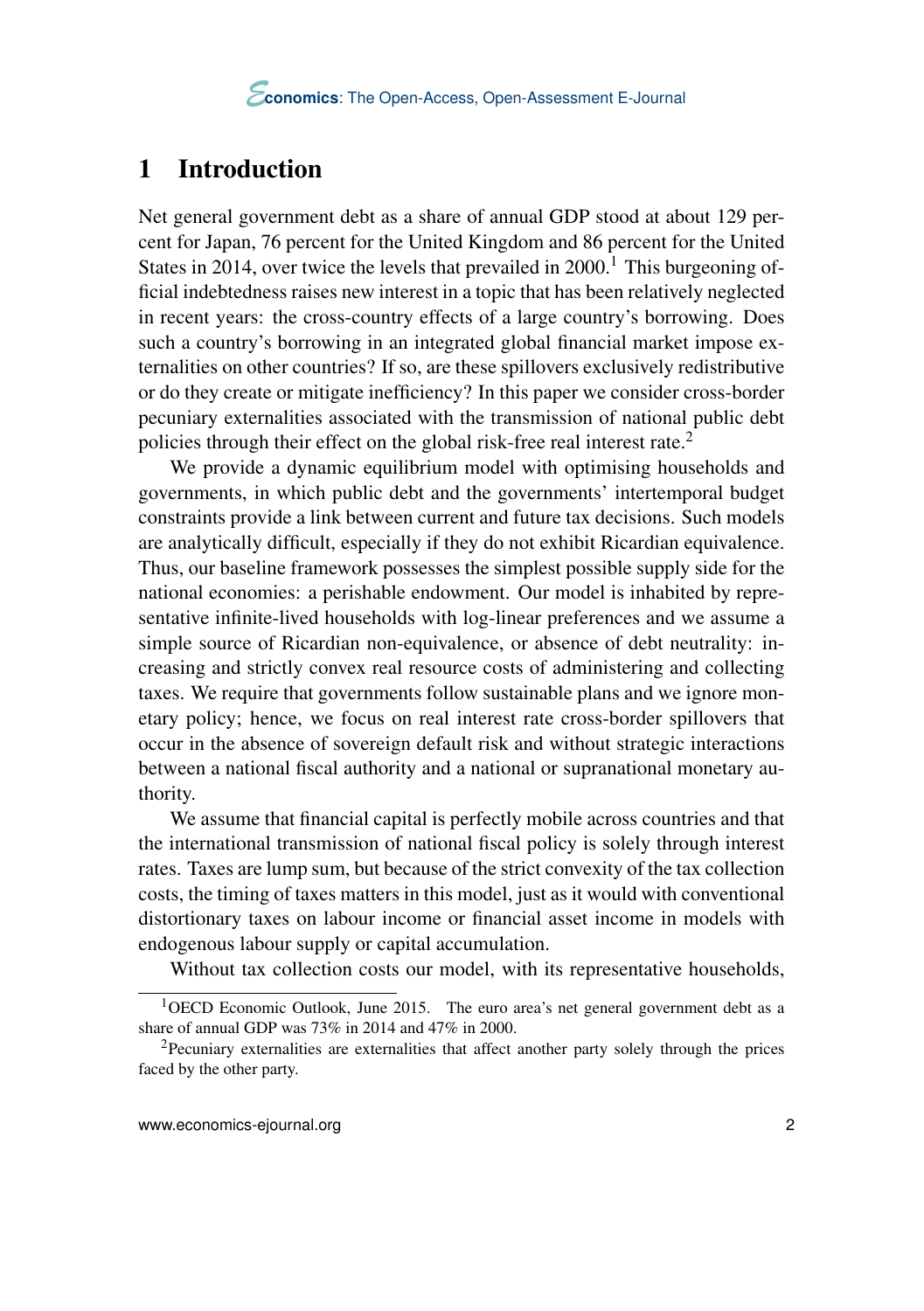would exhibit Ricardian equivalence: for any given sequence of public purchases of goods, any sequence of lump-sum taxes and debt that satisfies the intertemporal budget constraint would support the same equilibrium. There would be no international spillovers. This is true even if countries are large in the world capital market and exploit their monopoly power. However, with our strictly convex tax collection costs we demonstrate that if national policy makers cannot cooperate, there are pecuniary externalities that are not merely redistributive and the outcome is inefficient.

If we had instead assumed overlapping generations, then if there were no tax collection costs and taxes were lump sum, alternative rules for financing public purchases of goods would cause purely redistributive pecuniary externalities. Even with symmetric countries, there could be distributional effects between generations, but as long as dynamic inefficiency does not occur, any feasible sequence of lump-sum taxes and debt supports a Pareto efficient allocation.<sup>3</sup>

In the one-country special case of our model, tax collection costs do not cause inefficiency if one assumes that these costs would be the same in the counterfactual command economy as they are in our market economy. Inefficiency arises when there are multiple countries and each country affects other countries' choice sets through market prices in a way that is not adequately reflected in the market prices.

With symmetric countries and representative, infinite-lived households, symmetric tax policies have no distributional effects. However, because of the convex tax collection costs, they can have welfare consequences if they change the world interest rate. If countries have outstanding debt and a change in policy causes the interest rate to rise, then higher debt service means that countries must raise taxes, now or in the future, and tax collection costs increase. National governments that maximise their own resident household's welfare do not internalise the cost of the higher tax collection costs to other countries. Thus, if a national government's financing decision raises the world interest rate, then it inflicts a negative externality on the rest of the world. This is in line with conventional wisdom.

Where our model departs from conventional wisdom is through the mechanism by which financing choices affect interest rates. It is conventional – at least in static Keynesian models – to associate deficit financing of public spending

<sup>&</sup>lt;sup>3</sup>See Buiter and Kletzer (1991). If there is dynamic inefficiency, then fiscal policy that causes redistribution from the young to the old can lead to a Pareto improvement.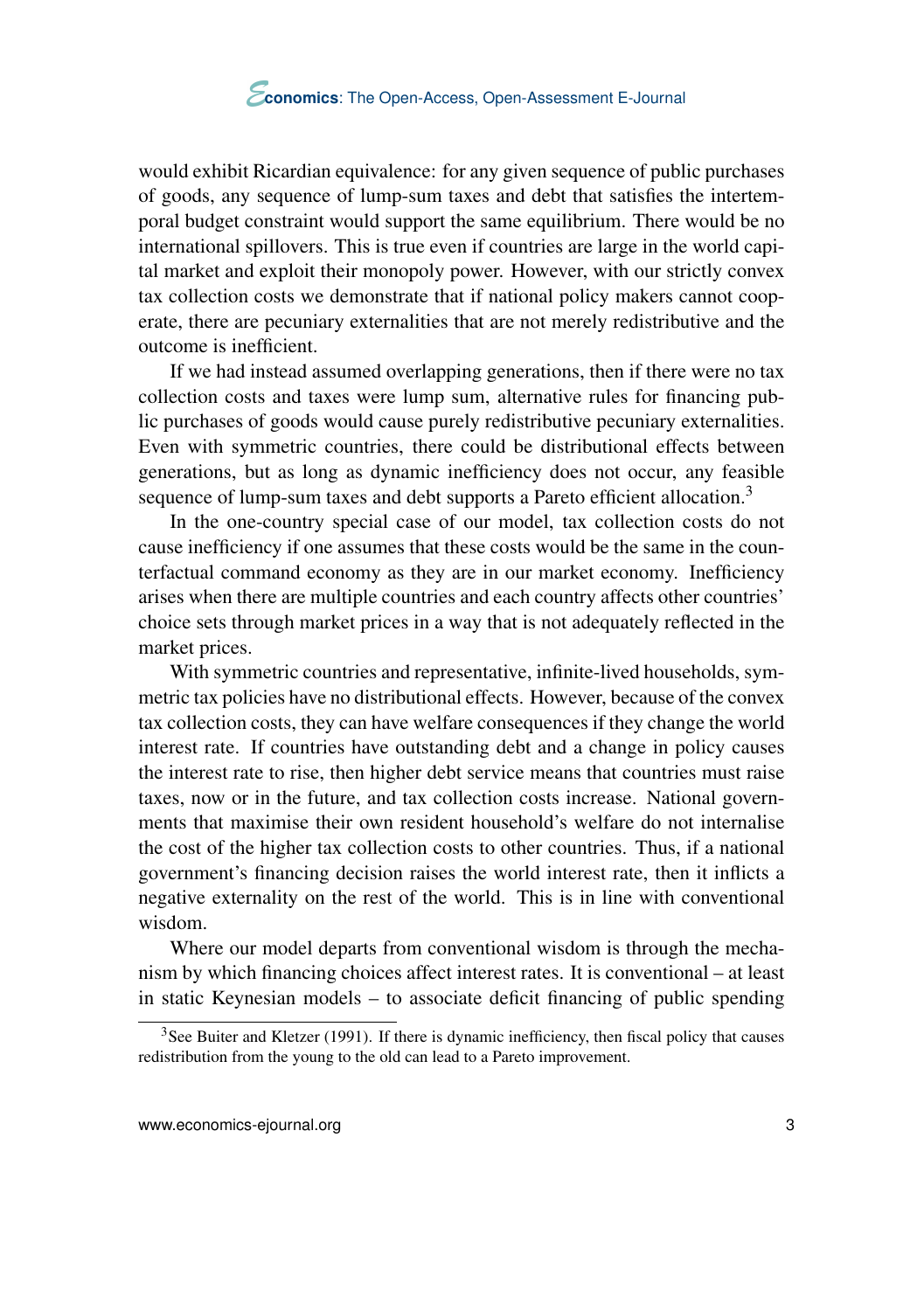with 'financial crowding out'. That is, for a given public spending programme, larger bond-financed deficits brought about by lower taxes are assumed to raise interest rates.

In our neoclassical intertemporal model this need not be true. Lowering the tax in, say, period zero and raising it in period one so that the government's intertemporal budget constraint is otherwise unchanged in periods two and later results in an increased deficit in period zero, a decreased deficit in period one and a *lower* interest rate on borrowing between periods zero and one. The reason is that lower taxes in period zero and higher taxes in period one result in lower real resource costs associated with tax collection in period zero and higher real resource costs in period one. With exogenously given output this results in higher consumption in period zero and lower consumption in period one. Thus, the price of consumption in period zero relative to the price of consumption in period one falls.

We show that if a government is too small to affect the global interest rate, it minimises the costs of collecting taxes by smoothing them over time. However, if it is able to influence the world interest rate and it has strictly positive initial debt, then it sets a lower tax in the initial period than in future periods. This lowers the interest payment on the government's outstanding debt and, hence, lowers future tax collection costs.

Relative to the global (cooperative) optimum, noncooperative countries tax too much and issue too little debt in the initial period. Reducing current taxes has a positive welfare spillover, even though it requires issuing more debt. Lowering the current interest rate by lowering current taxes reduces the cost of servicing all countries' outstanding debt and thus reduces all countries' need for costly tax collection. In a noncooperative equilibrium, countries do not take into account this benefit to other countries and they set taxes too high in the initial period.

We demonstrate that as the number of countries goes to infinity and individual countries lose their market power, the noncooperative outcome moves further from the optimal outcome. This result is similar to those obtained by Kehoe (1987), Chang (1990), Wildasin (2003, 2011) and Han et al. (2014), but is in marked contrast to those in typical beggar-thy-neighbour policy games.

Our work is related to the vast literature on other types of international fiscal policy linkages. It is also related to the less extensive literature on the political economy of the timing of taxes and to the sizable literature on the optimal timing of multiple distortionary taxes.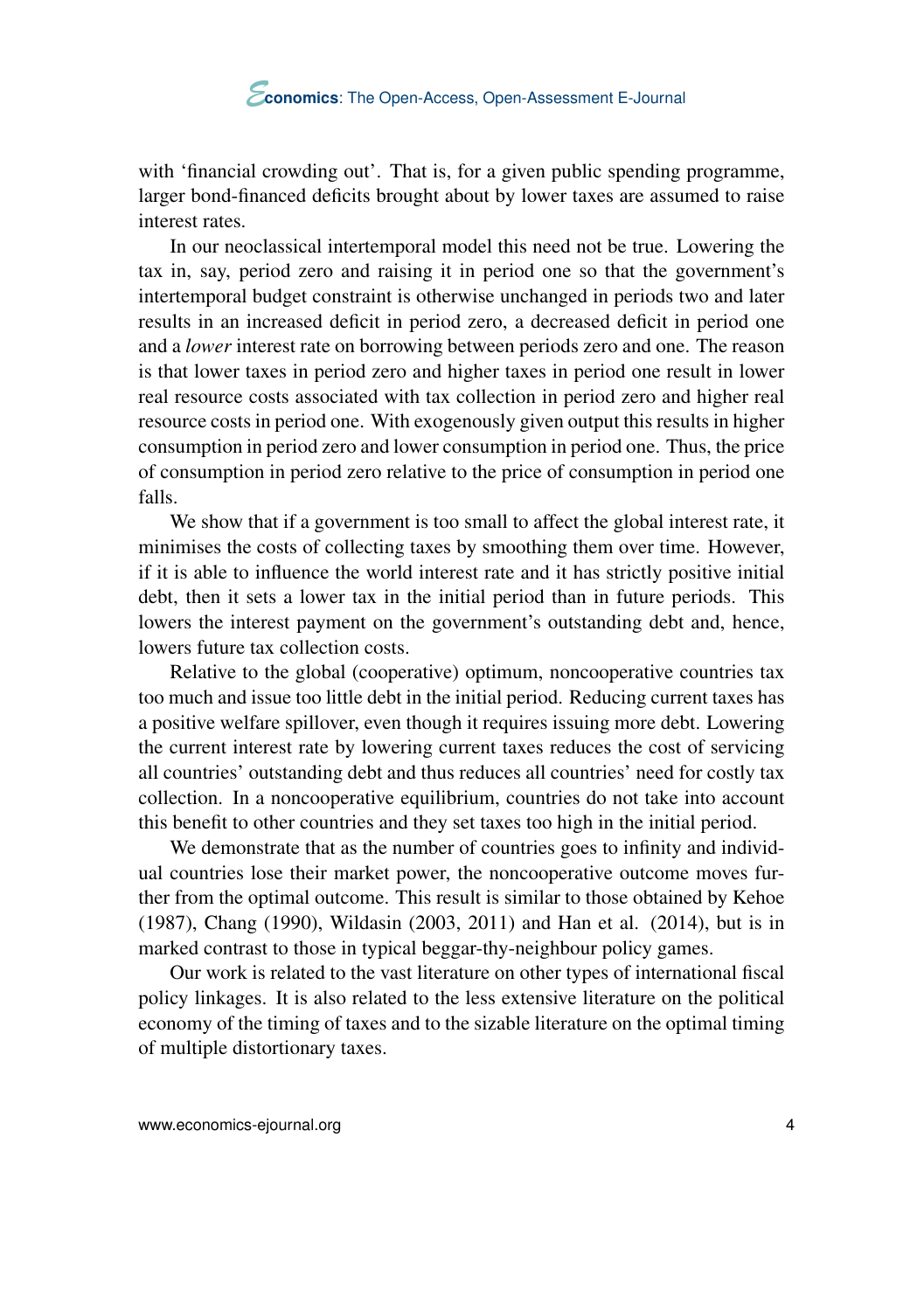The literature on the international transmission of fiscal policy has two main strands. First, there is the work on the transmission of government-expenditure shocks with lump-sum taxes and without tax collection costs. Examples are the theoretical or numerically calibrated models analysed by Frenkel and Razin (1985, 1987), Buiter (1987, 1989), Turnovsky (1988, 1997), Corsetti and Müller (2007), Corsetti et al. (2010, 2012). The papers in this vein are in contrast to ours in that we take government expenditure as exogenous and ask how the *financing* matters when there are tax collection costs. Second, there are papers on the transmission of tax shocks in models with distortionary taxes in a balancedbudget setting. There is a sizable literature – going back to Hamada (1966) – on the strategic taxation of capital income in a world economy. In this literature, a capital-exporting (importing) country can increase its national income by acting as a monopolist (monopsonist) and restricting capital movements. The result is a Nash equilibrium where nations want to tax capital flows. Other papers consider issues of the feasibility of different tax regimes in an integrated world economy, tax harmonisation and tax competition. Examples of such papers are Sinn (1990), Bovenberg (1994), Janeba (1997) and Keen and Konrad (2014).

In the political economy literature, excessive public deficits and debt in a closed economy may result from an incumbent government's incentive to signal its competency prior to an election (Rogoff and Sibert 1988), a war-of-attrition game over the allotment of the costs of fiscal adjustment (Alesina and Drazen (1991)), a political party's desire to tie the hands of a possible successor (Persson and Svensson (1989), Alesina and Tabellini (1990), Battaglini (2011) and Kirchgässner  $(2014)$ <sup>4</sup>, and from a desire to restrain a rent-extracting government (Yared 2010). Tabellini (1990) extends this latter strand of the literature to a multi-country setting and shows that international cooperation may exacerbate the distortion that generates excessive deficits, thus worsening the outcome. In this paper, we abstract from political economy concerns; at least in the baseline model, national governments are able to commit to policies that maximise national welfare. Recent work in this area has added intergenerational conflict to this already complex literature (e.g. Song et al.2012).

Chamley (1981, 1986) pioneered the study of dynamic optimal taxation in a closed economy with optimising households when the government can borrow or lend. He focuses on the choice between distortionary capital and labour income taxation and does not consider tax collection costs of the kind studied here.

<sup>4</sup>Drazen (2000) provides a discussion of this literature.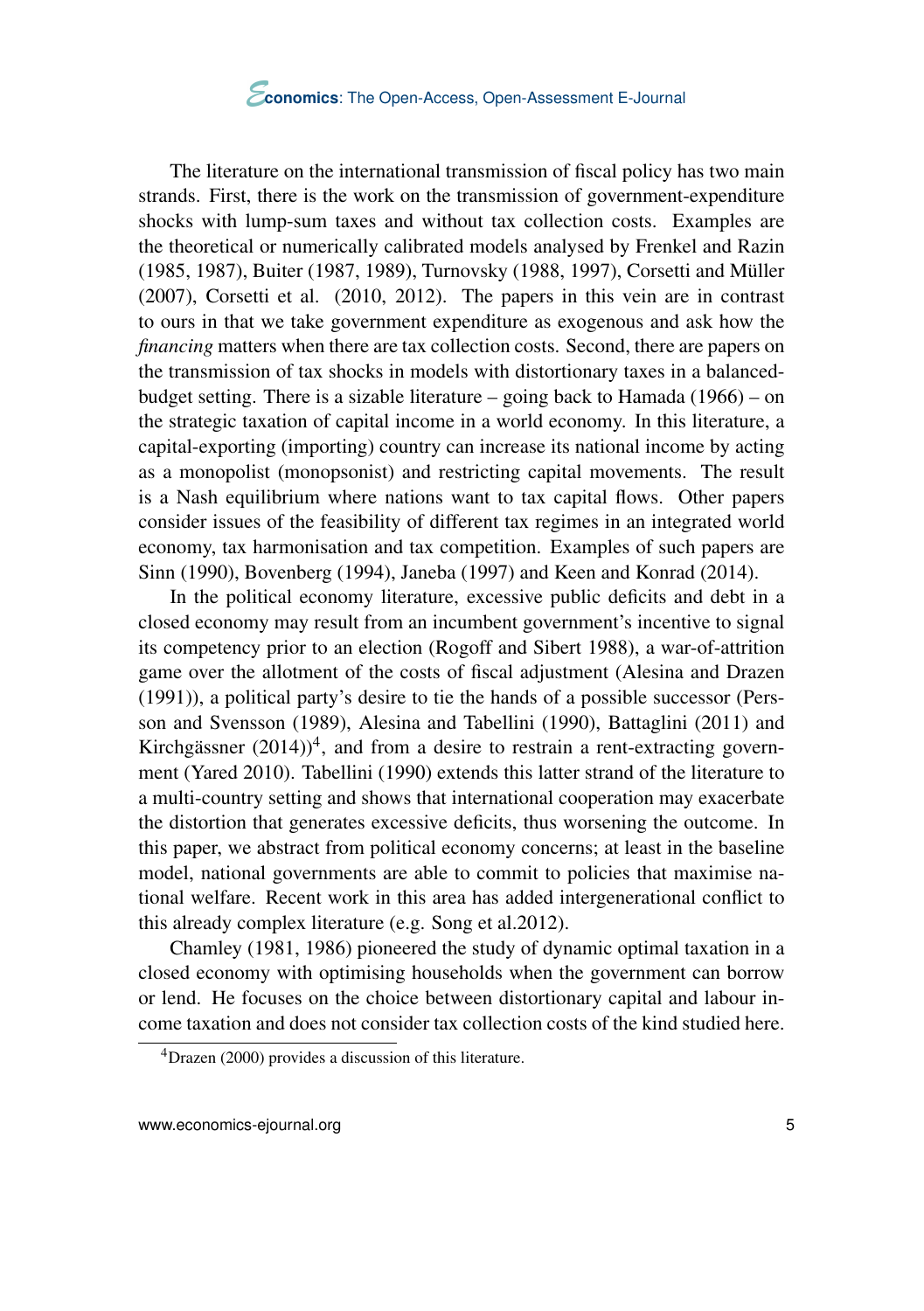The optimal policy is to impose the maximum possible capital levy on the private sector's initial, predetermined capital and public debt and then to switch permanently to a zero capital income tax rate.<sup>5</sup> Acemoglu et al. (2011) show that, when self-interested politicians that cannot credibly commit to policies and are more impatient than the voters, the best subgame-perfect equilibrium (from the perspective of the voters) involves long-run capital taxation. Clearly, incorporating tax collection costs of the kind considered here would render Chamley's highly uneven time profile of tax receipts suboptimal, with or without the political economy and commitment considerations analyses by Acemoglu et al. (2011). It is indeed the increasing and strictly convex real resource costs of administering and collecting taxes that cause our model, even with commitment, to produce results different from those found in Gross (2014), who reproduces Chamley's result of zero equilibrium capital tax rates in the long run, in a model with strategically competing governments that are capable of commitment. We consider tax administration and collection costs – both the public sector real resource commitment and the time and other real resources devoted to tax compliance, avoidance and evasion in the private sector to be a first-order efficiency issue - not the familiar triangle-shaped welfare losses associated with traditional tax distortions, but the trapezoid welfare losses of rent seeking and DUPE activities.<sup>6</sup> Recent work by Fichtner and Feldman (2013) on the US and by Vaillancourtc (2013) on Canada are quite sobering about the magnitude even of just the costs that can currently be captured and measured, and which leave out a slew of harder-tomeasure administration and compliance costs.

Our paper analysing the welfare economics of international interest rate spillovers from the tax and borrowing strategies of national governments using a dynamic optimising equilibrium model is perhaps most closely related to Chang (1990,1997) and Buiter and Kletzer (1991). These papers, discussed in more detail in Section 3, are primarily concerned with purely redistributive pecuniary externalities associated with changes in the world real interest rate, however, while our focus is on efficiency losses caused by pecuniary externalities in a model in which, by construction, changes in the world rate of interest have no redistributive impact in equilibrium.

Aschauer (2000) studies the contribution of public sector capital to economic growth when taxes are distortionary/damaging to potential output. Public debt

 $5$ See also Lucas (1988).

<sup>6</sup>DUPE stands for Directly Unproductive Expenditure.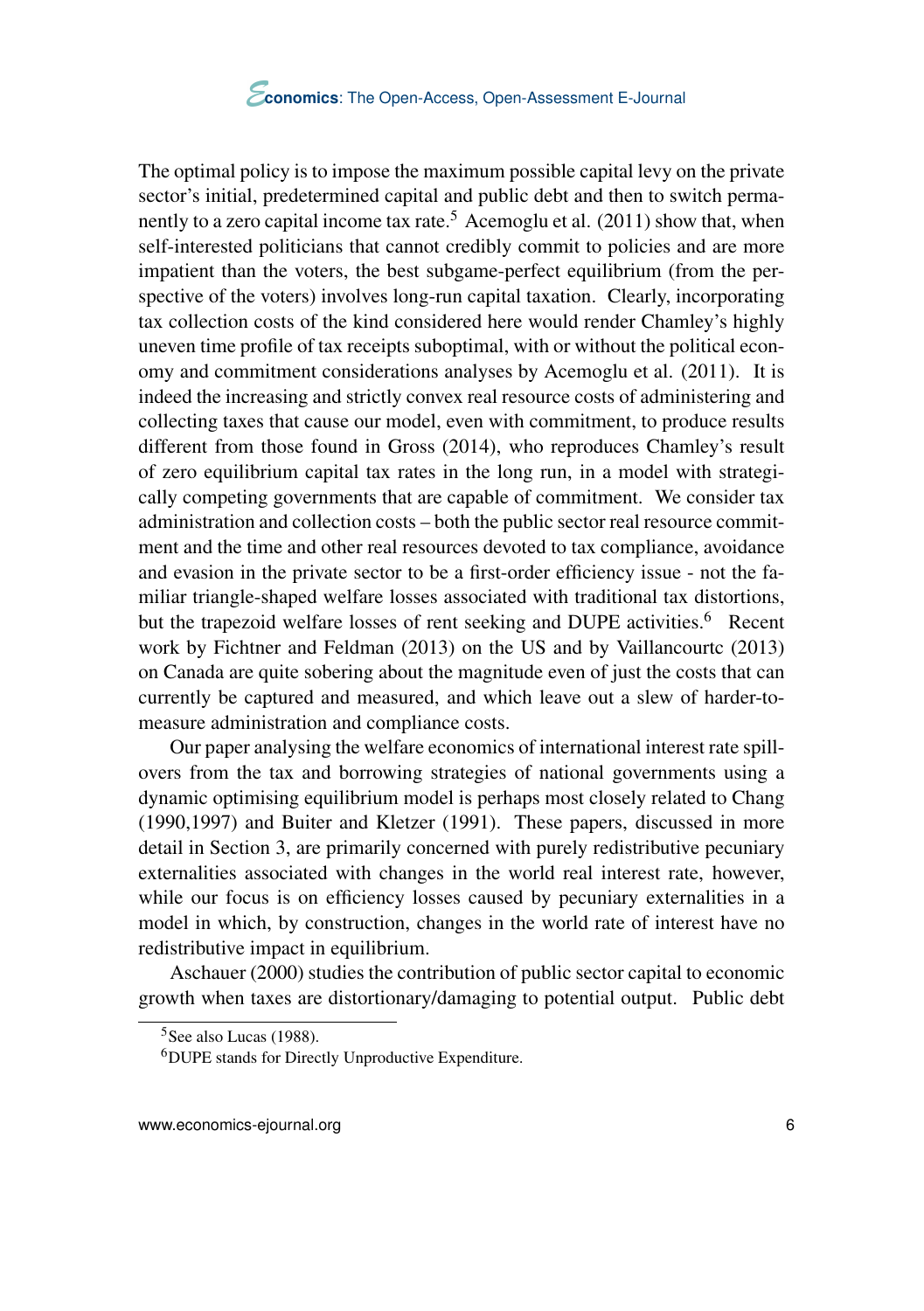can play a tax-smoothing role here that supports the desired path of public sector capital accumulation - an issue not considered in our paper. Aiyagari and Mc-Grattan (1998) develop a model in which financial market incompleteness plays a central role: households cannot buy insurance against periods of low income. Optimal net government debt in the steady state is positive, because it provides, together with appropriate taxes and transfers, a partial substitute both for the missing insurance markets and for the self-insurance (through precautionary saving) that households would otherwise have recourse to. Checherita-Westphal et al. (2014) study an endogenous growth model with public sector capital, public debt and distortionary taxes that exhibits a Laffer-curve-style, hump-shaped relationship between growth and debt intensity. This result depends, however, on the assumption that public debt issuance exactly equals public sector capital formation - the golden rule of public finance. However, a more general public debt policy is allowed, smaller public deficits and lower public debt always generate a higher growth rate in the same model (see Greiner 2013).

In Section 2 we present our baseline model where the departure from Ricardian equivalence is driven by tax collection costs, policy makers can commit to future taxes and there are perishable exogenous endowments and log-linear preferences. In Section 3 we discuss the properties of the Nash equilibrium of the game between national policy makers and compare it to the global optimal outcome. In Section 4 we alter the baseline model by assuming that output is endogenous and the result of the households' labour-leisure decisions and that the departure from Ricardian equivalence is a result of distortionary labour taxes. We demonstrate that the global optimal tax policy is qualitatively similar to that of the baseline model. In Section 5 we consider a three-period variant of our baseline model and find the global optimal outcome when it is not possible to commit to future tax policy. We demonstrate that it features taxes that rise over time. In Section 6 we consider a production economy with capital accumulation, CES preferences and costly tax collection. We show that if the world is at a steady state with strictly positive debt, then a coordinated reduction in current taxes financed by higher future taxes improves welfare. Section 7 is the conclusion.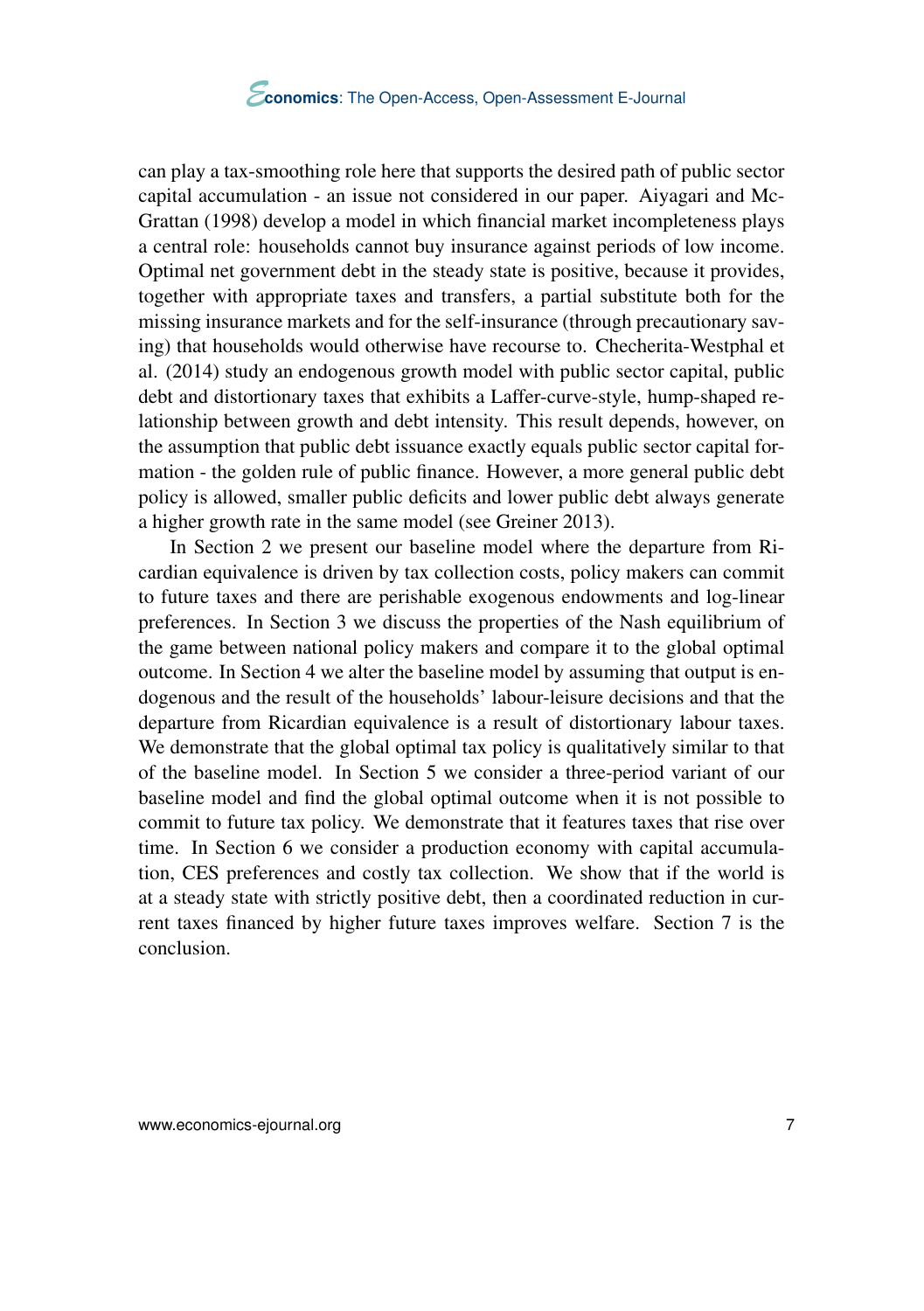## 2 The Model

The model comprises  $N \geq 1$  countries, each inhabited by a representative infinitelived household and a government. Each period, each household receives an endowment of the single tradable, non-storable consumption good and each government purchases an exogenous amount of the good. Governments finance their purchases by issuing debt or by taxing their resident households. We assume that the tax system is costly to administer; governments use up real resources collecting taxes. All saving is in the form of privately or publicly issued real bonds. We assume that the endowments and the governments' purchases are constant over time and identical across countries. The households' preferences and initial asset holdings and the governments' initial debt are also identical across countries. There is perfect capital mobility, and hence, a common world interest rate.

### 2.1 The Households

The country-*i* household,  $i \in \mathbb{Z}_N$ , has preferences over its consumption path given by

$$
u^i = \sum_{t=0}^{\infty} \beta^t \ln c_t^i,
$$
\n(1)

where  $c_t^i$  is its period-*t* consumption and  $\beta \in (0,1)$  is its discount factor.<sup>7</sup> The household's period-*t* budget constraint is

$$
c_t^i + a_{t+1}^i = W - \tau_t^i + R_t a_t^i, \ t \in \mathbb{Z}_+, \tag{2}
$$

where  $a_t^i$  is the household's holdings of real bonds at the start of period *t*,  $W > 0$ is its per-period endowment of the good,  $\tau_t^i$  is its period-*t* tax bill and  $R_t$  is (one plus) the interest rate between periods  $t - 1$  and  $t$ . The household's initial assets,  $a_0$ , are given.

In addition to satisfying its within-period budget constraint, the household must satisfy the long-run solvency condition that the present discounted value of its assets is not strictly negative as time goes to infinity. The transversality condition associated with its optimisation problem ensures that the present discounted

<sup>&</sup>lt;sup>7</sup>We use the notation  $\mathbb{Z}_N = \{1, 2, ..., N\}$ ,  $\mathbb{Z}_+ = \{0, 1, ...\}$  and  $\mathbb{Z}_{++} = \{1, 2, ...\}$ .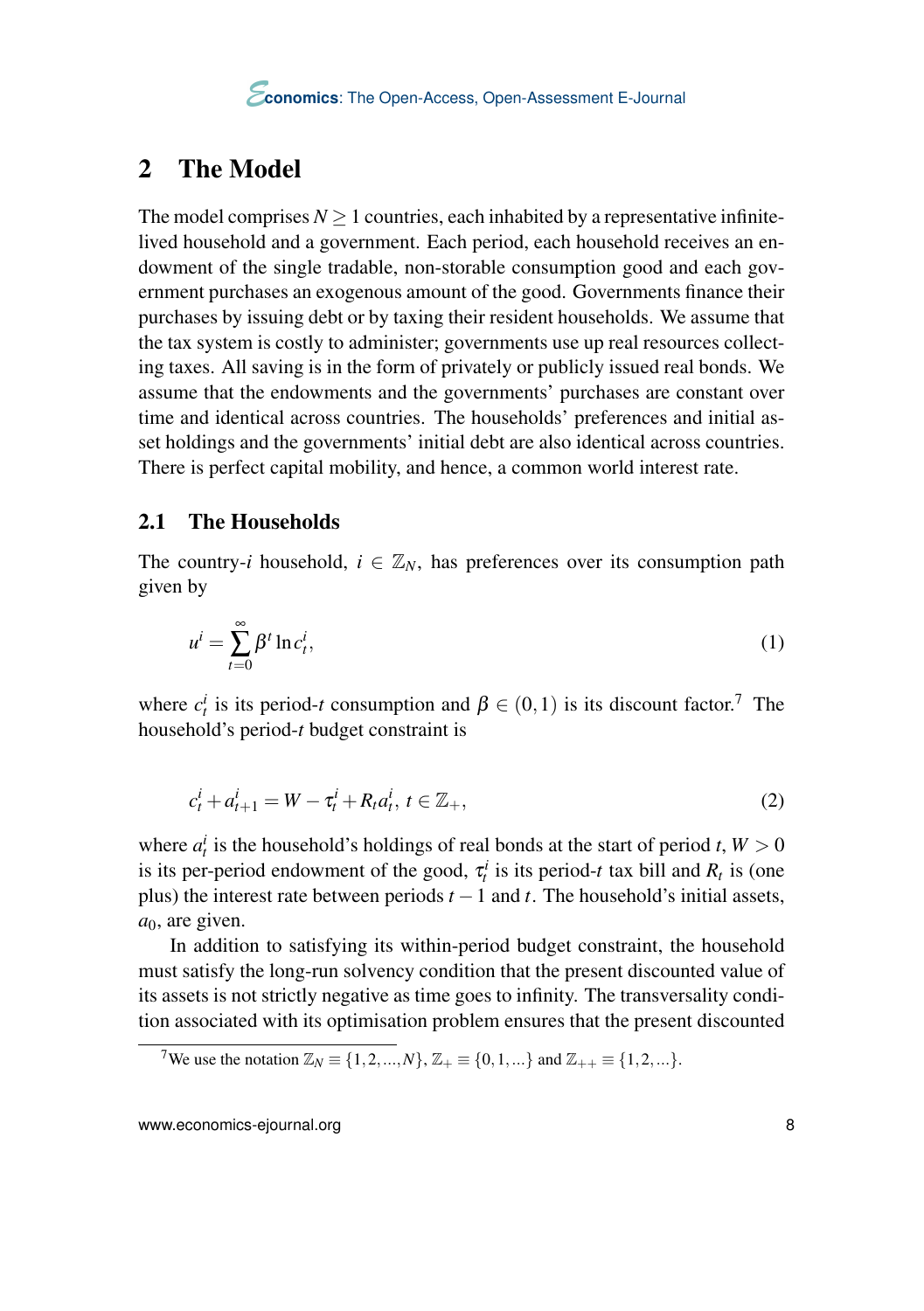### *Conomics:* The Open-Access, Open-Assessment E-Journal

value of its assets is not strictly positive. Thus,

$$
\lim_{t \to \infty} a_{t+1}^i / \rho_t = 0,\tag{3}
$$

where  $\rho_t \equiv \prod_{s=0}^t R_s$  is (one plus) the interest rate between periods 0 and *t*.

Equations (2) and (3) imply that the present discounted value of the household's consumption equals the present discounted value of its disposable endowment income plus its initial assets:

$$
\sum_{t=0}^{\infty} \left( w_t - \tau_t^i \right) / \rho_t = \sum_{t=0}^{\infty} c_t^i / \rho_t
$$
, where  $w_t \equiv \begin{cases} W + R_0 a_0 \text{ if } t = 0 \\ W \text{ otherwise.} \end{cases}$  (4)

The household chooses its consumption path to maximise its utility function (1) subject to its intertemporal budget constraint (4). The solution satisfies the Euler equation

$$
c_{t+1}^i = \beta R_{t+1} c_t^i, \ t \in \mathbb{Z}_+.
$$
 (5)

Solving the difference equation (5) yields the household's period-*t* consumption as a function of its initial consumption and the interest rate between periods 0 and *t*:

$$
c_t^i = \beta^t \rho_t c_0^i / R_0, \ t \in \mathbb{Z}_+.
$$

Substituting equation (6) into equation (4) yields the household's initial consumption as a function of its taxes and the interest rates:

$$
c_0^i = (1 - \beta) \rho_0 \sum_{t=0}^{\infty} \left( w_t - \tau_t^i \right) / \rho_t.
$$
 (7)

Substituting equation (6) into equation (1) yields the household's indirect utility as a function of initial consumption and the interest rates:

$$
u^{i} = \ln c_{0}^{i} + (1 - \beta) \sum_{t=1}^{\infty} \beta^{t} \ln \rho_{t}.
$$
 (8)

Here and throughout the paper we ignore constants that do not affect the household's optimisation problem.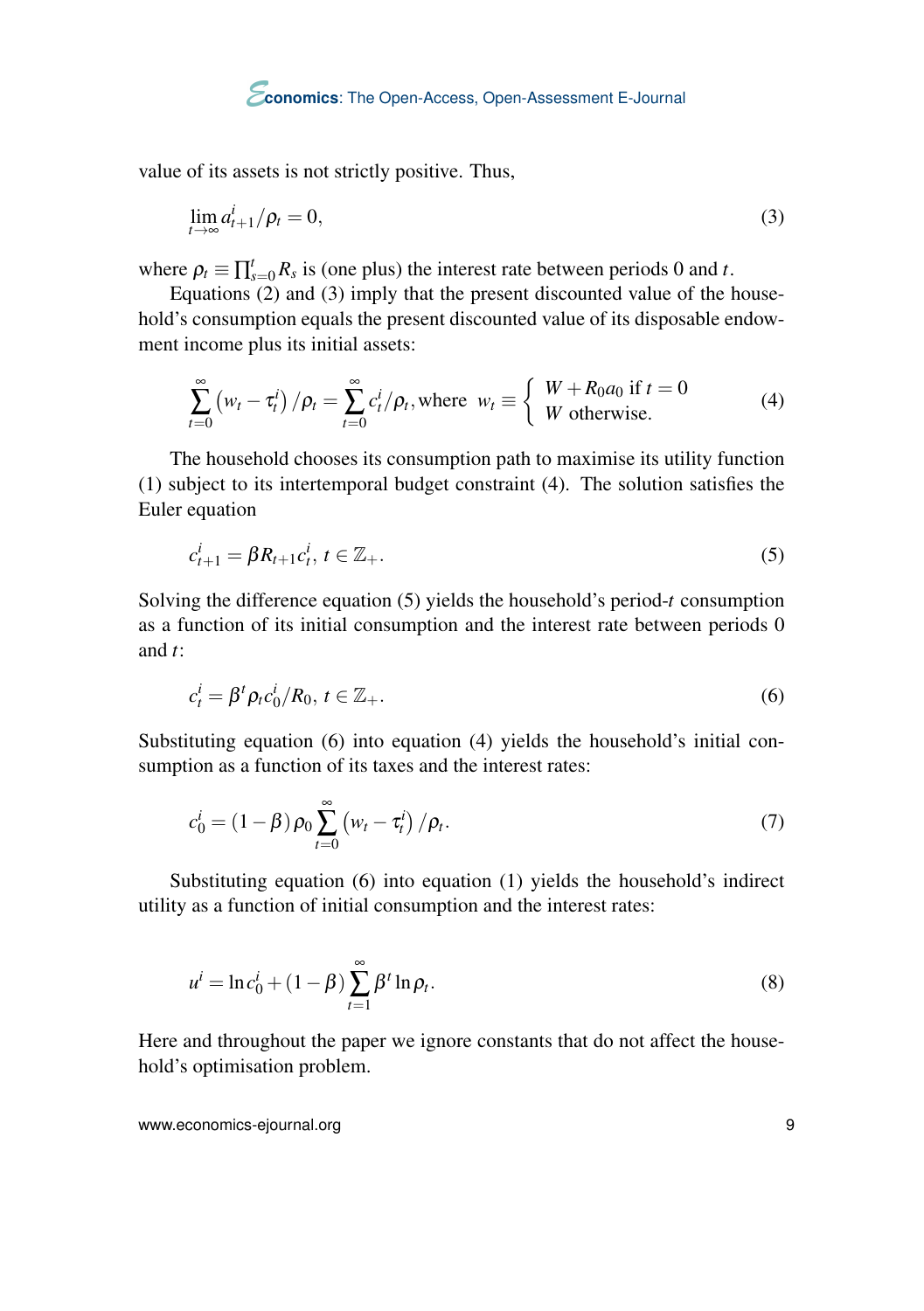#### 2.2 The Government

The country-*i*,  $i \in \mathbb{Z}_N$ , government's period-*t* budget constraint is

$$
\tau_t^i - \phi \left(\tau_t^i\right)^2 / 2 + b_{t+1}^i = G + R_t b_t^i, \ t \in \mathbb{Z}_+, \tag{9}
$$

where  $b_t^i$  is the government's outstanding debt at the start of period *t* and  $G > 0$ is its per-period purchase of the good. The tax collection cost associated with a tax  $\tau$  is  $\phi \tau^2/2$ ,  $\phi > 0.8$  We allow for negative taxes, or subsidies. In this case the collection cost is the cost of administering and disbursing the surplus. We discuss the tax collection cost in more detail in the next subsection.

The government's initial debt,  $b_0$ , is given and we restrict ourselves to the empirically relevant case of  $b_0 \ge 0$ . We restrict the model's parameters so that satisfying equation (9) is feasible; the restrictions are detailed later in this section.

In addition to satisfying its within-period budget constraint, the government also satisfies

$$
\lim_{t \to \infty} b_{t+1}^i / \rho_t = 0. \tag{10}
$$

As with the household, this is an implication of the long-run solvency constraint and the transversality condition associated with the government's optimisation problem.<sup>9</sup>

Equations (9) and (10) imply that the present discounted value of the government's purchases, plus its initial debt, equals the present discounted value of its tax stream, net of collection costs:

$$
\sum_{t=0}^{\infty} \left[ \tau_t^i - \phi \left( \tau_t^i \right)^2 / 2 - g_t \right] / \rho_t = 0, \text{ where } g_t \equiv \left\{ \begin{array}{l} G + R_0 b_0 \text{ if } t = 0\\ G \text{ otherwise.} \end{array} \right. \tag{11}
$$

#### 2.3 Market Clearing

Market clearing requires that the sum of the *N* households' asset holdings equals the sum of the N governments' debt. Thus,

$$
a_t = b_t, \, t \in \mathbb{Z}_+, \tag{12}
$$

<sup>8</sup>Barro (1979) pioneered these strictly convex tax collection costs in a closed-economy setting. He assumed that the government minimises the discounted sum of these costs, rather than maximises the discounted welfare of households.

<sup>&</sup>lt;sup>9</sup>We ignore the important issue of the possibility of sovereign default. There is already a sizable literature on this subject. See, for example, Eaton and Gersovitz (1981), Bulow and Rogoff (1989) and Cole and Kehoe (1995).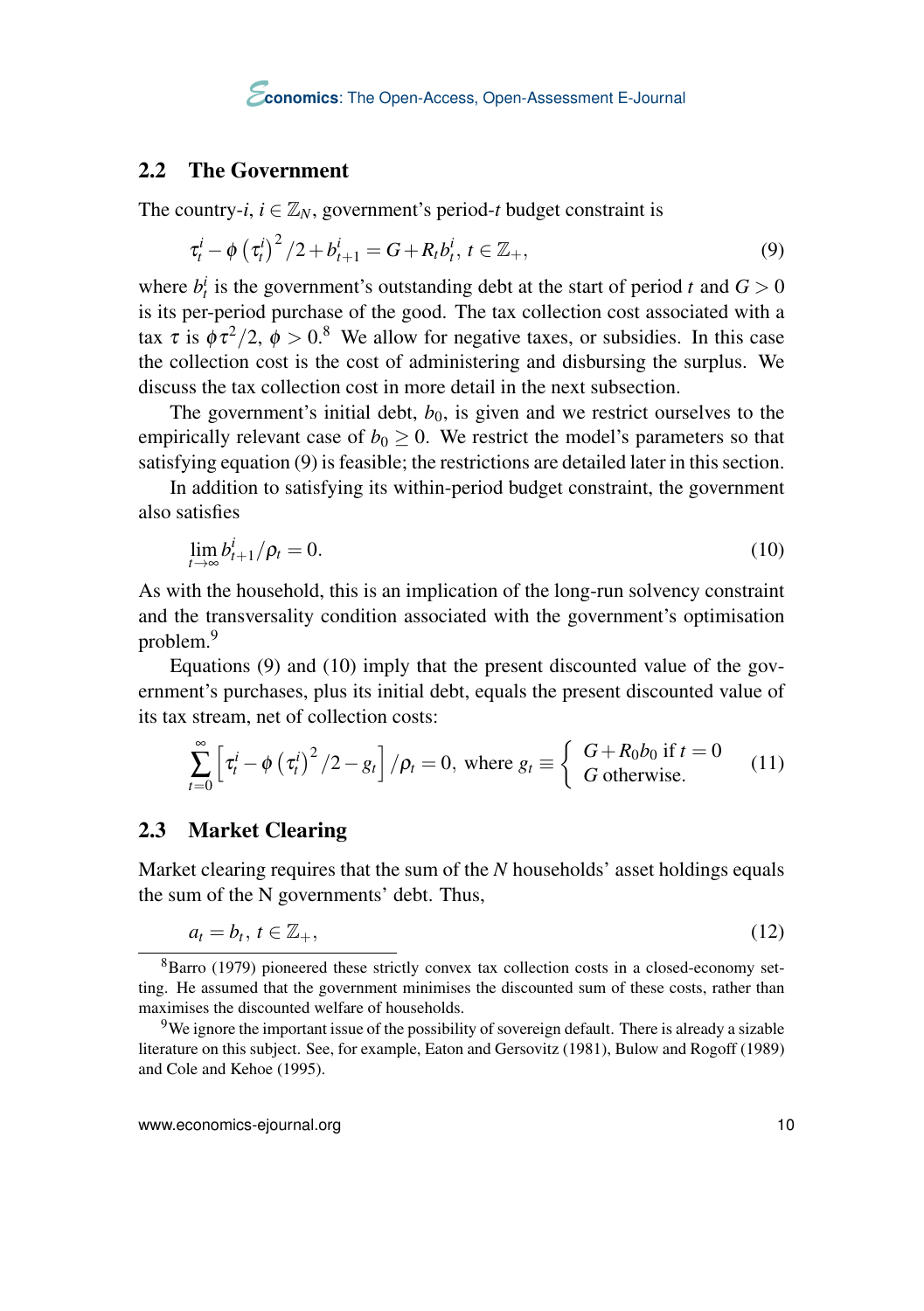### *Conomics:* The Open-Access, Open-Assessment E-Journal

where variables without a superscript denote global averages. By equation (12), *w*<sub>0</sub>, defined in equation (4), is equal to  $W + R_0b_0$ .

Goods market clearing requires that the sum of average household consumption, average government purchases and average tax collection costs equals the average endowment. Thus,

$$
c_{t} = W - G - \frac{1}{N} \sum_{j=1}^{N} \frac{\phi\left(\tau_{t}^{j}\right)^{2}}{2}, \ t \in \mathbb{Z}_{+}.
$$
 (13)

Equation (13) is, of course, also implied by equations (2), (9) and (12).

Averaging both sides of the Euler equation (6) over the *N* countries yields

$$
\rho_t = \rho_0 c_t / \left(\beta^t c_0\right), \ t \in \mathbb{Z}_+.\tag{14}
$$

Equations (13) and (14) imply that in equilibrium, the interest rate between periods 0 and *t* is solely a function of period-0 and period-*t* taxes.

Lower period-0 taxes financed by higher period-*t* taxes *lower* the interest rate between periods 0 and *t*. Before continuing, it is interesting to ask whether the timing of taxes affects the global risk-free interest rate in the manner that this model predicts. There is a large body of empirical work attempting to quantify the relationship between government budget deficits and interest rates. However, the results are mixed, the literature is problematic and the results are hard to interpret for several reasons.<sup>10</sup>

First, both taxes and interest rates are endogenous and an apparent relationship between them may be due to the influence of other variables. For example, automatic stabilisers cause tax revenue to be lower and deficits to be higher during recessions. At the same time, an expansionary monetary policy (not considered in this paper) may temporarily lower real interest rates. Thus, the role of monetary policy over the business cycle may cause deficits and real interest rates to be negatively correlated. Second, while lowering taxes may lower the global risk-free interest rate, it may also increase sovereign-default risk premia. This is ruled out in our model because each government is assumed to satisfy its solvency constraint. If the effect on the national sovereign risk premium is larger than the effect on the global risk-free interest rate, it will cause tax decreases to be associated with higher measured market interest rates. Third, if tax cuts in a

 $10$ See Baldacci and Kumar (2010) for a discussion of the results and problems.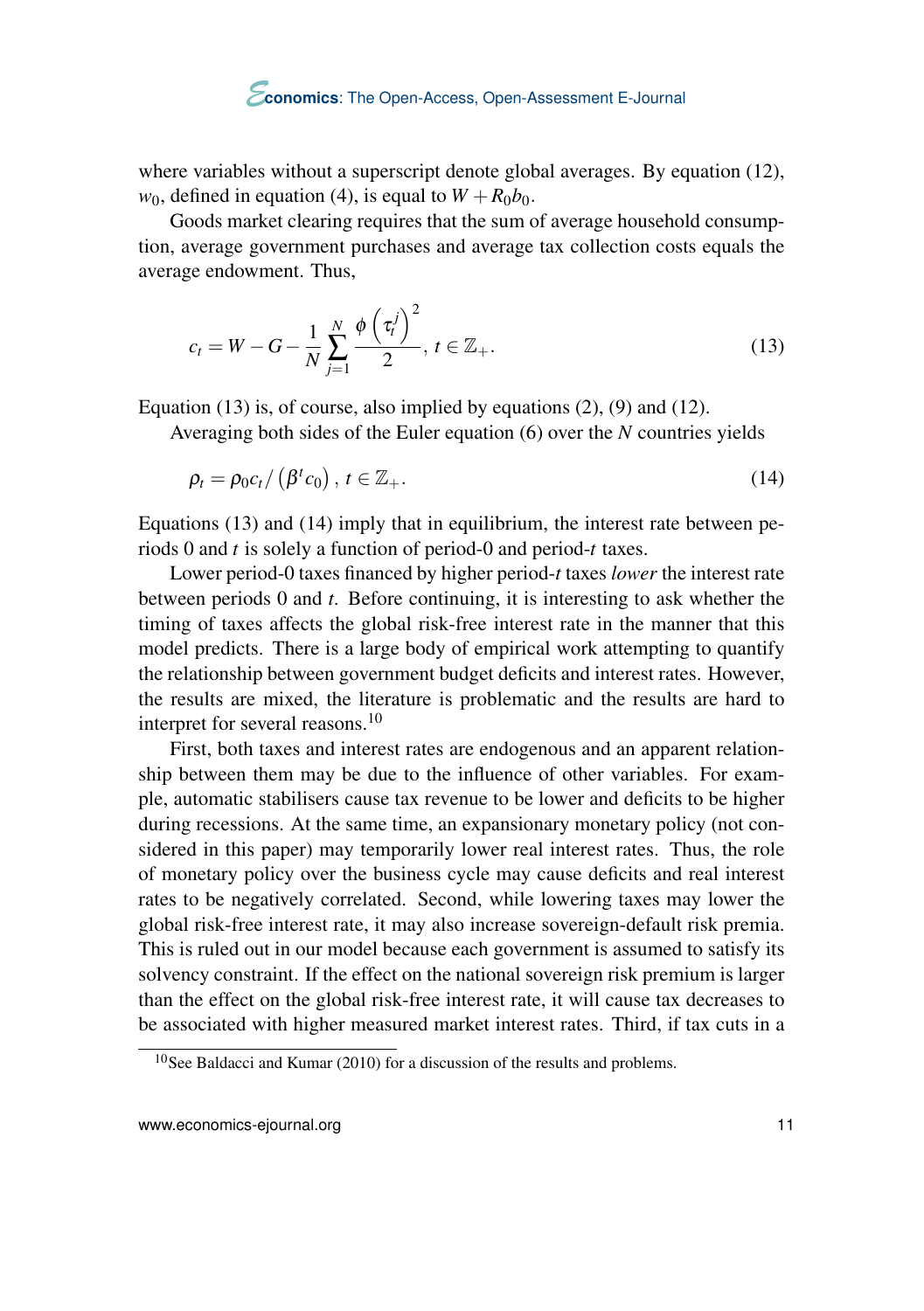### *Conomics: The Open-Access, Open-Assessment E-Journal*

country include lower capital taxes, then the country's marginal product of capital may fall to equate after-tax returns across countries. This causes lower taxes to be associated with lower (before-tax) interest rates.

Finally, the model here predicts that lowering taxes in the current period and raising them next period increases the current deficit and lowers the interest rate. However, it also predicts that lowering current and future taxes by the same amount increases the current deficit and has no effect on the interest rate; lowering the current tax by less than next period's tax is lowered increases both the current deficit and the interest rate. In empirical studies, it is difficult to control for the public's expectation of future tax policy.

Substituting equation (14) into equations (7) and (8) yields

$$
c_0^i = (1 - \beta) c_0 \sum_{t=0}^{\infty} \beta^t \left( w_t^i - \tau_t^i \right) / c_t.
$$
 (15)

$$
u^{i} = \ln c_{0}^{i} - \beta \ln c_{0} + (1 - \beta) \sum_{t=1}^{\infty} \beta^{t} \ln c_{t}.
$$
 (16)

Substituting equation (15) into equation (16) yields

$$
u^{i} = \ln\left(\sum_{t=0}^{\infty} \beta^{t} \left(w_{t} - \tau_{t}^{i}\right) / c_{t}\right) + (1 - \beta) \sum_{t=0}^{\infty} \beta^{t} \ln c_{t}.
$$
 (17)

Substituting equation (14) into equation (11) yields

$$
B^{i} \equiv \sum_{t=0}^{\infty} \beta^{t} s_{t}^{i} = 0, \text{ where } s_{t}^{i} \equiv \left[ \tau_{t}^{i} - \phi \left( \tau_{t}^{i} \right)^{2} / 2 - g_{t} \right] / c_{t}.
$$
 (18)

Substituting equation  $(13)$  into equations  $(17)$  and  $(18)$  would allow both the household's indirect utility and the government's budget constraint to be expressed solely as functions of the paths of the taxes in the *N* countries.

For  $t > 0$ ,  $s_t^i$  in equation (18) is the government's period-t primary budget surplus (or minus one times the deficit, if negative), divided by  $c_t$ . For  $t = 0$ ,  $s_0^i$ is the primary surplus less principal and interest on the outstanding debt divided by  $c_0$ . As a convenient, if somewhat inelegant shorthand, we will refer to  $s_t^i$  as country *i*'s period-*t discounted surplus* and we will refer to  $\tau_t^i - \phi (\tau_t^i)^2 / 2 - g_t$ as country *i*'s period-*t* surplus,  $t \in \mathbb{Z}_+$ .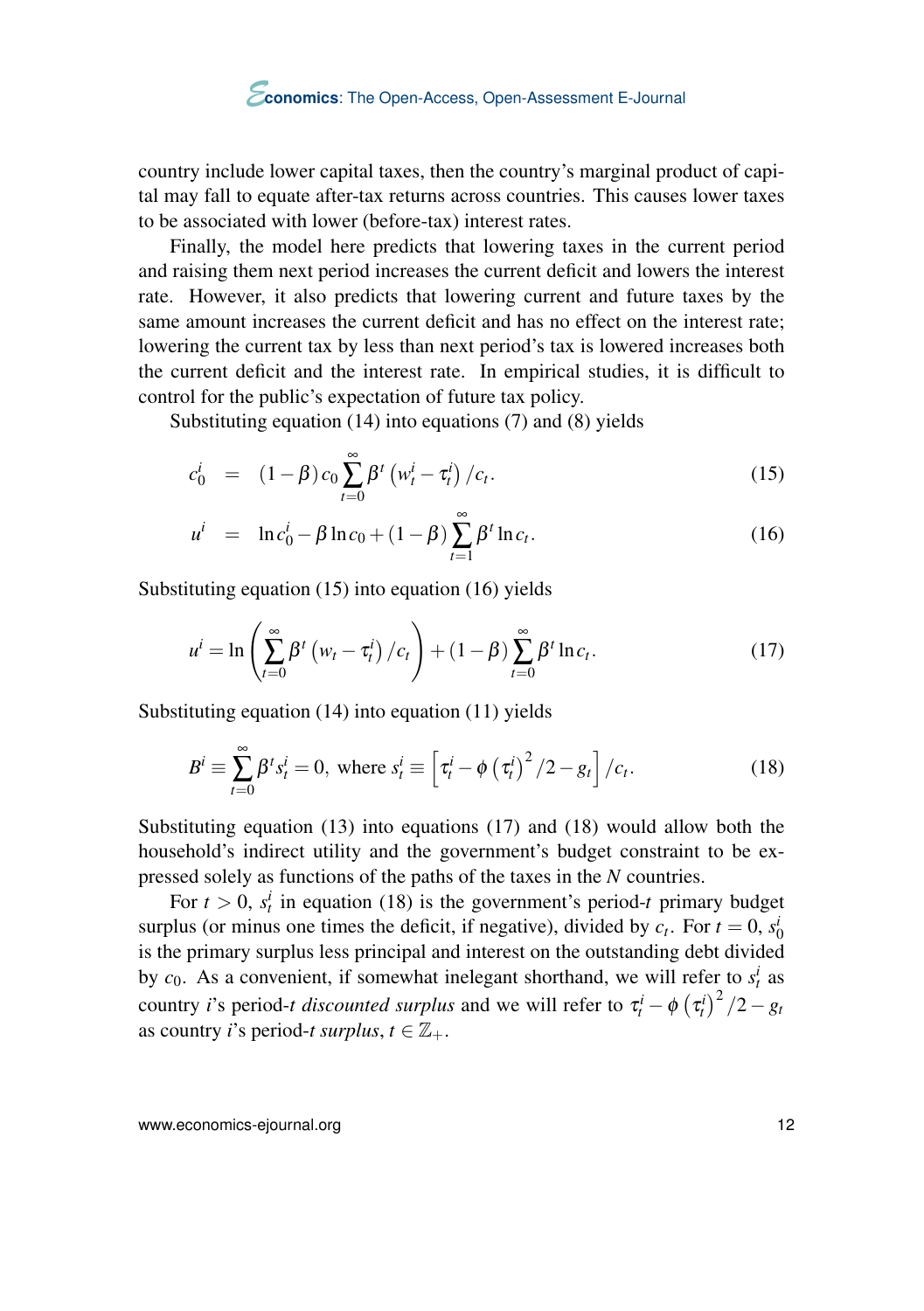### 2.4 Taxes and Revenues

In this subsection we describe some of the properties of the surplus function. We define the set of feasible taxes and impose some restrictions on the parameter space. We derive some results about the discounted surplus functions. Finally, we discuss some of the empirical results relating to real world tax collection costs.

The surplus curve  $\tau_t - (\phi/2) \tau_t^2 - g_t$  looks like a Laffer curve, although its shape is the result of tax collection costs rather than the distortions associated with non-lump-sum taxes. It attains a maximum of  $1/(2\phi)$  at  $\tau = 1/\phi$ . Temporarily supposing that they exist, denote the two taxes that yield a surplus of zero by  $\tau_t^-$  and  $\tau_t^+$ , where  $0 < \tau_t^- < 1/\phi < \tau_t^{+1}$ . There is a strictly positive surplus in period-*t* in country *i* if and only if  $\tau_t^i \in (\tau_t^-, \tau_t^+)$ .

A set of period-*t* taxes  $\{\tau_t^i\}_{i \in \mathbb{Z}_N}$  is said to be *feasible* if they leave consumption in each country strictly positive. Let  $\bar{\tau}$  be the least upper bound on the set of feasible taxes in a symmetric outcome.<sup>12</sup> We assume that the surplus maximising tax is feasible, but that a tax equal to the entire endowment is not. To ensure the existence of an equilibrium where the solution to the policy maker's problem is interior it is simple and sufficient – but not necessary – to impose conditions that imply that the government can always run a surplus and that the government can satisfy its intertemporal budget constraint even if its period-0 tax is zero. Thus,  $1<sup>3</sup>$ 

$$
1/\phi < \bar{\tau} < W, \ 1/(2\phi) > g_0, \ \beta \ge 1/(1+\alpha),
$$
  
where  $\alpha \equiv \frac{1/(2\phi) - G}{g_0} \frac{\phi \bar{\tau}^2}{\phi \bar{\tau}^2 - 1}.$  (19)

In the following proposition we show that, given the taxes of other countries, each country's discounted surplus as a function of its own tax has a similar appearance to its surplus function. However, the tax that maximises the discounted surplus is greater than the tax that maximises the surplus. Moreover, in a multicountry world, if taxes are identical across countries and if each country's tax maximises its discounted surplus, then each country's tax is less than the tax that maximises the discounted surplus when there is only one country.

 $\tau_1^{-1}$ Clearly  $\tau_t^{-} = (1/\phi) (1 - \sqrt{1 - 2\phi_{gt}})$  and  $\tau_t^{+} \equiv (1/\phi) (1 + \sqrt{1 - 2\phi_{gt}})$ ,  $t \in \mathbb{Z}_+$ .

<sup>12</sup>By equation (13),  $\bar{\tau} \equiv \sqrt{(2/\phi)(W - G)}$ .

<sup>&</sup>lt;sup>13</sup>Proposition 1 and  $1/(2\phi) > g_0$  will ensure that  $\alpha > 0$  and, hence, it is always possible to find such a  $\beta \in (0,1)$ .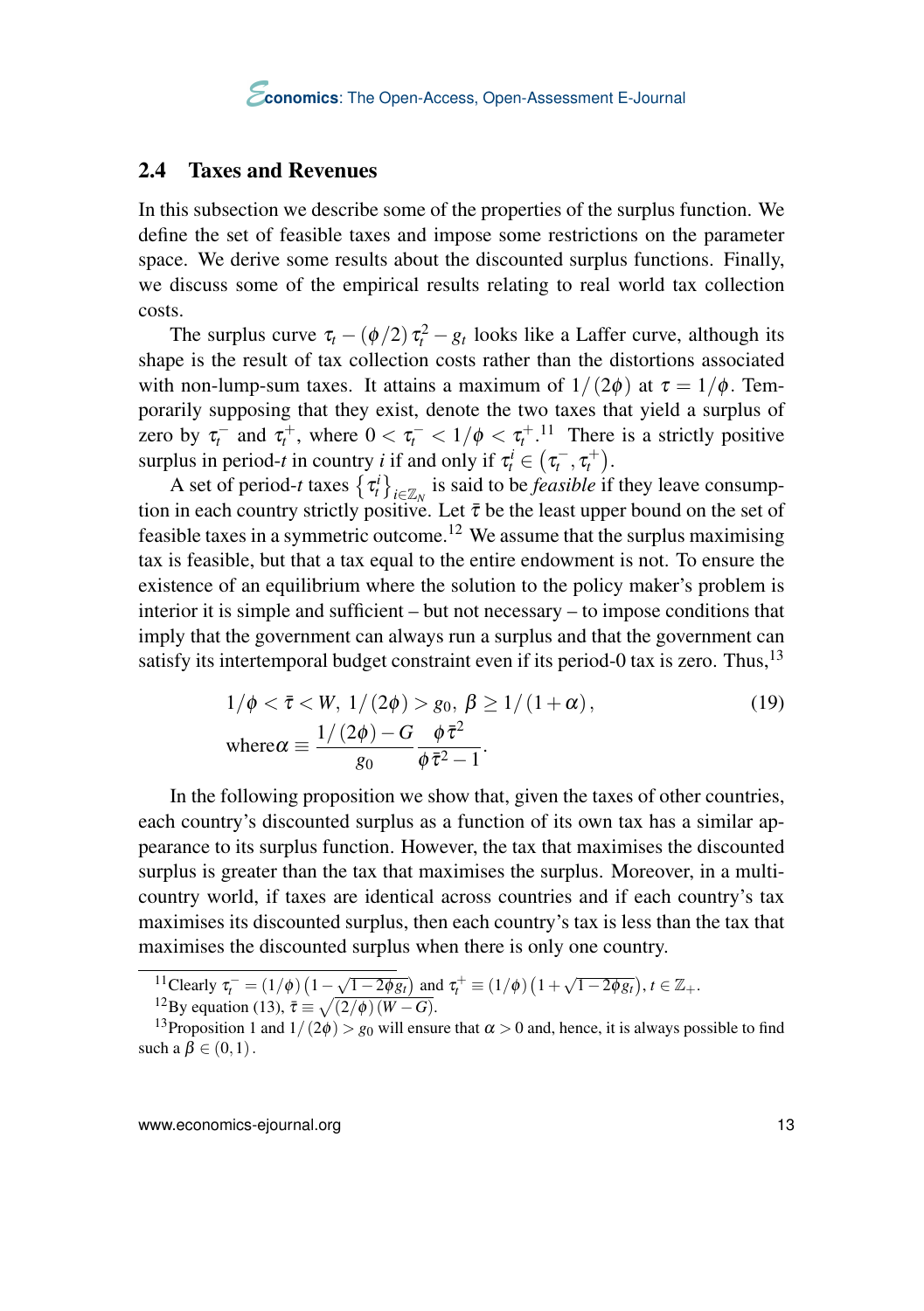**Proposition 1** Let  $t \in \mathbb{Z}_+$ ,  $i \in \mathbb{Z}_N$  and suppose that  $\tau_t^j < \bar{\tau}$ ,  $j \neq i$ . Then,  $s_t^i$  has *a* unique maximum  $\tau_{Nt}^{i*} \in (1/\phi, \tau_t^+)$  and is strictly increasing in  $\tau_t^i$  on  $[0, \tau_{Nt}^{i*})$ and strictly decreasing on  $(\tau_{Nt}^{i*}, \tau_t^+]$ . Furthermore, if taxes are identical across *countries then*  $\tau_{Nt}^* < \tau_{1t}^*$  *if*  $N > 1$ .

#### **Proof.** All proofs are in the Appendix.  $\blacksquare$

The intuition for why a country can increase its discounted surplus by increasing taxes above the tax that maximises its surplus is as follows. Suppose that a country is maximising its surplus. Then a marginal increase in its tax has no effect on the surplus, which is insensitive to taxes at that level, but it lowers average consumption and thus increases the discounted surplus. If there is only one country, then the impact of this tax increase on average consumption is greater than the impact of an increase in a single country's tax in a multi-country world. Thus, the discounted surplus maximising tax is higher when there is just one country than when there are multiple countries and countries act symmetrically.

We have modelled the cost of collecting taxes as an administrative tax; we could have modelled it as a compliance cost. These interpretations are equivalent as in either case the tax is ultimately borne by the households. Before proceeding to the policy makers' optimisation problem it is reasonable to discuss the empirical evidence on the importance of such costs.

The OECD (2009) estimates that administrative costs as a percentage of resulting net tax revenue were 1.53 for Japan, 1.10 for the United Kingdom and .45 for the United States in 2007. Estimating compliance costs is more difficult and most studies have focused on a particular component. Sanford et. al. (1989) estimates the compliance cost as a share of revenue for UK corporate taxes to be 2.22 percent. Allers (1995) estimates the compliance cost as a share of revenue for Netherlands corporate taxes to be about four percent. Slemrod and Venkatesh (2002) estimate the compliance cost as a share of revenue for medium-size US firms to be 28.0–29.6 percent. Pitt and Slemrod (1989) estimate that in 1982 it cost the average itemising US tax payer \$43 dollars to itemise deductions; Guyton et. al. (2003) estimate that in 2003 the overall compliance cost of the average US tax payer was 25.5 hours and \$149. Slemrod (1996) estimates overall compliance costs to be about ten percent of resulting revenue. Slemrod and Sorum (1984) estimate the total resource cost associated with administration and compliance in the United States to be seven percent of the resulting revenue: about twice as high as the efficiency cost associated with tax distortions. Fichtner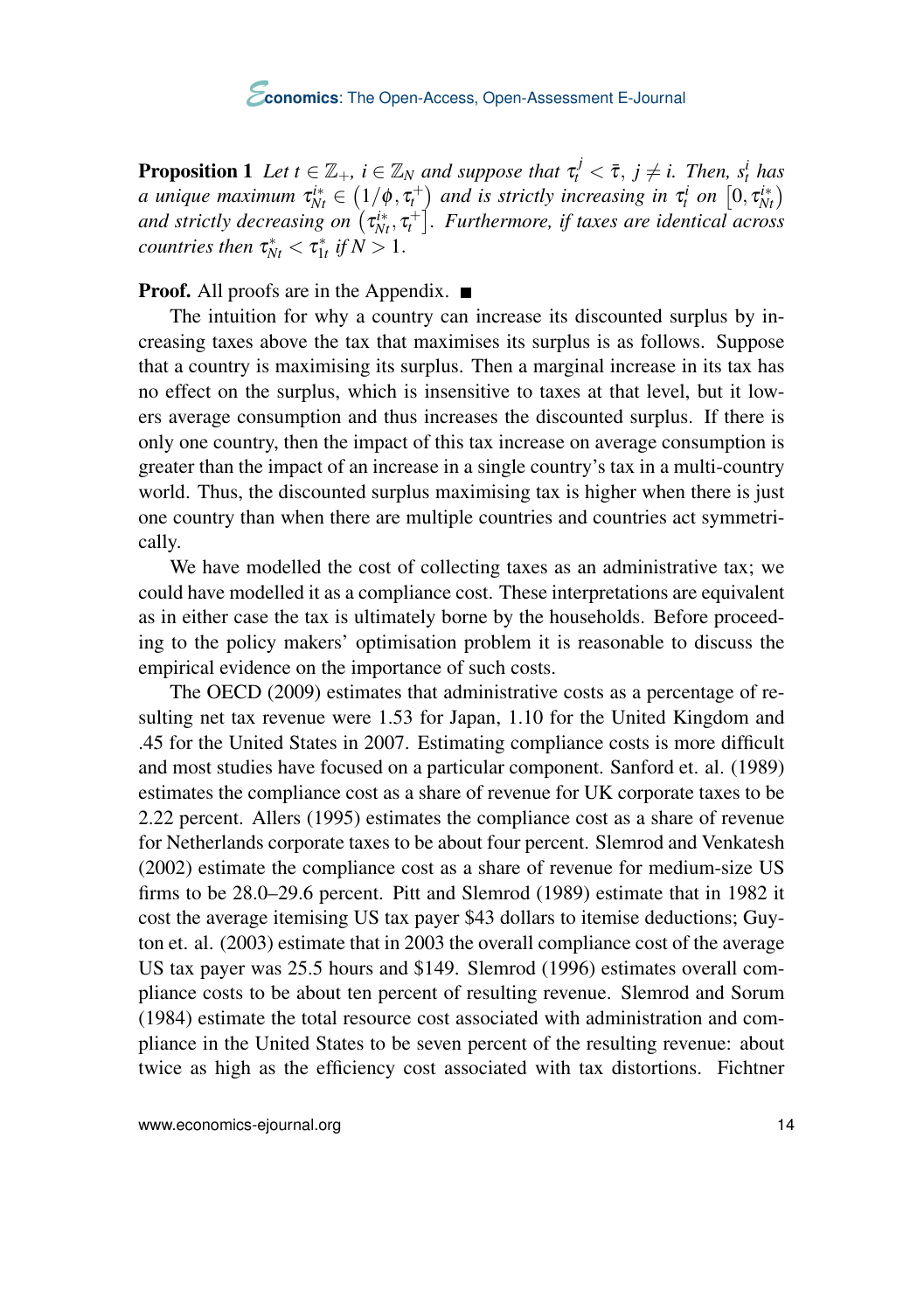and Feldman (2013) estimate what they call the "hidden" of Federal individual and corporate income taxation in 2012 to be between \$215bn and \$987bn, or between 1.3% and 6.1% of annual GDP. This excludes such private costs as lobbying costs. Federal tax revenues lost as a result of this were estimates at \$452bn for 2012, or about 18.4% of Federal revenues. Vaillancourt et al. (2013) estimate total compliance and administration cost in Canada to be between 1.5% and 1.8% of GDP in 2011.<sup>14</sup>

While there appears to be substantial evidence that tax collection costs are both absolutely large and large relative to the costs arising from tax distortions, there is little empirical evidence about the shape of the tax collection function. Nevertheless it seems reasonable that the cost increases at an increasing rate as attempts to collect increasing amounts of tax lead to increasing efforts to evade or avoid such revenue collection. The assumption that these costs are strictly convex is common in the public finance literature. See, for example, Wilson (1989), Kaplow (1990) and Aragón (2010).

# 3 Dynamic Optimal Taxation

We assume that in period 0 the government in country *i* can commit to a tax plan  $\{\tau_i^i\}_{i=0}^{\infty}$ . It takes the tax plans of the other governments as given and chooses feasible taxes to maximise the indirect utility of its household (equation  $(17)$ ) subject to its budget constraint (equation (18)), where average global consumption is given by (13). We consider Nash outcomes where countries act symmetrically.

We first show that subsidies cannot be part of a symmetric Nash equilibrium and that taxes must be no greater than the ones that maximise the discounted surpluses.

**Proposition 2** A symmetric Nash equilibrium must have  $\tau_t \in [0, \tau_{Nt}^*], t \in \mathbb{Z}_+$ .

The intuition is straightforward. If a country were to choose a tax that is greater than the one that maximises the discounted surplus, then by Proposition 1, this tax is on the "wrong" side of the country's discounted surplus Laffer curve. Thus, there is a tax on the "right" side of this Laffer curve that yields the

<sup>&</sup>lt;sup>14</sup>One might add to this tax litigation costs, psychological costs resulting from anger, dissatisfaction and frustration at the tax system, as well as real resource costs arising from disruptive protests and economic unrest.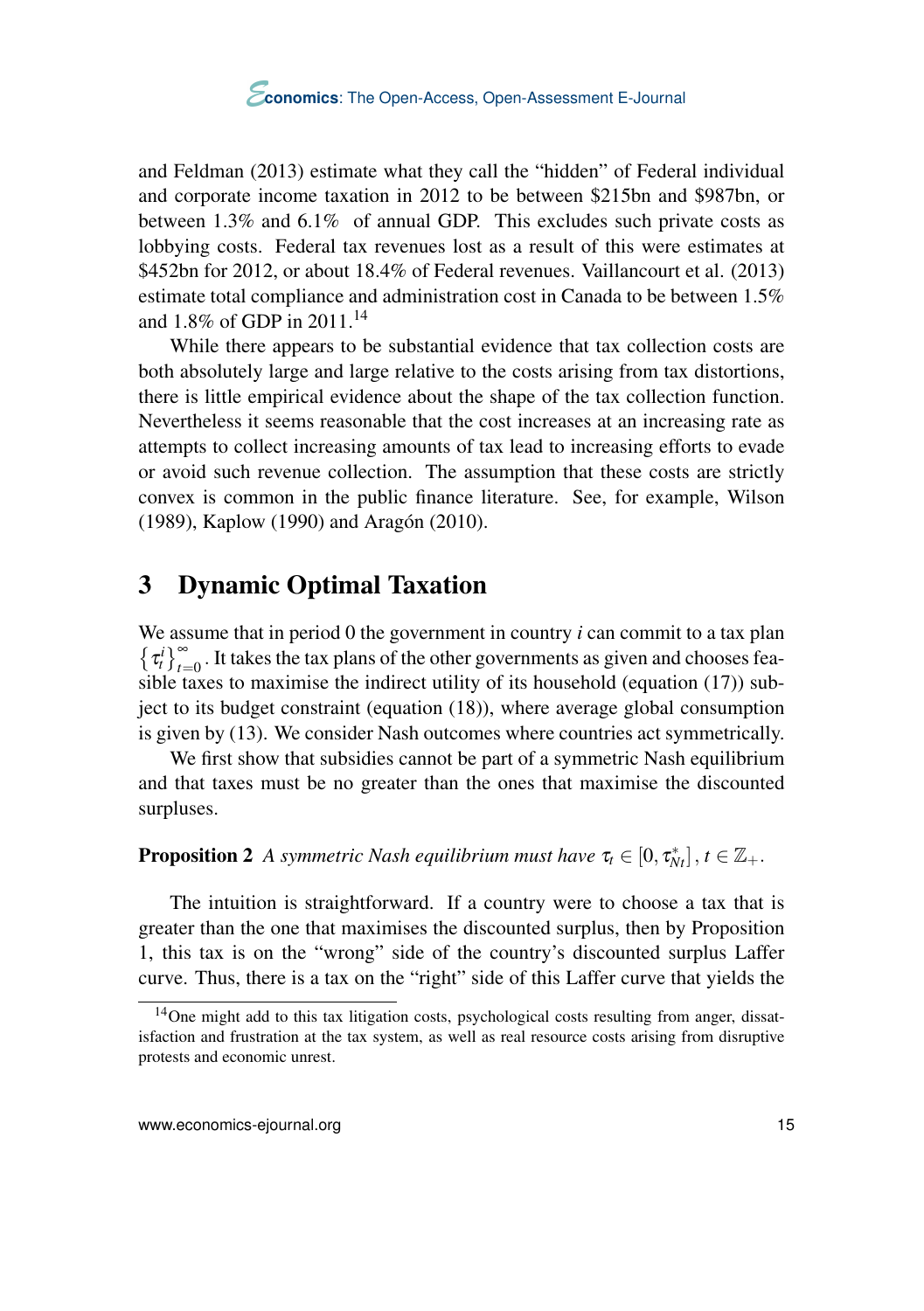same discounted surplus and produces a smaller distortion. If a country were to provide a subsidy in some period, then it must impose a tax in some other period. If the country were to lower the subsidy it would both increase consumption in that period and improve the fiscal situation, allowing taxes to be lowered in other periods.

We next show that a unique equilibrium exists and we describe the time path of equilibrium taxes.

Proposition 3 *There exists a unique symmetric Nash equilibrium and it has constant taxes from period* 1 *on. Furthermore, if initial government debt is strictly positive, equilibrium taxes are lower in period* 0 *than in period* 1*. If there is no initial government debt, taxes are constant over time.*

The intuition behind the result is that the government trades off two objectives. First, it wants to smooth consumption by smoothing tax collection costs over time. If this were its sole objective, optimality would require constant taxes. Second, however, it wants to lower the discounted value of the tax collection costs through its influence on the global interest rate. It does this by lowering initial taxes and raising future taxes. Through the goods market clearing condition (equation (13)) this raises initial consumption and lowers future consumption. By the Euler equation (14) this lowers the interest rate between periods 0 and 1. Thus its required tax revenue falls and so do its tax collection costs.

**Proposition 4** If countries have no market power  $(N \rightarrow \infty)$  then taxes are con*stant across periods.*

When countries have no market power, we have Barro's (1979) result. If these costs are convex, then an optimising government smooths them over time.

We now compare the equilibrium and optimal outcomes and show how the number of countries affects the deviation of the equilibrium outcome from the global optimal outcome. We note that the outcome when  $N = 1$  is the global optimal outcome.

Proposition 5 *Suppose that N* > 1*. If there is strictly positive initial government debt, then the period* 0 *tax is too high relative to the global optimal tax and subsequent taxes are too low. Furthermore, increasing the number of countries increases the difference between equilibrium taxes and global optimal taxes.*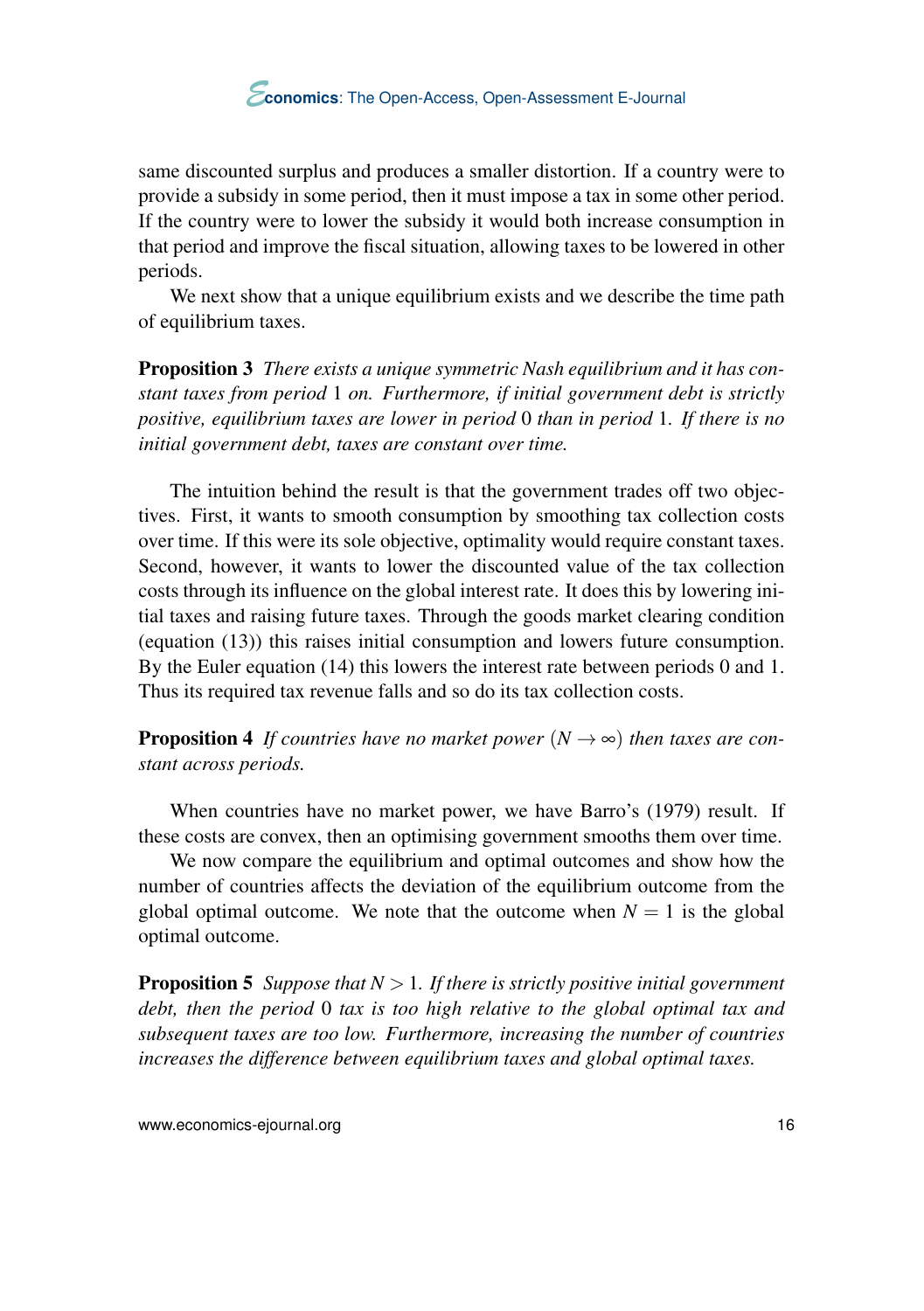The intuition for the first part of the proposition is that with strictly positive initial debt, lowering the period-0 tax below subsequent taxes causes a positive externality by decreasing all countries' borrowing costs. Countries do not take into account this social benefit and they do not lower period-0 taxes enough. The intuition for the second part of the proposition is that as the number of countries increases and the effect of any one country on global variables declines, the failure of countries to take into account the effect of their actions on the world economy becomes more severe.

Our paper can be contrasted to those of Chang (1990,1997), who also models government debt as a dynamic game between national governments. In his overlapping-generations framework two-period-lived households produce output when young and consume when old. As no household consumes in more than one period, the Euler equation of our paper – which results in the real interest rate playing the role of the price of consumption today relative to consumption tomorrow – is replaced by a static efficiency condition that output, and equivalently saving, is increasing in the real interest rate. Thus an increase in the deficit requires an increase in the real interest rate to increase saving and restore equilibrium.

Unlike in our model, a higher real interest rate (brought about by lower taxes, rather than by higher taxes as in our model), does not inflict a real resource cost on the rest of the world. Because taxes are lump sum and there are no tax collection costs, the pecuniary externality in Chang's model associated with the effect of a country's tax policy on the global real interest rate is purely redistributive. Even though all feasible national tax policies in Chang's model support equilibria that are both dynamically and Pareto efficient, they are welfare ranked by the nationalistic governments who maximise a discounted sum of the welfares of current and future generations of residents. The non-cooperative equilibria have larger government deficits and higher interest rates than the cooperative equilibria.

Our result that the equilibrium outcome is furthest from the global optimal outcome when the number of countries goes to infinity and countries lose their market power is similar to Chang's (1990) result that the non-cooperative solution is furthest from the cooperative solution when the number of countries go to infinity and is in stark contrast to the result in "beggar-thy-neighbour" policy games where nations attempt to exploit their market power to gain at the expense of other countries (see e.g. Hughes Hallett and Rees (1983). In such papers,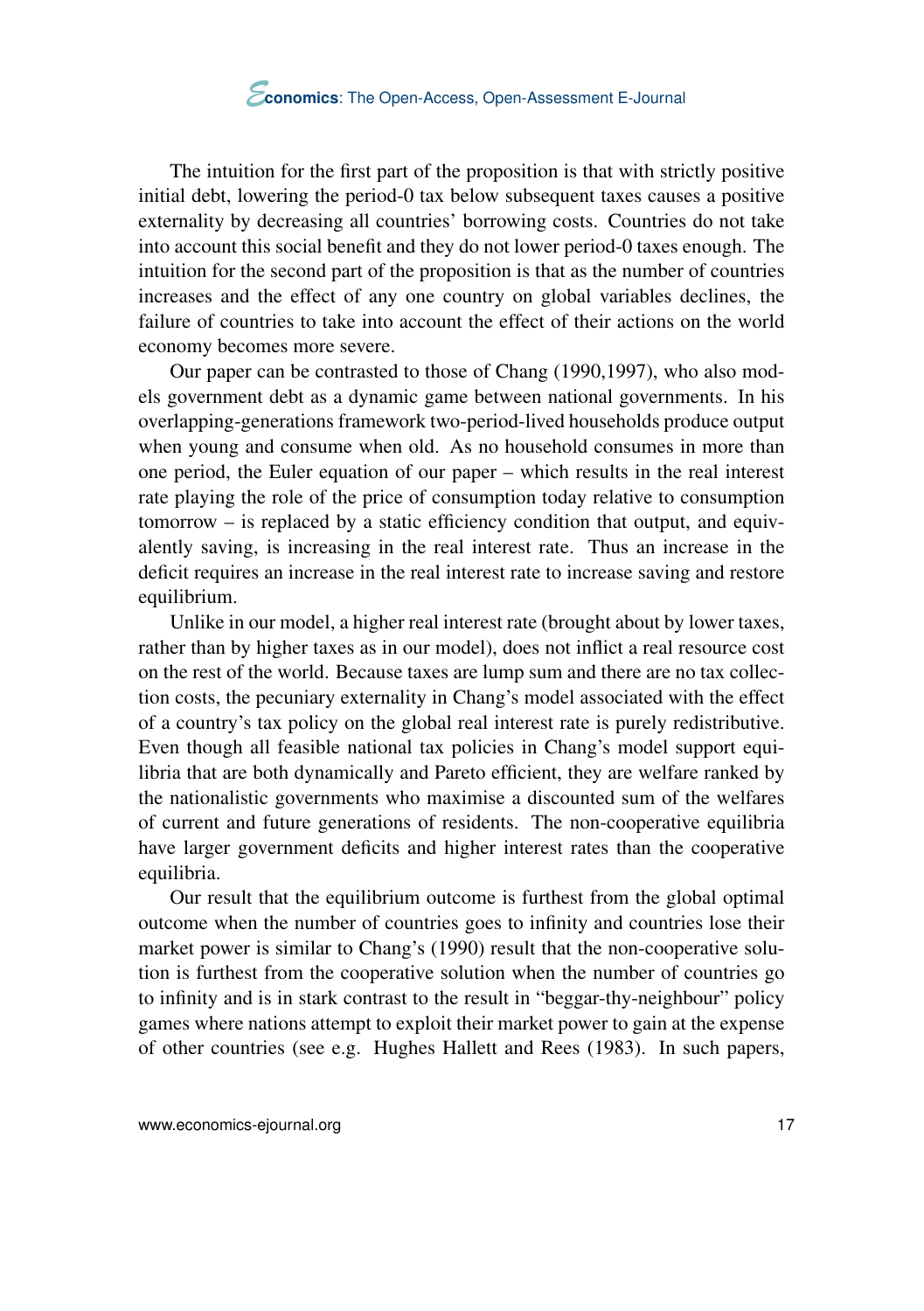as the number of countries goes to infinity and nations lose their market power, the noncooperative outcome converges to the cooperative outcome.<sup>15</sup>De Bruyne (1979), proves that a non-cooperative equilibrium is Pareto-optimal, if there is no conflict of interest. There is a conflict of interest here, even if  $N \to \infty$  and countries have no market power: Each country (if the initial debt stock is positive) would prefer a lower global real interest rate. Each country therefore would like all other countries to have lower taxes in the initial period.

# 4 Conventional Tax Distortions

In the previous section we considered a scenario where the departure from Ricardian equivalence is due to tax collection costs. We chose this framework as our baseline both for its relative tractability and because we believe that tax collection costs are empirically more important than the efficiency and welfare costs associated with conventional tax distortions. However, as it is more conventional in the economics literature to focus on the latter friction, in this section we consider a one-country model where the departure from Ricardian equivalence is caused by distortionary taxes rather than by tax collection costs.

### 4.1 The Model with Tax Distortions

We assume that the household is endowed with one unit of time which it allocates between labour and leisure. It can produce output one-for-one from labour and it pays a proportional labour-income tax  $\tau_t$  on its output. Its saving is in the form of real interest-bearing bonds.

In each period  $t \in \mathbb{Z}_+$  the household receives utility from its consumption of the good and of leisure,  $1 - l_t$ :

$$
u = \sum_{t=0}^{\infty} \beta^t \left[ \alpha \ln c_t + (1 - \alpha) \ln (1 - l_t) \right], \ \alpha \in (0, 1).
$$
 (20)

It maximises equation (20) subject to the within-period budget constraints

$$
c_t + a_{t+1} = (1 - \tau_t) l_t + R_t a_t, \ t \in \mathbb{Z}_+
$$
\n(21)

and the terminal condition  $(3)$ , taking  $a_0$  as given.

<sup>&</sup>lt;sup>15</sup>This would occur, for example, in Hamada (1966).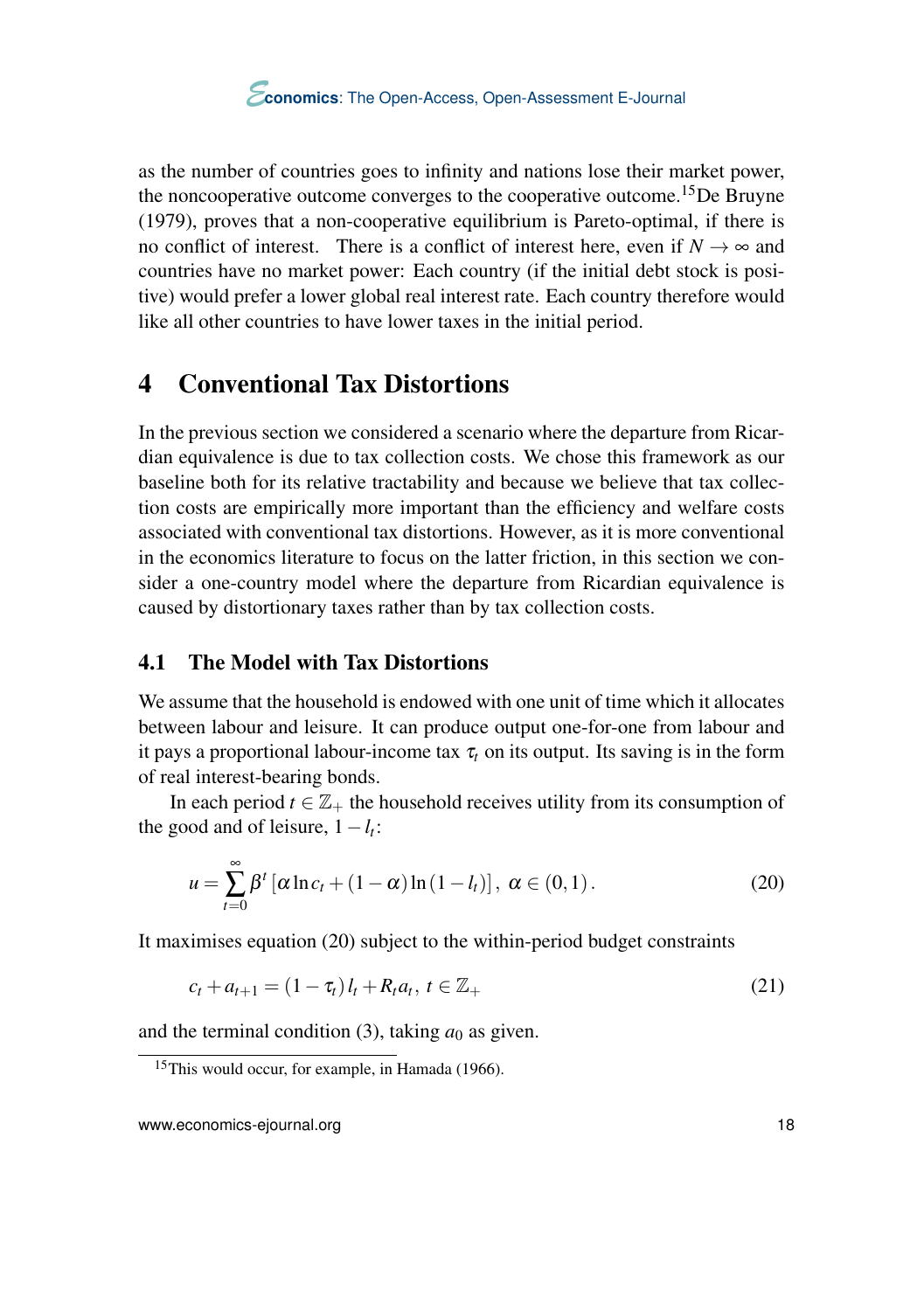Necessary and sufficient conditions for optimality are equations (3) and (21), the static optimality condition

$$
1 - l_t = \frac{(1 - \alpha)c_t}{\alpha(1 - \tau_t)}
$$
\n(22)

and the (one-country) Euler equation (14).

The government satisfies the within-period budget constraint

$$
\tau_t l_t + b_{t+1} = G + R_t b_t, t \in \mathbb{Z}_+ \tag{23}
$$

and the terminal condition (10), taking  $b_0$  as given. Solving equation (23) forward and substituting (10) into the result yields the government's intertemporal budget constraint

$$
\sum_{t=0}^{\infty} \left( \tau_t l_t - g_t \right) / \rho_t = 0. \tag{24}
$$

Substituting equation (22) into equation (24) and equation (14) into the result yields

$$
\sum_{t=0}^{\infty} \frac{\tau_t - g_t}{\rho_t} - \frac{(1 - \alpha) c_0}{\alpha R_0} \sum_{t=0}^{\infty} \frac{\beta^t \tau_t}{1 - \tau_t} = 0.
$$
\n(25)

Market clearing requires that the bond markets clear (equation (12)) and that goods markets clear

$$
c_t + G = l_t, \ t \in \mathbb{Z}_+.\tag{26}
$$

Substituting equation (22) into equation (26) and equation (14) into the result yields

$$
c_0 \rho_t = \frac{\alpha R_0 (1 - G)}{\beta^t h_t}, \ t \in \mathbb{Z}_+, \text{ where } h_t \equiv \frac{1 - \alpha \tau_t}{1 - \tau_t}. \tag{27}
$$

This implies

$$
\rho_t = \frac{R_0 h_0}{\beta^t h_t}, \ t \in \mathbb{Z}_+.
$$
\n<sup>(28)</sup>

As in the previous section, a decrease in the period-0 tax financed by an increase in the period-*t* tax lowers the interest rate between periods 0 and *t*.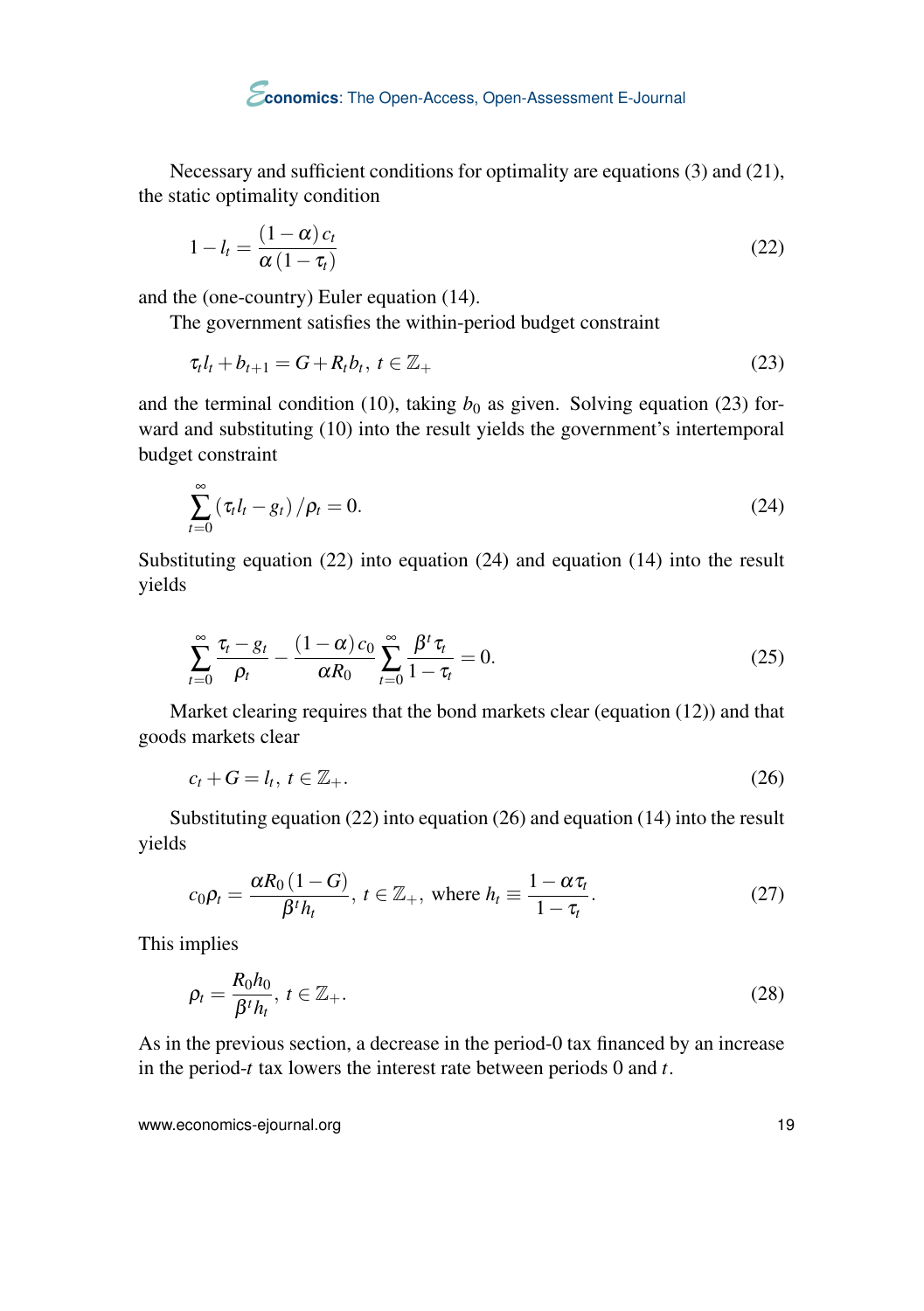### 4.2 Optimal Taxes

Substituting equation (22) into equation (20) and using equations (14) and (27) yields

$$
u = \sum_{t=0}^{\infty} \beta^t \left[ \alpha \ln \left( 1 - \tau_t \right) - \ln \left( 1 - \alpha \tau_t \right) \right]. \tag{29}
$$

Substituting equations (27) into equation (25) yields

$$
B \equiv \alpha (1 - \beta) \sum_{t=0}^{\infty} \beta^t \tau_t - G - (1 - \beta) R_0 h_0 b_0 = 0.
$$
 (30)

As in Section 3, the policy maker chooses the path of taxes to maximise indirect utility (29) subject to the budget constraint (30). As in Section 2, we need to make assumptions that ensure an interior optimum exists. We assume that

$$
G < \alpha, R_0 b_0 \leq \min\left\{\alpha\left(1-\beta\right)/\left(1-\alpha\right), \alpha\beta - G, \left(\alpha - G\right)/\alpha\right\}.\tag{31}
$$

These inequalities are convenient and sufficient to ensure that it is possible to satisfy the government's intertemporal budget constraint with both a constant tax and  $\tau_0 = 0$ .

We demonstrate that there is a unique solution to the policy maker's problem and we describe the time path of the optimal taxes.

**Proposition 6** *There exists a unique optimum and it has the property that*  $\tau_t$  =  $\tau_1 > \tau_0, t \in \mathbb{Z}_{++}.$ 

As in the previous section, global optimality has lower taxes initially and higher taxes later on.

It appears to be impossible (at least to us) to analyse the Nash equilibrium for the case of  $N > 1$  analytically. However, it is easy to show that if  $N \to \infty$ , then the Nash equilibrium has constant taxes. With no market power, the sole goal of policy makers is to smooth distortions over time. Hence, countries without market power set the period-0 tax too high and the subsequent taxes too low, relative to the global optimum.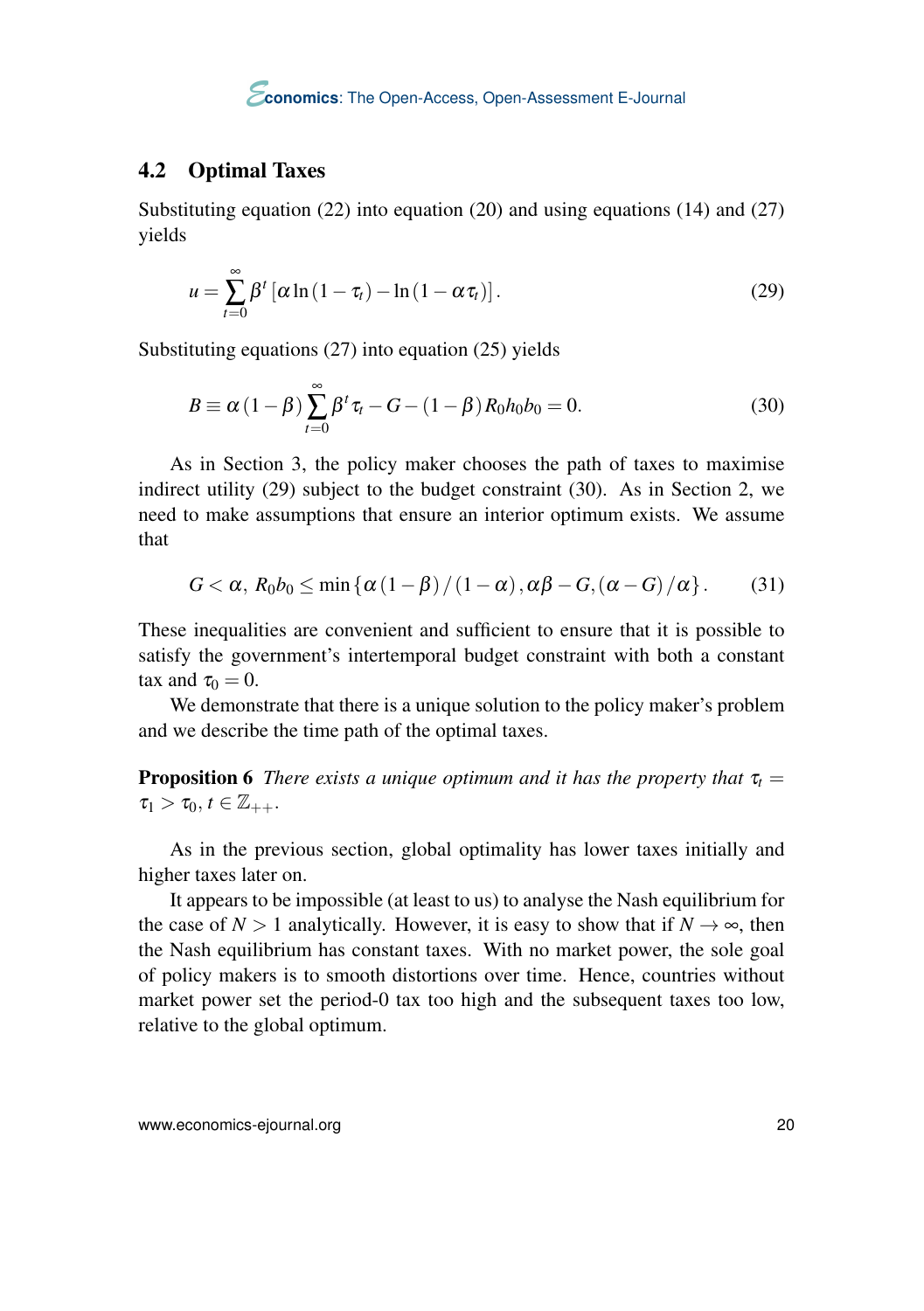### 5 Time Consistent Taxes

The results in Sections 3 and 4 depend on the assumption that the government can commit to a path of planned taxes. Proposition 3 says that the period-0 tax is lower than subsequent taxes. This implies that the government enters period 1 with strictly positive debt. Thus, if the government could re-optimise in period 1, Proposition 3 would imply that it would set a lower tax in period 1 than in later periods. This implies that the equilibrium, which features constant taxes from period 1 on, is not time consistent unless there is no initial debt or countries have no market power. In this section we consider a three-period variant of the baseline model and find the time-consistent taxes for the case of a single country.

The household's lifetime utility is given by  $\ln c_0 + \beta \ln c_1 + \beta^2 \ln c_2$ . The household's budget constraint is given by equation (2) for  $t = 0, 1, 2$ , where  $a_3 = 0$  and  $a_0$  is given. Optimality for the household requires that the Euler equation (5) hold for  $t = 0, 1$ . The government budget constraints are given by (9) for  $t = 0, 1, 2$ , where  $b_3 = 0$  and  $b_0$  is given. Market clearing requires that equation (12) holds for  $t = 0, 1, 2$ . Consumption is given by the goods market clearing condition (13) for  $t = 0, 1, 2$ .

To find the time-consistent solution we work backwards, first maximising utility starting in period 1 and taking  $R_1b_1$  as given. This gives  $\tau_1$  and  $\tau_2$ , as well as maximised utility from period 1 on as functions of  $R_1b_1$ . In period 1, the government takes  $R_0b_0$  and the functional forms of  $\tau_1$ ,  $\tau_2$  and maximised utility from period 1 on as given. Using the Euler equation between period 0 and period 1, we can find  $R_1b_1$  as a function of  $\tau_0$  and  $b_1$ . Thus, maximised utility from period 1 on can be expressed as a function solely of the  $\tau_0$  and  $b_1$ . The policy maker then chooses  $\tau_0$  and  $b_1$  to maximise lifetime utility subject to the period-0 budget constraint. Leaving the technical details for the appendix, we have the following result.

Proposition 7 *If there is strictly positive initial debt, then time-consistent taxes are strictly increasing over time.*

Even in the case where  $N = 1$ , the time-consistent sequence of taxes starts at a level below the optimal level and rises each period, ending up at a level higher than the optimal level of taxes. The intuitive reason is that, taking the inherited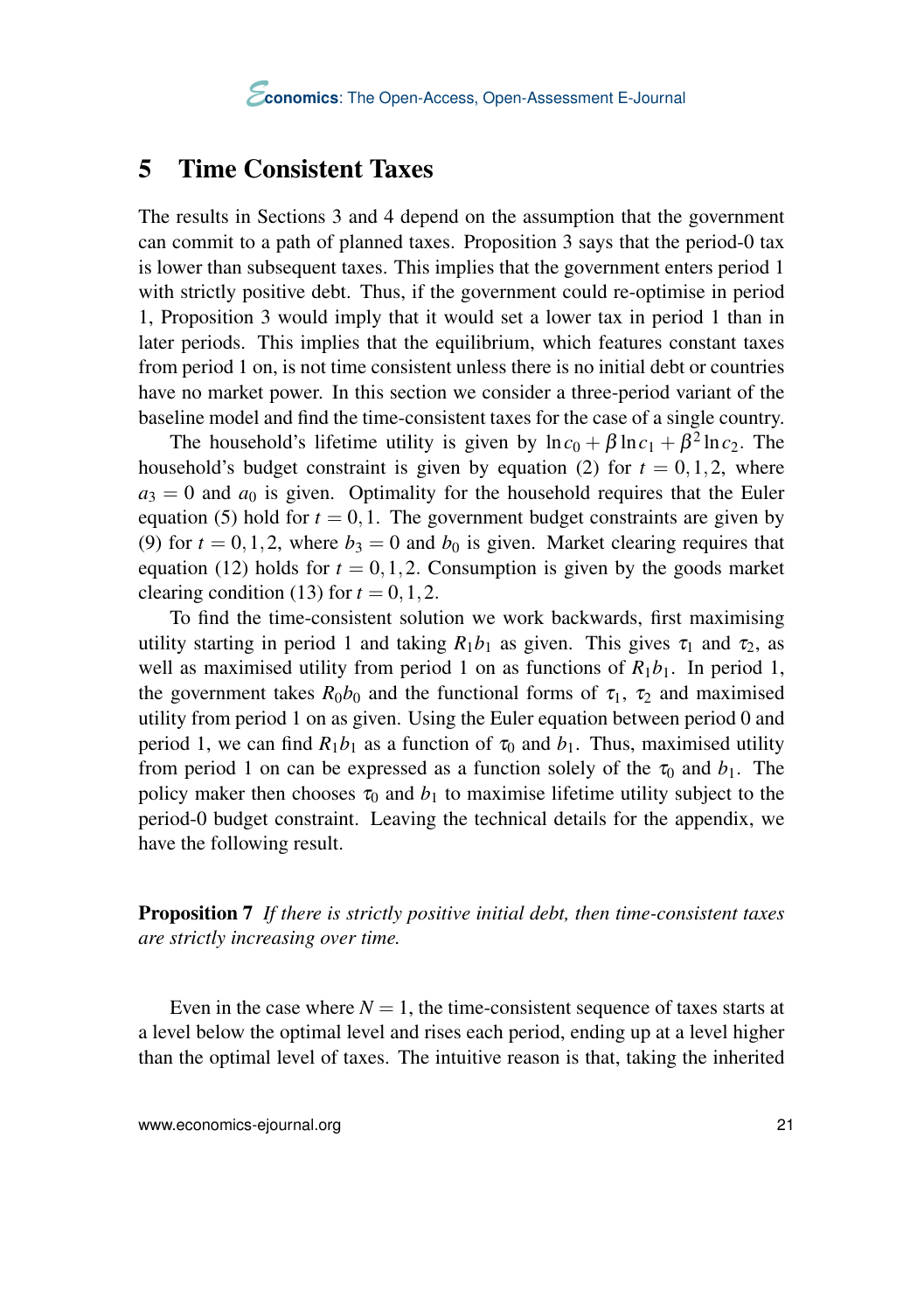debt stock as given, the policy maker ignores the fact that lower taxes in earlier periods have raised this initial debt stock, forcing him to impose higher taxes today.

This section demonstrates that the result from the baseline model that global optimal taxes are constant from period 1 on depends on the policymaker's ability to commit to planned future taxes. However, the base-line model's result that global optimal taxes should be relatively low in period-1 and higher thereafter does not depend upon an ability to commit.

The time-consistent sequence of taxes starts at a level below the optimal level and rises each period, ultimately exceeding the level of taxes in the socially optimal equilibrium. The intuitive reason is that, taking the inherited debt stock as given the policy maker ignores the fact that lower taxes in earlier periods have raised his initial debt stock, forcing him to impose higher taxes today.

### 6 Production and Capital Accumulation

An important simplifying feature of the baseline model is that varying the timing of taxes, and thus tax collection costs, over time is the only way to transfer real resources across periods. In equilibrium, net global private and public saving is always zero because the good is perishable. Reducing taxes in any given period increases the resources available that period and increases private consumption. In this section, we allow for production using capital as an input. Thus, real resources can be transferred across periods not only by changing the path of taxes, but also by capital formation.

In this section we assume that there are *N* countries. We assume that the household in country  $i \in \mathbb{Z}_N$  has CES preferences

$$
u^{i} = \frac{1}{1-\theta} \sum_{t=0}^{\infty} \beta^{t} \left[ \left( c_{t}^{i} \right)^{1-\theta} - 1 \right], 0 < \beta < 1, 0 < \theta \neq 1,
$$
 (32)

where  $\theta$  is the reciprocal of the elasticity of intertemporal substitution. As  $\theta \rightarrow 1$ , the above preferences become the logarithmic specification of Section 2.

The single good in the model is both a capital and a consumption good. The representative households each supply one unit of labour inelastically each period and save both bonds and the output of the current good in the form of capital. The saved capital is loaned to the firms to be used in the next-period's production process. The firms transform capital and labour into output via a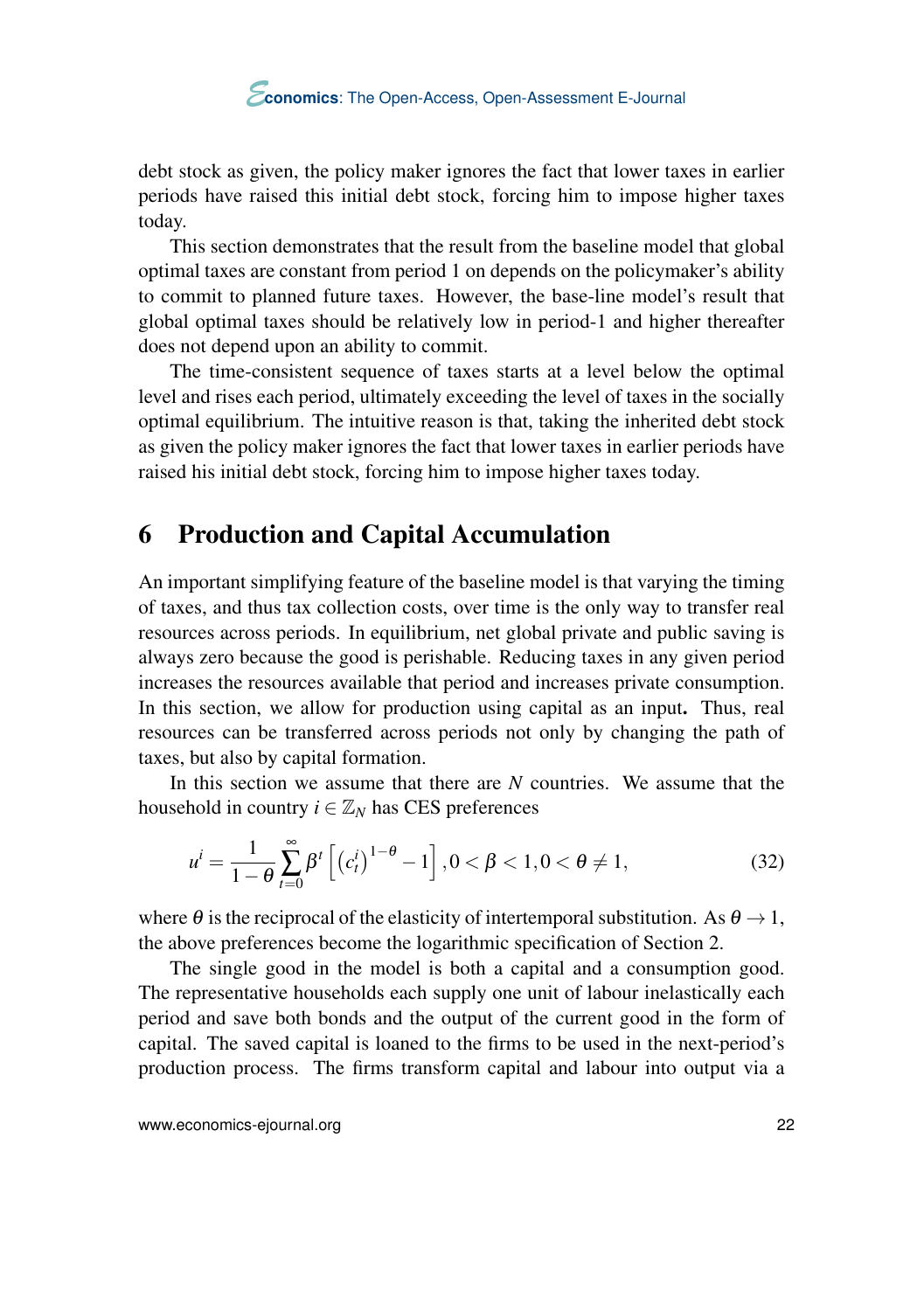Cobb-Douglas production function where output per unit of labour is  $f(k) =$ *Ak<sup>a</sup>*, where *k* is the capital-labour ratio,  $A > 0$  and  $\alpha \in (0,1)$ . We suppose that labour is immobile across countries, capital is perfectly mobile and capital depreciates completely. Then perfect mobility of capital and perfect competition imply that capital-labour ratios and wages are equalised across countries and  $k_t = k(R_t) = [A(1-\alpha)/R_t]^{1/\alpha}.$ 

The Euler equation of the household's optimisation problem becomes

$$
c_{t+1}^i = (\beta R_{t+1})^{1/\theta} c_t^i, t \in \mathbb{Z}_+.
$$
\n(33)

Solving the difference equation (33) and averaging across countries yields

$$
\rho_t = \left(1/\beta^t\right) \left(c_t/c_0\right)^{\theta}, \ t \in \mathbb{Z}_{++}.\tag{34}
$$

The government's budget constraint is given by equation (11). Substituting equation (34) into equation (11) yields

$$
\sum_{t=0}^{\infty} \beta^t c_t^{1-\theta} s_t^i = 0.
$$
\n(35)

Market clearing requires (12) and

$$
f(k(R_t)) - G - (\phi/2) \sum_{i=1}^{N} (\tau_t^i)^2 - c_t - k_{t+1} = 0.
$$
 (36)

The model with capital is far more difficult to analyse than the one without. To obtain an analytical result, we restrict ourselves to a simple experiment.

Proposition 8 *Suppose countries are at a symmetric steady state with constant taxes and strictly positive public debt. Then it is possible to increase welfare with a coordinated marginal tax cut in the current period.*

The proof demonstrates that welfare can be improved with a current tax cut (and associated current consumption increase) financed by a constant permanent future tax rise that reduces future consumption by a constant amount.

Lowering the current tax and raising future taxes raises current consumption and lowers future consumption, thus lowering the current interest rate as in the previous sections. This lowers the cost of servicing the debt and reduces future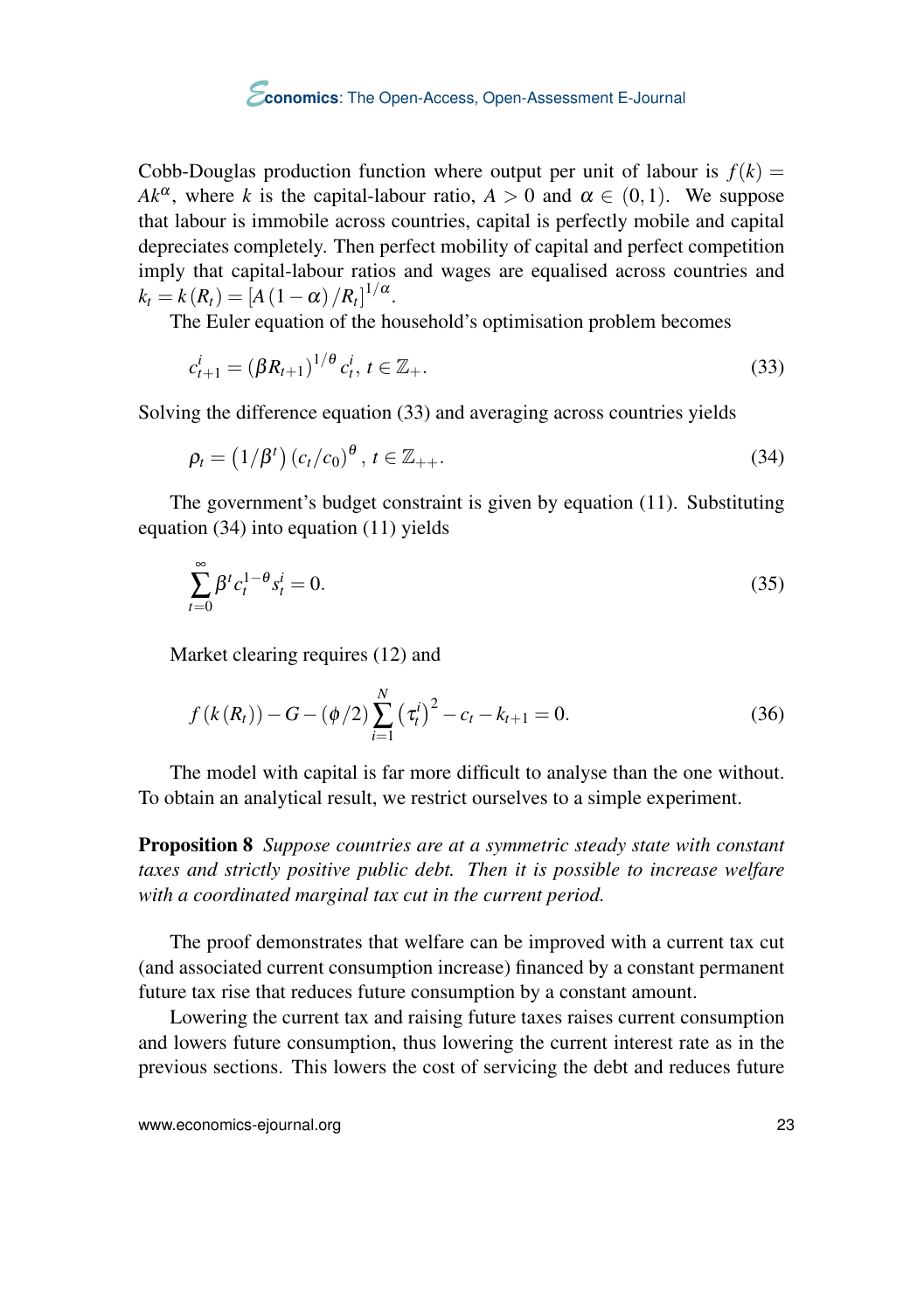tax collection costs. To see that the interest rate must fall, suppose that it did not. Then next period's marginal product of capital rises and current capital accumulation falls. With lower tax collection costs and fixed current output, this implies current consumption rises. This is inconsistent with the interest rate falling in the current period unless next period's, and hence every future period's, consumption rises by more than current consumption. However, with lower current capital accumulation and higher future tax collection costs this is impossible.

# 7 Conclusion

We have demonstrated that, in our baseline model with costly tax collection, optimising governments will perfectly smooth taxes if they have no market power or no initial debt. If countries are large enough to affect the world interest rate and they have strictly positive initial debt, then optimising national governments will set lower taxes in the current period than in the future. We show that, relative to the global optimal outcome, non-cooperative national governments set current taxes too high and future taxes too low. Thus, relative to the optimum, initial budget deficits are too low and future deficits are too high.

We extend our baseline model to consider a departure from Ricardian equivalence caused by distortionary labour taxes and show that the optimal outcome is similar to that in the baseline model: the period-0 tax is lower than the taxes from period 1 on. We consider a three-period model where commitment to future taxes is not possible and demonstrate that the cooperative time-consistent taxes are rising over time. Finally, we consider a model with CES preferences and capital accumulation. We demonstrate that if the world is in a steady state with strictly positive government debt, then welfare can be increased with a current tax cut financed by higher future taxes.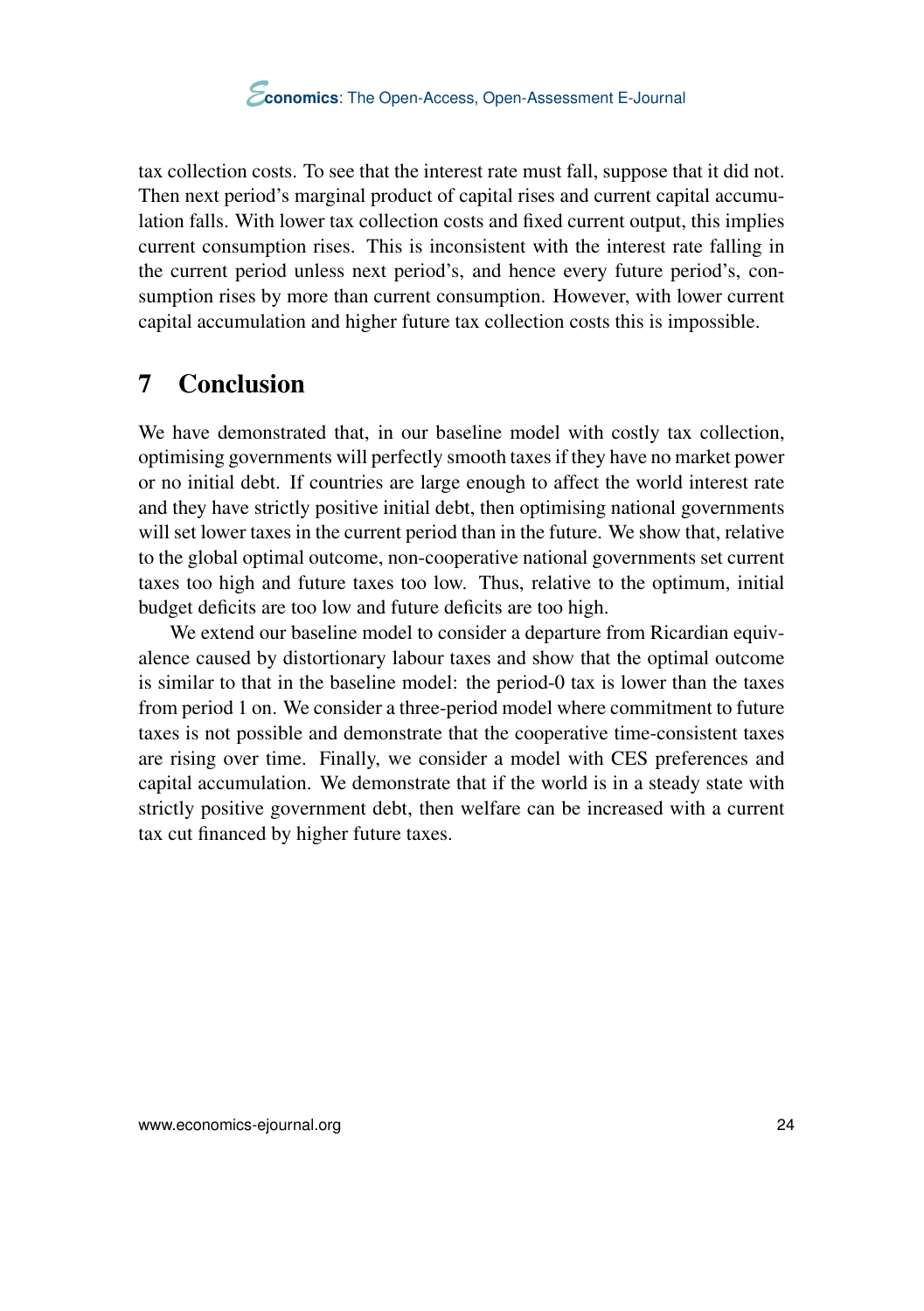### Appendix

*Proof of Proposition 1.* By (13) and the definition of  $s_t^i$  in (18)

$$
\partial s_t^i / \partial \tau_t^i = \left(1 - \phi \tau_t^i + \phi \tau_t^i s_t^i / N\right) / c_t. \tag{37}
$$

We have that  $\partial s_t^i / \partial \tau_t^i$  is continuous in  $\tau_t^i$  on  $[0, \tau_t^+]$  with  $\partial s_t^i / \partial \tau_t^i = (1 - \phi \tau_t^+) / c_t <$ *t* is continuous in  $\tau_t$  on  $[0, \tau_t]$  with  $\sigma s_t / \sigma \tau_t = (1 - \psi \tau_t)$ 0 at  $\tau_t^i = \tau_t^+$  and  $\frac{\partial s_t^i}{\partial \tau_t^i} = \frac{s_t^i}{(Nc_t)} > 0$  at  $\tau_t^i = \frac{1}{\phi}$ . Thus,  $s_t^i$  has a critical point  $\tau_{Nt}^{i*}$  in  $(1/\phi, \tau_t^+)$ . If  $\tau_t^i \in [0, \tau_t^+]$  then  $\partial s_t^i / \partial \tau_t^i = 0 \Rightarrow \partial^2 s_t^i / \partial \tau_t^{i2} = 0$  $-\phi\left(1-s_t^i/N\right)/c_t = -(c_t\tau_t^i)^{-1} < 0$ . Thus,  $\tau_{Nt}^{i*}$  is the unique maximiser of  $s_t^i$  in  $[0, \tau_t^+]$  and  $\partial s_t^i / \partial \tau_t^i > 0$  if  $\tau_t^i \in [0, \tau_{Nt}^i)$  and  $\partial s_t^i / \partial \tau_t^i < 0$  if  $\tau_t^i \in (\tau_{Nt}^{i*}, \tau_t^+]$ . As  $s_t^i < 0$  if  $\tau_t^i \notin [0, \tau_t^+]$ ,  $\tau_{Nt}^{i*}$  is the unique maximiser on  $(-\overline{\tau}, \overline{\tau})$ .

By (13), (37), the definition of  $s_t^i$  and the definitions of  $\bar{\tau}$ ,  $w_t$  and  $g_t$  (from (4) (with  $a_0 = b_0$ ), (11) and footnote 11),  $\frac{\partial s_t^i}{\partial \tau_t^i} = 0$  when  $\tau_t^i = \tau_t$ ,  $i \in \mathbb{Z}_N$ , implies  $\bar{\tau}^2 - 2w_t \tau_t + \tau_t^2 = 2 \tau_t s_t c_t (N - 1) / N$ . The left-hand side of this equation is strictly decreasing on  $(1/\phi, \tau_t^+)$ . When  $N = 1$  the right-hand side is zero and when  $N > 1$  the right-hand side is strictly positive for  $\tau_t \in (1/\phi, \tau_t^+)$ . Hence,  $\tau_{Nt}^* < \tau_{1t}^*$ .

Note that  $\tau_{Nt}^* = \tau_{N1}^*$ ,  $t \in \mathbb{Z}_{++}$  and  $\tau_{1t}^* = w_t - \sqrt{w_t^2 - \bar{\tau}^2}$ .

*Proof of Proposition 2.* We first show that no symmetric optimum can have taxes greater than  $\tau_{Nt}^*$ . Suppose to the contrary that there exists a symmetric equilibrium where  $\exists t$  such that  $\tau_t = \tau^W > \tau^*_{Nt}$ . The continuity of  $s_t^i$  in  $\tau_t^i$  on the set of feasible taxes ensures that there exists a feasible  $\tau^R < \tau^*_{Nt}$  such that  $s^i_t$  at  $\tau^R$ equals  $s_t^i$  at  $\tau^W$ . Thus, by (18), a switch from  $\tau_t^i = \tau^W$  to  $\tau_t^i = \tau^R$  does not require a change in any other tax. The government prefers  $\tau_i^i = \tau^R$  to  $\tau_i^i = \tau^W$  if its indirect utility (17) is greater at  $\tau_t^i = \tau^R$  than at  $\tau_t^i = \tau^W$ . Let  $c_t$  evaluated at  $\tau_t^i = \tau^K$ be denoted by  $c_t^K$ ,  $K = W, R$ . Then this is the case if  $c_t^R > c_t^W$  and  $(w_t - \tau^R)/c_t^R >$  $(w_t - \tau^W)/c_t^W$ . The first inequality is clearly true. By the definitions of  $w_t$  and *g<sub>t</sub>* and  $s_t^i$ , the second inequality is true iff  $\left[W - G - (\phi/2) (\tau^R)^2 - c_t^R s_t\right] / c_t^R > 0$  $\left[W - G - (\phi/2) (\tau^W)^2 - c_t^W s_t\right] / c_t^W$ . By (13) and the definition of  $\bar{\tau}$  this is follows from  $(N-1) \bar{\tau}^2 > \sum_{j \neq i} (\tau^j)^2$ .

We now show that taxes cannot be negative. Suppose to the contrary that ∃*u* such that τ*<sup>u</sup>* < 0. Then, to satisfy (18), ∃*v* such that τ*<sup>v</sup>* > 0 and *s<sup>v</sup>* > 0. We demonstrate that a marginal decrease in  $\tau$ <sub>*v*</sub> accompanied by a marginal increase in  $\tau_u$  so that (18) is satisfied increases indirect utility (17). By  $\tau_v^i \in [0, \tau_{NV}^*]$  and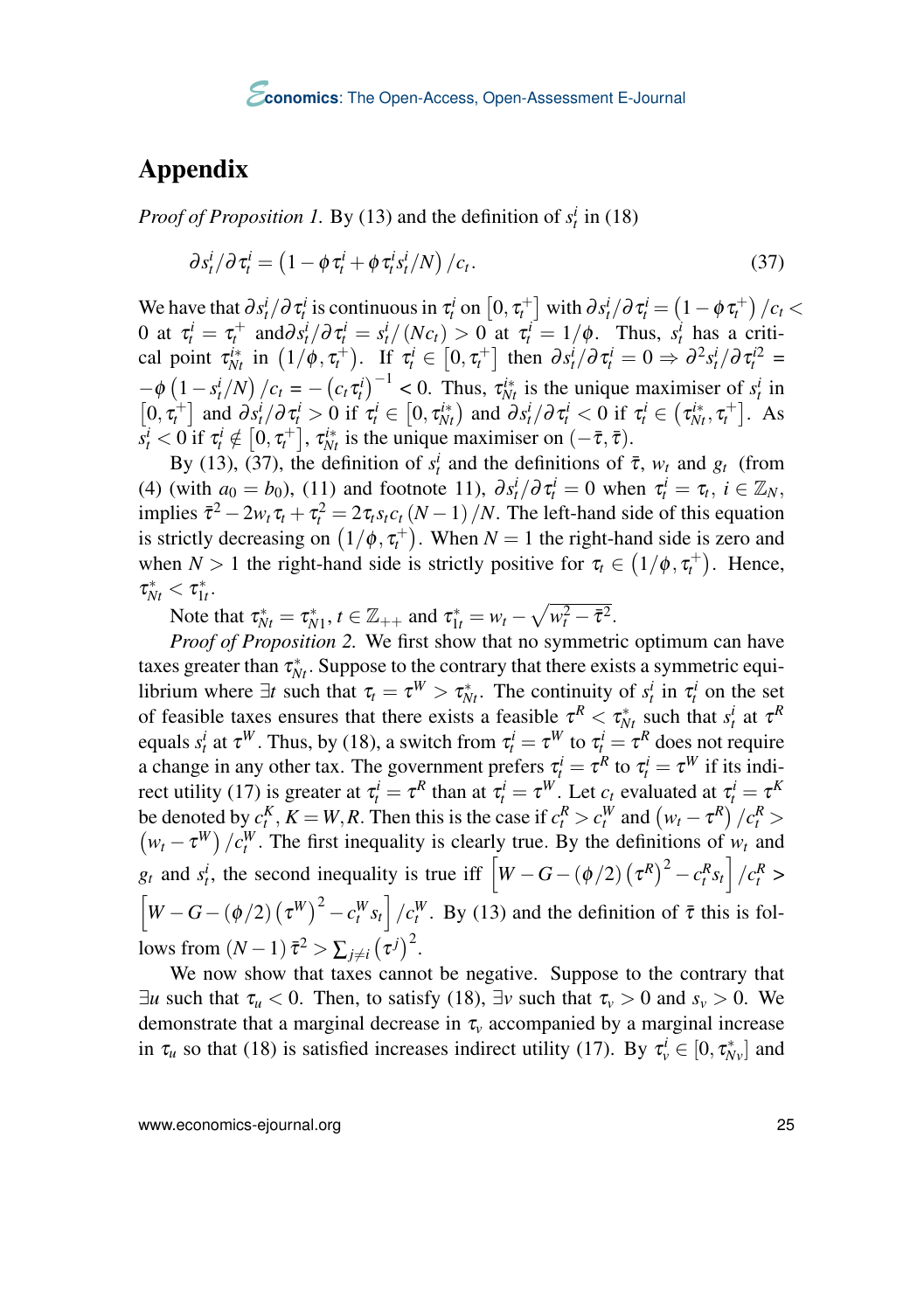Proposition 1,  $\partial s_v^i / \partial \tau_v^i > 0$ ; hence, by (17) and (18) it is sufficient to show that

$$
\beta^{\nu} \left( \partial s_{\nu}^{i} / \partial \tau_{\nu}^{i} \right) \left( \partial u^{i} / \partial \tau_{u}^{i} \right) > \beta^{\mu} \left( \partial s_{u}^{i} / \partial \tau_{u}^{i} \right) \left( \partial u^{i} / \partial \tau_{\nu}^{i} \right). \tag{38}
$$

Differentiating (17), using (13), yields

$$
\partial u^{i}/\partial \tau_{t}^{i} = \left(\partial H^{i}/\partial \tau_{t}^{i}\right)/H^{i} - \beta^{t}\left(1-\beta\right)\phi\tau_{t}/Nc_{t}, t \in \mathbb{Z}_{+},
$$
\n(39)

where  $H^i \equiv \sum_{t=0}^{\infty} \beta^t \left( w_t - \tau_t^i \right) / c_t$ . By (13), we have

$$
\partial H^{i}/\partial \tau_{t}^{i} = -\beta^{t} \left[ N c_{t} - \phi \tau_{t} \left( w_{t} - \tau_{t}^{i} \right) \right] / \left( N c_{t}^{2} \right), \ t \in \mathbb{Z}_{+}.
$$
 (40)

By (13) and the definition of  $s_t^i$ , at a symmetric outcome  $(w_t - \tau_t)/c_t = (c_t - c_t s_t)/c_t$  $1 - s_t$ . Thus,  $H = 1/(1 - \beta)$  and at a symmetric outcome

$$
\frac{\partial u^i}{\partial \tau_i^i} = -\beta^t \left(1 - \beta\right) \left(N + \phi \tau_i s_t\right) / \left(N c_t\right), \ t \in \mathbb{Z}_+.\tag{41}
$$

Using  $(37)$  (at a symmetric outcome) and  $(41)$ , we have that  $(38)$  is true if  $(N + \phi \tau_u s_u)/\tau_u < (N + \phi \tau_v s_v)/\tau_v$ . As the left-hand side of this inequality is strictly negative and the right-hand side is strictly positive, it must be true.

*Proof of Proposition 3.* We first find the remaining relevant derivatives for the optimisation problem. By (40), at a symmetric outcome

$$
\frac{\partial^2 H^i}{\partial \left(\tau_t^i\right)^2} = \frac{\beta^t \phi}{N^2} \frac{N c_t \left(1 - s_t\right) - 2\tau_t A_t}{c_t^2}, \; \frac{\partial^2 H^i}{\partial \tau_t^i \tau_s^i} = 0, \; s \neq t, \; s, t \in \mathbb{Z}_+, \tag{42}
$$

where  $A_t \equiv N + \phi \tau_t s_t - \phi \tau_t$ . Hence, by (39), at a symmetric outcome

$$
\frac{\partial^2 u^i}{\partial \tau_i^{i2}} = -\frac{\beta^t (1-\beta)}{N^2 c_i^2} \left[ D_t + \beta^t (1-\beta) A_t^2 \right], \frac{\partial^2 u^i}{\partial \tau_i^i \tau_s^i} = -\frac{(1-\beta)^2 \beta^{t+s} A_t A_s}{N^2 c_t c_s}, s \neq t; t \in \mathbb{Z}_+,
$$
\n(43)

where  $D_t \equiv \phi \left( N c_t s_t + 2 \tau_t A_t + \phi \tau_t^2 \right)$ . By (18) and (37), at a symmetric outcome

$$
\frac{\partial B^{i}}{\partial \tau_{t}^{i}} = \frac{\beta^{t} C_{t}}{N c_{t}}, \frac{\partial^{2} B^{i}}{\partial (\tau_{t}^{i})^{2}} = \beta^{t} \phi \frac{N c_{t} (s_{t} - N) + 2 \tau_{t} C_{t}}{N^{2} c_{t}^{2}}, \frac{\partial^{2} B^{i}}{\partial \tau_{t}^{i} \partial \tau_{s}^{i}} = 0, s \neq t; t \in \mathbb{Z}_{+},
$$
\n(44)

where  $C_t \equiv N + \phi \tau_t s_t - N \phi \tau_t$ .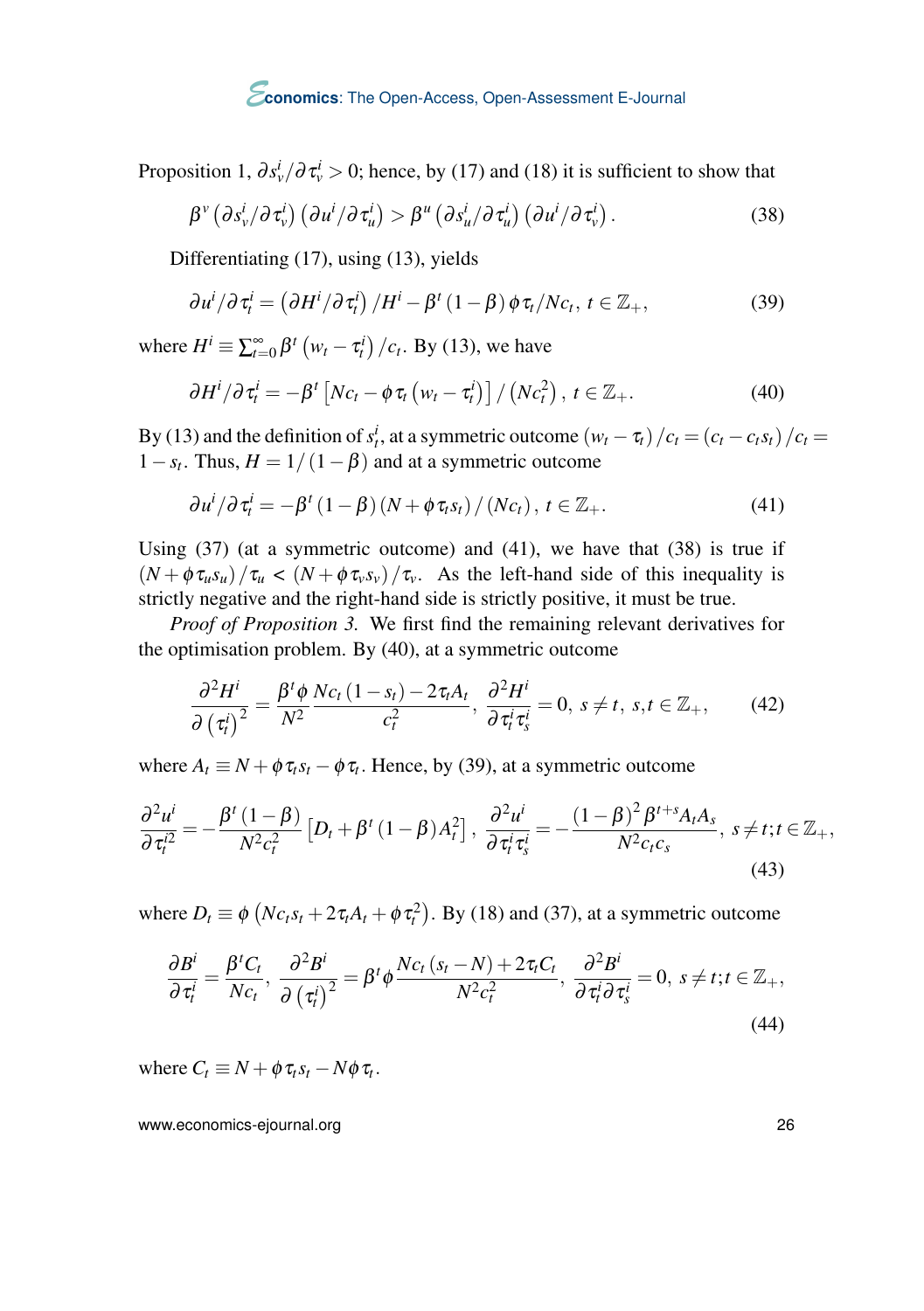*Conomics: The Open-Access, Open-Assessment E-Journal* 

The Lagrangian for the government's optimisation problem is  $L^i = u^i + \lambda^i B^i$ , where  $\lambda^i$  is the multiplier. The first-order conditions  $\partial u^i/\partial \tau_i^i + \lambda^i \partial B^i/\partial \tau_i^i = 0$ imply

$$
\frac{\partial u^i}{\partial \tau_i^i} \frac{\partial B^i}{\partial \tau_0^i} = \frac{\partial B^i}{\partial \tau_i^i} \frac{\partial u^i}{\partial \tau_0^i}, \ t \in \mathbb{Z}_{++}.
$$
\n(45)

Substituting in the first derivatives from (41) and (44) into (45) and evaluating at a symmetric outcome yields

$$
\frac{N+\phi\,\tau_t s_t}{\tau_t}=\frac{N+\phi\,\tau_0 s_0}{\tau_0},\ t\in\mathbb{Z}_{++}.
$$
\n(46)

By (13) and the definitions of  $w_t$ ,  $g_t$  and  $s_t^i$  we can write  $c_t = c_t(\tau) = w_t$  $g_t - \phi \tau^2 / 2$  and  $s_t = s_t(\tau) = (\tau - \phi \tau^2 / 2 - g_t) / c(\tau)$ ,  $t \in \mathbb{Z}_+$ .

*Lemma 1*. The function  $\Phi_t(\tau) \equiv [N + \phi \tau_{S_t}(\tau)]/\tau$  is strictly decreasing on  $(0,\tau_{Nt}^*)$  .

*Proof of Lemma 1*. Differentiating yields that this is true iff  $v_t(\tau) \equiv \phi \tau^2 [1 - \tau]$  $\phi \tau + \phi \tau s_t(\tau)$  - *Nc<sub>t</sub>* ( $\tau$ ) < 0. As  $v_t$  is decreasing in *N* it is sufficient to show this for  $N = 1$ . By the definition of  $\bar{\tau}$ , this is the case if  $\psi_t(\tau) \equiv \tau^4 - 4w_t \tau^3 + 4\bar{\tau}^2 \tau^2 \bar{\tau}^4$  < 0. We have  $\psi_t(0)$  < 0 and  $\psi(\tau_{1t}^*)$  < 0; hence, to show  $\psi$  < 0 on  $[0, \tau_{Nt}^*] \subseteq$ [0,  $\tau_{1t}^*$ ], it is sufficient to show that  $\psi_t$  has no interior maximum on [0,  $\tau_{1t}^*$ ]. Solv- $\int \int \sin\theta \, d\theta \, d\theta = 0$  and requiring  $\partial^2 \psi_t/\partial \tau^2 < 0$  yields  $\tau = \left(3w_t - \sqrt{9w_t^2 - 8\bar{\tau}^2}\right)/2 > 0$  $\tau_{1t}^*$ ; hence no interior maximum exists.

By Lemma 1, given  $\tau_0$ , a  $\tau_t$  that solves (46) is unique; hence,  $\tau_t = \tau_1$ ,  $t \in \mathbb{Z}_{++}$ . Second-order conditions require the quadratic form  $\sum_{t=0}^{\infty}\sum_{s=0}^{\infty}\left(\partial^2L^i/\partial\tau^i_t\partial\tau^i_s\right)d\tau^i_t d\tau^i_s$ to be negative where  $\sum_{t=0}^{\infty} (\partial B^i/\partial \tau_t^i) d\tau_t^i = 0$ , evaluated at a symmetric solution to the first-order conditions, except at  $d\tau_i^i = 0$ ,  $t \in \mathbb{Z}_+$ . Using (43), (44) and  $\lambda^{i} = -\left(\partial u^{i}/\partial \tau^{i}_{t}\right) / \left(\partial B^{i}/\partial \tau^{i}_{t}\right)$ , this is true if

$$
\sum_{t=0}^{\infty} \left( \frac{\beta^t (1-\beta) D_t}{N^2 c_t^2} + \frac{\frac{\partial u^i}{\partial \tau_i^i}}{\frac{\partial B^i}{\partial \tau_i^i}} \frac{\partial^2 B^i}{\partial (\tau_i^i)^2} \right) (d\tau_i^i)^2 + \left( \frac{1-\beta}{N} \sum_{t=0}^{\infty} \frac{\beta^t A_t}{c_t} d\tau_i^i \right)^2 > 0. \tag{47}
$$

Using  $\partial B^i/\partial \tau_i^i > 0$ , by Proposition 1, this is true if  $\beta^i(1-\beta)D_t\partial B^i/\partial \tau_i^i$  +  $N^2 c_t^2 (\partial u^i / \partial \tau_t^i) \partial^2 B^i / \partial (\tau_t^i)^2 \ge 0$ . Using (41) and (44) we have that this is true if  $N^3c_t - N\phi \tau_t^2 - \phi^2 \tau_t^3 s_t + N\phi^2 \tau_t^3 > 0$ . This is true because the left-hand side of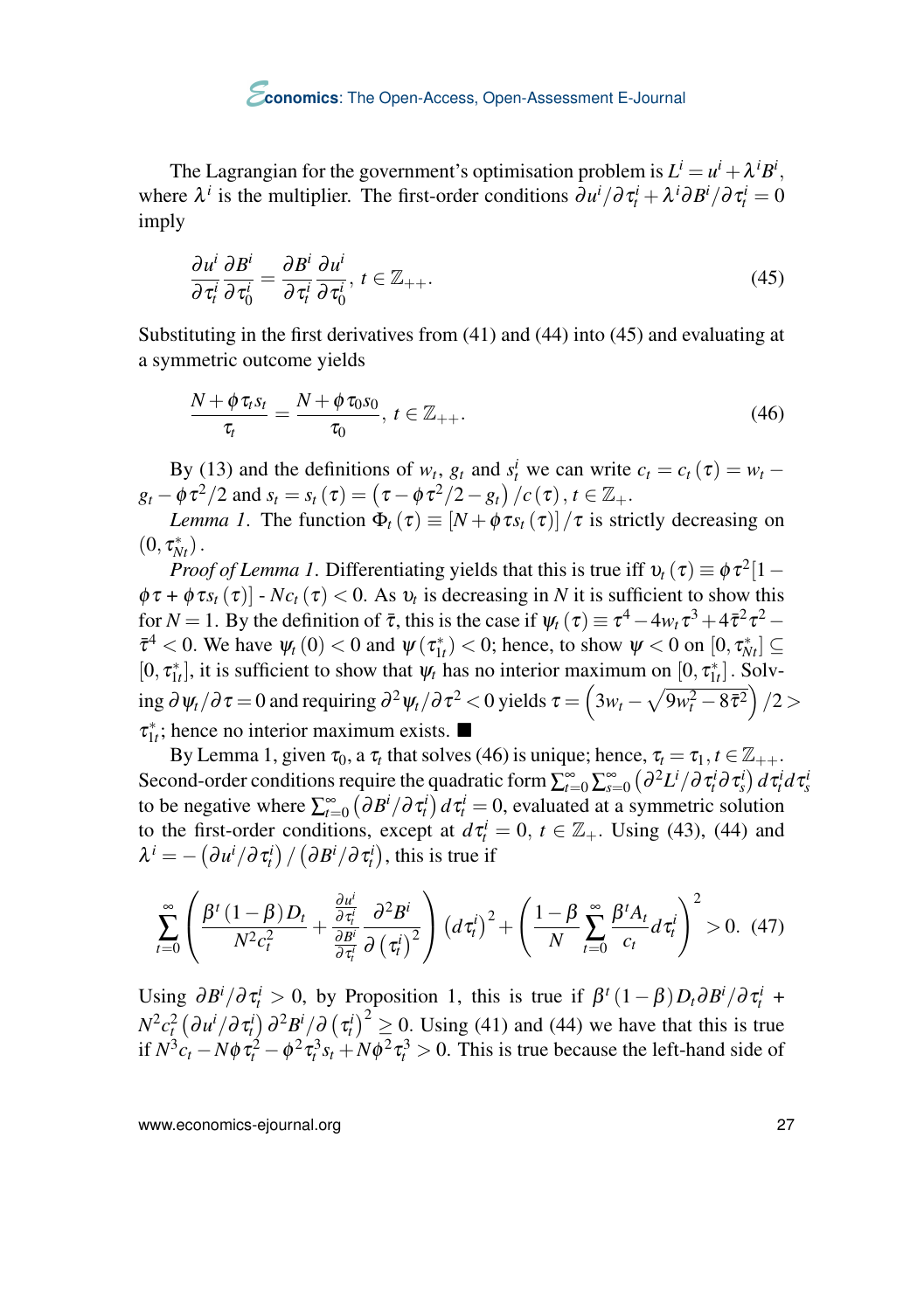this inequality is strictly increasing for  $N > 1$  and, by  $v(\tau_i) < 0$  (in the proof of Lemma 1), it is positive at  $N = 1$ .

Finally, we demonstrate that a unique interior equilibrium  $(\tau_0, \tau_1)$  exists and has  $\tau_0 < \tau_1$ . By (18) and (46) such an equilibrium satisfies

$$
(1 - \beta) s_0(\tau_0) + \beta s_1(\tau_1) = 0 \tag{48}
$$

$$
\Phi_1(\tau_1) = \Phi_0(\tau_0) \tag{49}
$$

By assumption (19) and Proposition 1,  $\exists !\hat{\tau}$  such that  $(\hat{\tau}, \hat{\tau})$  and satisfies (48). For any  $\tau_0 \in (0, \hat{\tau})$ , assumption (19) and Proposition 1 ensure that  $\exists! \tau_1 \in (\hat{\tau}, \tau')$ such that  $(\tau_0, \tau_1)$  satisfies (48). The conditions of the implicit function theorem are satisfied on  $(0, \hat{\tau}) \times (0, \tau')$ ; hence, there exists a unique continuous function  $\tau^A(\tau_0)$  on  $(0, \hat{\tau})$  such that  $(\tau_0, \tau^A(\tau_0))$  satisfies (48). Proposition 1 ensures that  $\partial \tau^A / \partial \tau_0 < 0$ . The function  $\tau^A$  is depicted in Figure 1 by the curve labelled *A*. Note that  $\Phi_0(\tau) = \Phi_1(\tau) - \phi R_0 b_0/c(\tau) < \Phi_1(\tau)$  if  $\tau \in (0, \tau')$ . By Lemma 1, if  $\tau_1 \in (0, \tau')$  then  $\Phi_1(\tau_1) \in (\Phi_1(\tau'), \infty)$ . Also by Lemma 1,  $\partial \Phi_0 / \partial \tau_0 < 0$  on  $(0, \tau')$  with  $\Phi_0 \longrightarrow \infty$  as  $\tau_0 \searrow 0$  and  $\Phi_0 \longrightarrow \Phi_0(\tau') < \Phi_1(\tau')$  as  $\tau_0 \nearrow \tau'$ . Thus, for any  $\tau_1 \in (0, \tau')$ ,  $\exists! \tau_0 \in (0, \tau_1)$  such that  $(\tau_0, \tau_1)$  satisfies (49). By the implicit function theorem, there exists a unique continuous function  $\tau^B(\tau_1)$  on  $(0, \tau')$ such that  $(\tau^B(\tau_1), \tau_1)$  satisfies (49). Clearly  $\tau^B(0) = 0$  and Lemma 1 ensures that  $\partial \tau^B / \partial \tau_1 > 0$ . The function  $\tau^B$  is depicted in Figure 1 by the curve labelled *B*.

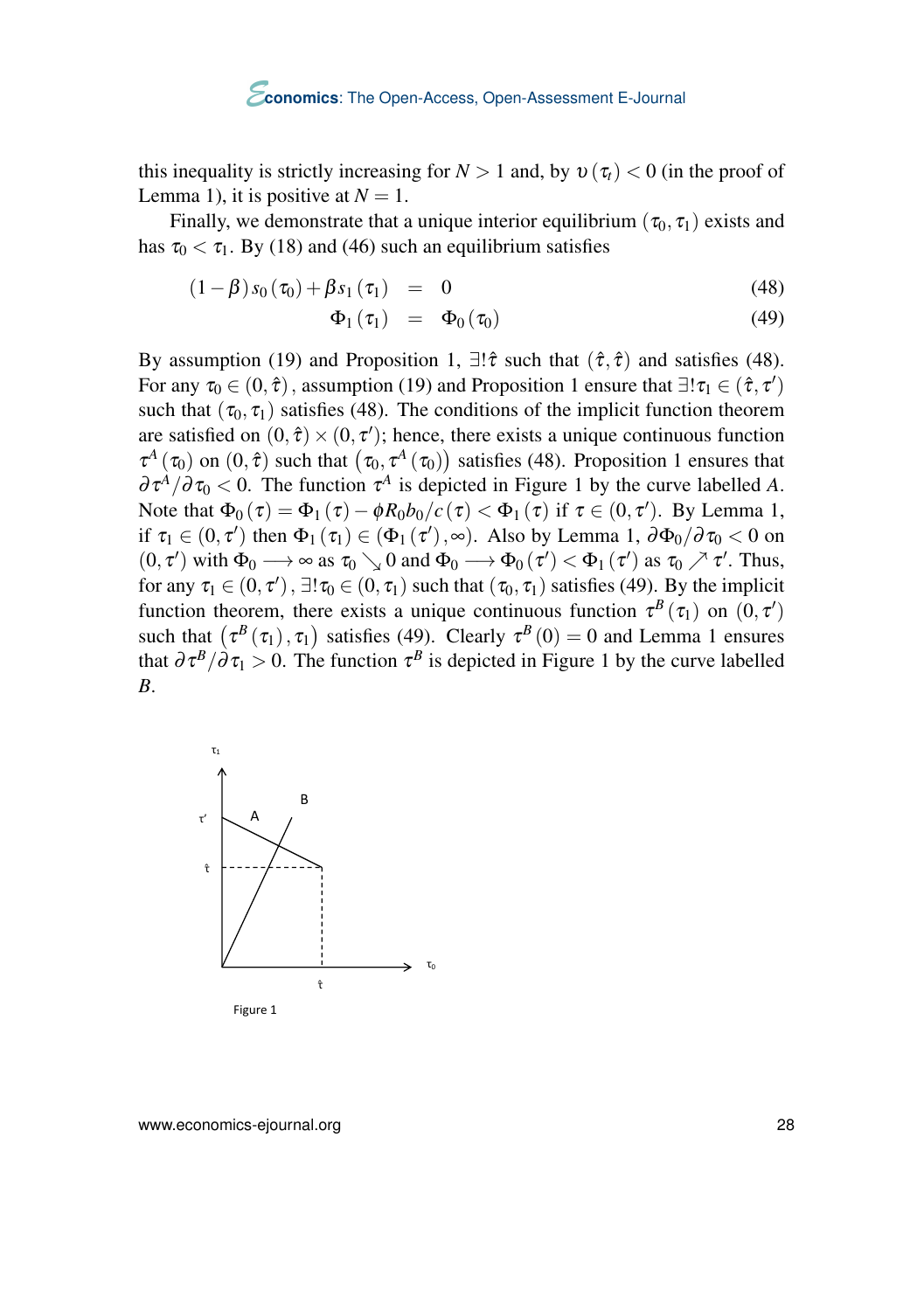From Figure 1, it clear that *A* and *B* have a unique intersection and that at the intersection  $\tau_0 < \tau_1$ . As  $s_t$  is strictly increasing and  $\Phi_t$  is strictly decreasing on  $[0, \tau_{1t}^*], t = 0, 1$ , (and thus any "continuation" of curve *A* would slope down and any "continuation" of curve *B* would slope up) there can be no other equilibria. This completes the proof.

*Proof of Proposition 4*. This follows trivially from (46).

*Proof of Proposition 5.* By (49),  $\tau_1 > \tau_0$  and Lemma 1 of Proposition 3, an increase in *N* rotates curve *B* in Figure 1 clockwise. This yields the result.

*Proof of Proposition 6.* Let  $\tau_t \in [0,1)$ ,  $t \in \mathbb{Z}_+$ . Differentiating (29) and (30) yields

$$
\begin{array}{rcl}\n\frac{\partial u}{\partial \tau_{t}} &=& -\frac{\beta^{t} \alpha (1 - \alpha) \tau_{t}}{(1 - \tau_{t}) (1 - \alpha \tau_{t})} < 0, \ t \in \mathbb{Z}_{+} \\
\frac{\partial B}{\partial \tau_{0}} &=& (1 - \beta) \alpha \left[ 1 - \frac{\gamma}{(1 - \tau_{0})^{2}} \right], \ \frac{\partial B}{\partial \tau_{t}} = \beta^{t} (1 - \beta) \alpha, \ t \in \mathbb{Z}_{++} \\
\frac{\partial^{2} u}{\partial \tau_{t}^{2}} &=& -\frac{\beta^{t} \alpha (1 - \alpha \tau_{t}^{2})}{(1 - \tau_{t})^{2} (1 - \alpha \tau_{t})^{2}} < 0, \ \frac{\partial^{2} u}{\partial \tau_{t} \partial \tau_{s}} = 0, \ s \neq t, \ s, t \in \mathbb{Z}_{+} \\
\frac{\partial^{2} B}{\partial \tau_{0}^{2}} &=& -\frac{2 (1 - \beta) \alpha \gamma}{(1 - \tau_{0})^{3}} < 0, \ \frac{\partial^{2} B}{\partial \tau_{t}^{2}} = \frac{\partial^{2} B}{\partial \tau_{t} \partial \tau_{s}} = 0, \ s \neq t, \ t \in \mathbb{Z}_{++}, \ s \in \mathbb{Z}_{+},\n\end{array}
$$

where  $\gamma \equiv (1-\alpha)R_0b_0/\alpha$ .

As all of the cross-partial derivatives are zero, the second-order conditions are satisfied if  $(\partial B/\partial \tau_t)\left(\partial^2 u/\partial \tau_t^2\right)$  -  $(\partial u/\partial \tau_t)\left(\partial^2 B/\partial \tau_t^2\right) < 0, t \in \mathbb{Z}_+$ . By (50) and  $\partial B/\partial \tau_t > 0$ , which follows from an argument similar to that in Proposition 2, this is clearly true.

The first-order conditions are (30) and  $\Psi_t(\tau_t) = \Psi_0(\tau_0)$ ,  $t \in \mathbb{Z}_{++}$ , where  $\Psi_t(\tau_t) \equiv \left(\frac{\partial u}{\partial \tau_t}\right) / \left(\frac{\partial B}{\partial \tau_t}\right), t \in \mathbb{Z}_+$ . As  $\Psi_t$  is strictly decreasing and  $\Psi_t(\tau_t) =$  $\Psi_1(\tau_1)$ ,  $t \in \mathbb{Z}_{++}$ , it must be that  $\tau_t = \tau_1$ ,  $t \in \mathbb{Z}_{++}$  and

$$
\Psi_1(\tau_1) = \Psi_0(\tau_0), t \in \mathbb{Z}_{++}.
$$
\n(51)

As in Proposition 3, (31) and (50) ensure that there exists a unique continuous strictly decreasing function  $\tau^A(\tau_0)$  on  $(0, \hat{\tau})$  such that  $(\tau_0, \tau^A(\tau_0))$  satisfies (30) (when  $\tau_t = \tau_1$ ,  $t \in \mathbb{Z}_{++}$ ), where  $\hat{\tau}$  is the unique constant tax that satisfies (30). By (50)  $\Psi_0(\tau) < \Psi_1(\tau)$  when  $R_0 b_0 > 0$  if  $\tau \in (0, \tau')$ . By (50), if  $\tau_1 \in (0, \tau')$ then  $\Phi_1(\tau_1) \in (\Phi_1(\tau'), 0)$ . Also by (50),  $\partial \Phi_0 / \partial \tau_0 < 0$  on  $(0, \tau')$  with  $\Phi_0 \longrightarrow 0$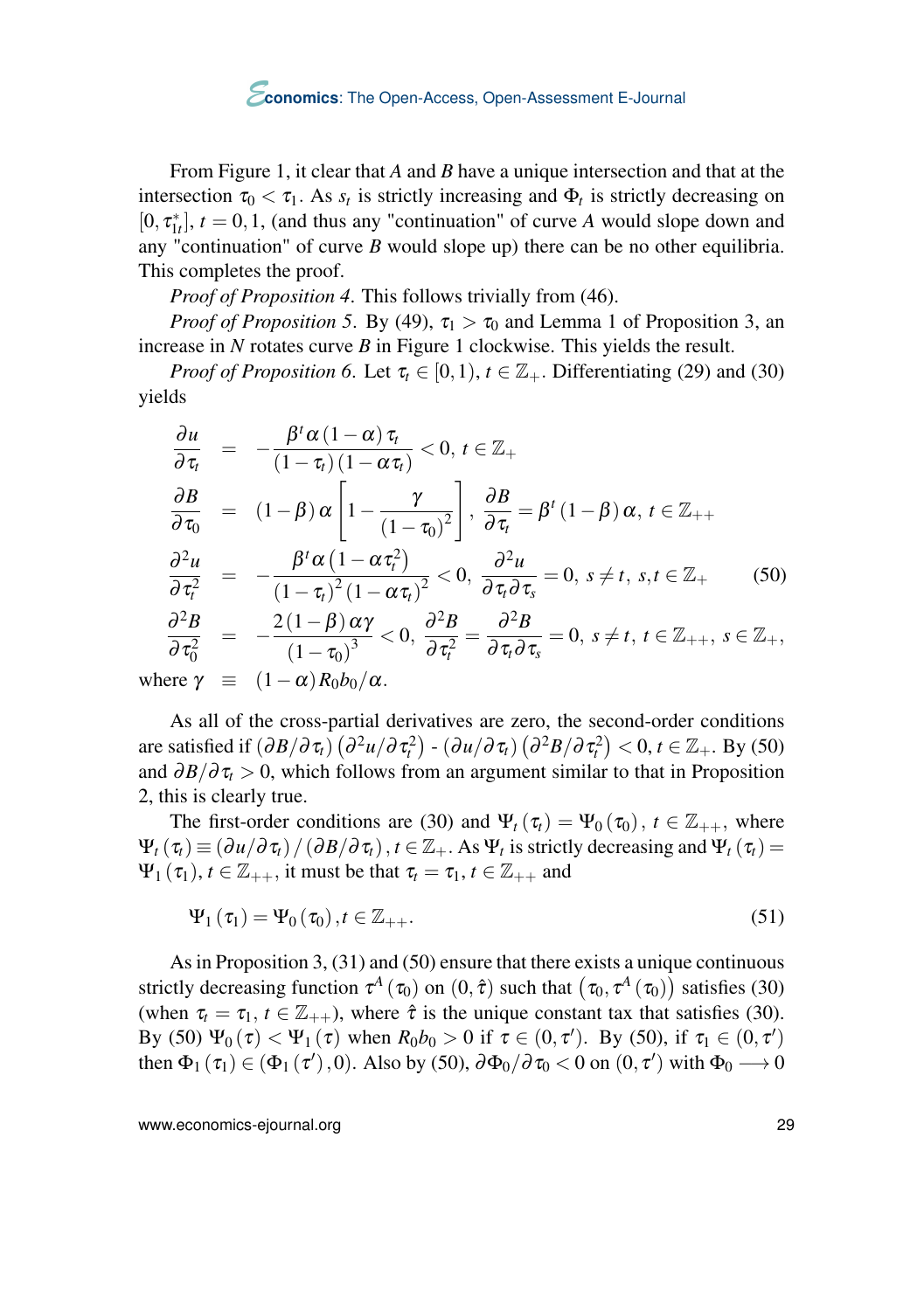### *Economics:* The Open-Access, Open-Assessment E-Journal

as  $\tau_0 \searrow 0$  and  $\Phi_0 \longrightarrow \Phi_0(\tau') < \Phi_1(\tau')$  as  $\tau_0 \nearrow \tau'$ . Thus, for any  $\tau_1 \in (0, \tau')$ ,  $\exists! \tau_0 \in (0, \tau_1)$  such that  $(\tau_0, \tau_1)$  satisfies (51). By the implicit function theorem, there exists a unique continuous function  $\tau^B(\tau_1)$  on  $(0, \tau')$  such that  $(\tau^B(\tau_1), \tau_1)$ satisfies (51). Clearly  $\tau^{B}(0) = 0$  and (50) ensures that  $\partial \tau / \partial \tau_1 > 0$ . The geometric argument of Proposition 3, using Figure 1 holds and there exists a unique solution to the optimisation problem and it has  $\tau_1 > \tau_0$ .

*Proof of Proposition 7*. Working backward, in period 1 the government's Lagrangian is  $u_1 + \lambda (s_1^c + \beta s_2)$ , where  $u_1 \equiv \ln c_1 + \beta \ln c_2$ , consumption is given by (13), saving is as defined in (18) and  $s_1^c \equiv s_1 - R_1 b_1/c_1$ .

The Euler equation is given by  $(5)$  for  $t = 1$ . Optimality requires

$$
\frac{1+\phi \tau_1 s_1^c}{\tau_1} - \frac{1+\phi \tau_2 s_2}{\tau_2} = 0 \tag{52}
$$

$$
s_1^c + \beta s_2 = 0 \tag{53}
$$

$$
\begin{vmatrix} L_{11} & L_{12} & \frac{\partial s_1^c}{\partial \tau_1} \\ L_{12} & L_{22} & \frac{\partial s_2}{\partial \tau_2} \\ \frac{\partial s_1^c}{\partial \tau_1} & \frac{\partial s_2}{\partial \tau_2} & 0 \end{vmatrix} > 0.
$$
 (54)

Solving (54) implies

$$
\Delta \equiv (1+\beta) \phi \frac{\partial s_1^c}{\partial \tau_1} \frac{\partial s_2}{\partial \tau_2} - \frac{\beta}{\tau_1^2} \frac{\partial s_2}{\partial \tau_2} - \frac{1}{\tau_2^2} \frac{\partial s_1^c}{\partial \tau_1} < 0. \tag{55}
$$

Differentiating (52) and (53) yields

$$
\frac{d\tau_1}{d(R_1b_1)} = \frac{1}{c_1\Delta} \left[ (1+\beta)\phi \frac{\partial s_2}{\partial \tau_2} - \frac{1}{\tau_2^2} \right], \frac{d\tau_2}{d(R_1b_1)} = -\frac{1}{c_1\Delta\tau_1^2}.
$$
 (56)

Differentiating the indirect utility function  $u_1 = u_1 (R_1 b_1)$ , using (56) yields

$$
\frac{du_1}{d\left(R_1b_1\right)} = -\frac{\phi\,\tau_1}{c_1^2} \left(\frac{\partial s_1^c}{\partial\,\tau_1}\right)^{-1}.\tag{57}
$$

Differentiating (5) at  $t = 0$  yields

$$
\frac{\partial (R_1b_1)}{\partial \tau_0} = \frac{b_1c_1}{c_0} \frac{\phi \tau_0}{\phi \tau_1 \frac{d\tau_1}{d(R_1b_1)} b_1 + \beta c_0}, \quad \frac{\partial (R_1b_1)}{\partial b_1} = \frac{c_1}{\phi \tau_1 \frac{d\tau_1}{d(R_1b_1)} b_1 + \beta c_0}.
$$
(58)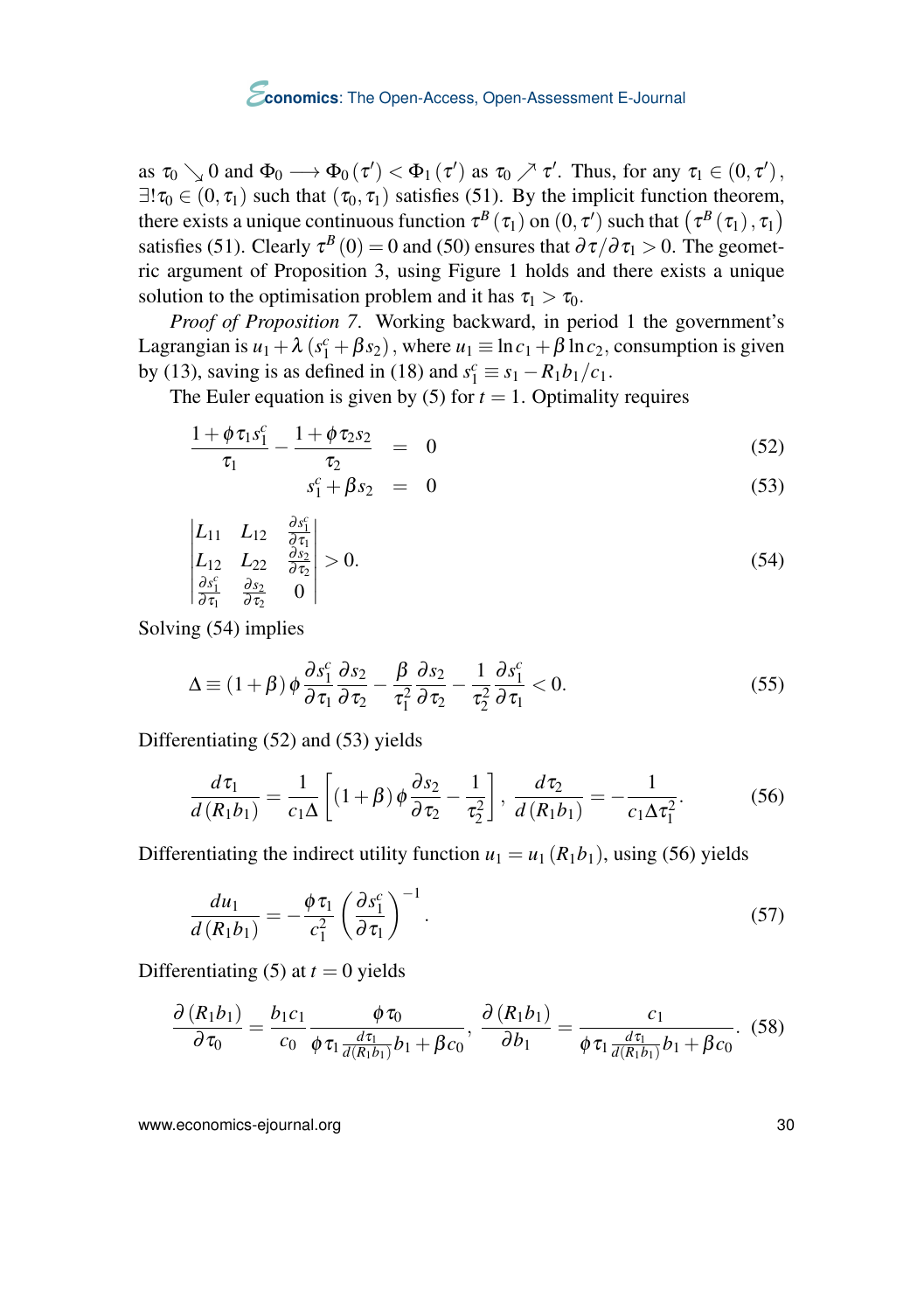### *Conomics:* The Open-Access, Open-Assessment E-Journal

In period 0 the policy maker maximises  $\ln c_0 + \beta u_1 (R_1 b_1)$  subject to (13) and (18) at  $t = 0$ . Optimality requires

$$
\frac{\phi \tau_0}{c_0} = \beta \frac{du_1}{d(R_1 b_1)} \left[ \frac{\partial (R_1 b_1)}{\partial \tau_0} - (1 - \phi \tau_0) \frac{\partial (R_1 b_1)}{\partial b_1} \right].
$$
\n(59)

Substituting in (57) and (58) into (59) yields

$$
-\frac{1}{\Delta} \frac{\phi s_0}{\tau_1^2} \frac{\partial s_2}{\partial \tau_2} = \frac{1 + \phi \tau_0 s_0}{\tau_0} - \frac{1 + \phi \tau_1 s_1}{\tau_1}.
$$
(60)

This implies that  $(1+\phi \tau_0 s_0)/\tau_0 > (1+\phi \tau_1 s_1)/\tau_1 \Rightarrow \tau_0 < \tau_1$ .

*Proof of Proposition 10.* Let the initial period be denoted by  $t = 0$ . We have  $\tau_0 < 1/\phi$ . If this were not true, then with constant taxes welfare could be improved by moving to the lower tax (on the other side of the Laffer curve) that produces the same surplus.

Suppose that the coordinated marginal fall in the initial tax  $d\tau_0 < 0$  is financed by a sequence of future tax changes  $\{d\tau_t\}_{t=1}^{\infty}$  such that  $dc_t = dc, t \in \mathbb{Z}_{++}$ . Differentiating (32) and evaluating at the initial steady state yields that a strict increase in utility requires

$$
dc_0 + \beta dc/(1 - \beta) > 0. \tag{61}
$$

Differentiating (35) and evaluating at a steady state yields

$$
\frac{1-\phi\tau}{\theta}\sum_{t=0}^{\infty}\beta^{t}d\tau_{t}-\left(s-\frac{R_{0}b_{0}}{c}\right)dc_{0}-\frac{\beta sdc}{1-\beta}=0.
$$
\n(62)

At a steady state,  $R_t = 1/\beta$ . Thus evaluating (35) at the steady state yields  $s = (1 - \beta) b_0 / (\beta c)$ . Substituting this into (62) yields

$$
(1 - \phi \tau) \sum_{t=0}^{\infty} \beta^t d\tau_t + \theta b_0 dc_0/c - \theta b_0 dc/c = 0.
$$
 (63)

Differentiating (34) and evaluating at the steady state yields

$$
dR_1 = \theta \left( dc - dc_0 \right) / (\beta c), \, dR_t = 0, \, t = 2, 3, \dots \, . \tag{64}
$$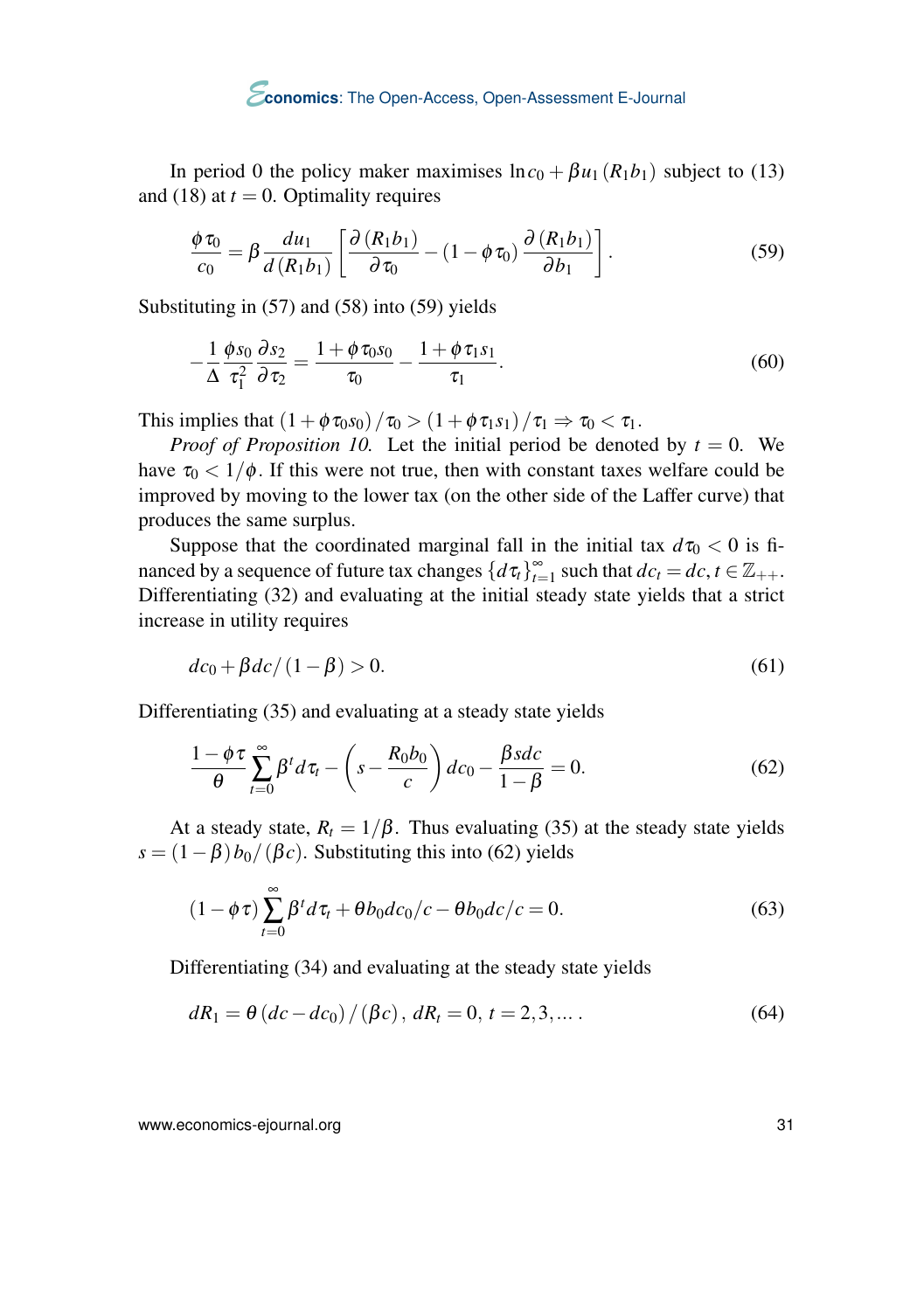**conomics**: The Open-Access, Open-Assessment E-Journal

Differentiating (36), employing  $\partial f_t/k_t = R_t$  and  $dk_t/dR_t = -k_t/(\alpha R_t)$ , substituting in (64) and evaluating at a steady state yields

$$
\begin{array}{rcl}\n\phi \tau d\tau_0 & = & \theta \left( dc - dc_0\right) k_1 / \left(\alpha c\right) - dc_0 \\
\phi \tau d\tau_1 & = & -\theta \left( dc - dc_0\right) k_1 / \left(\alpha \beta c\right) - dc \\
\phi \tau d\tau_t & = & -dc, \ t = 2, 3, \dots.\n\end{array} \tag{65}
$$

Substituting (65) into (63) and using  $b_0 > 0$  yields that utility rises if and only if

$$
\frac{1-\phi\tau}{\phi\tau}\frac{\beta}{1-\beta} + \frac{b_0}{c} > 0.
$$
\n(66)

This follows from  $\tau < 1/\phi$ .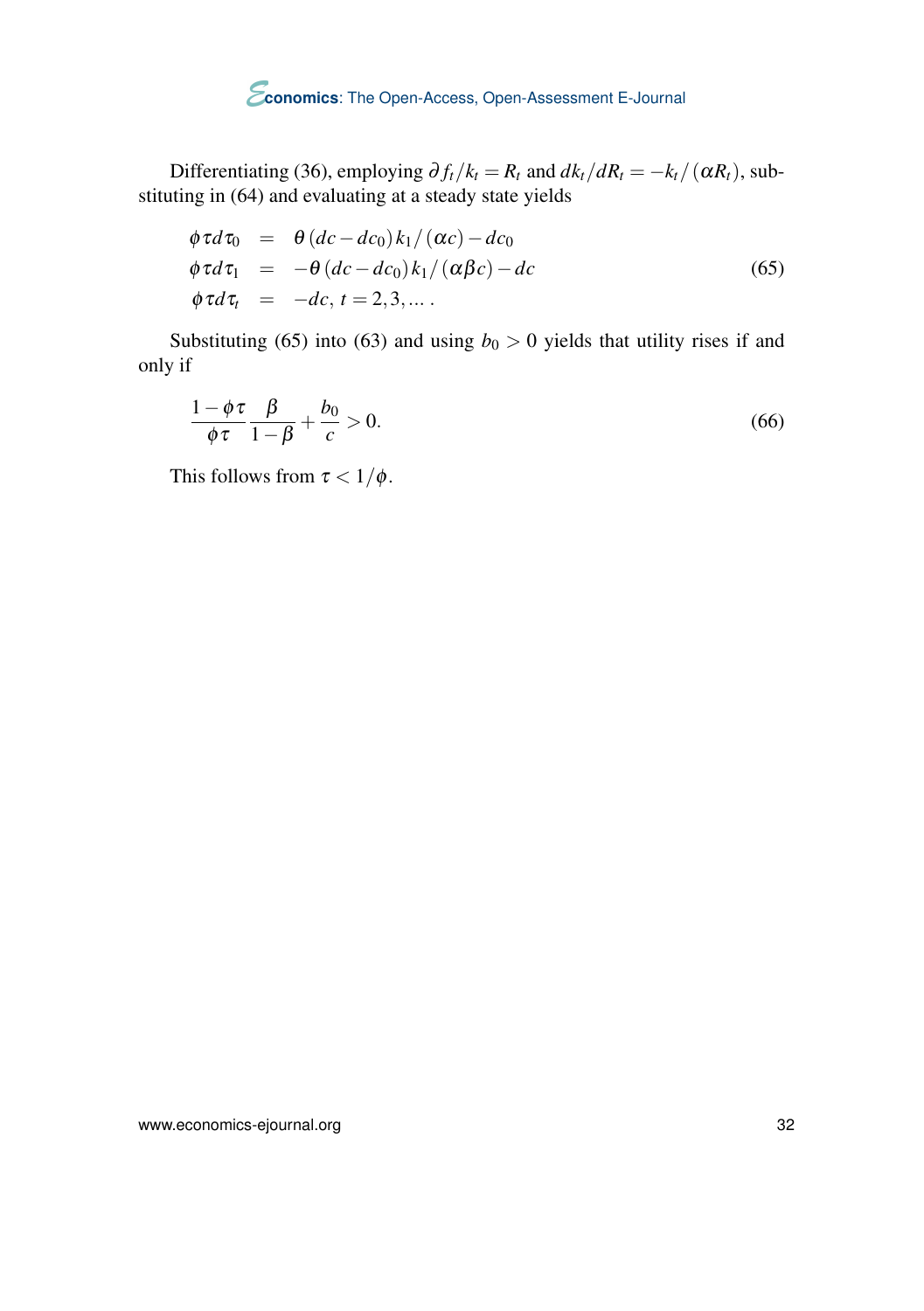# References

- [1] Acemoglu, Daron, Mikhail Golosov and Aleh Tsyvinski (2011), Political Economy of Ramsey Taxation, *Journal of Public Economics*, 95(7–8), August, 467–475. http://economics.mit.edu/files/7001
- [2] Alesina, Alberto and Allan Drazen (1991), Why Are Stabilizations Delayed? *American Economic Review* 81(5), 1170–1188. http://www.jstor.org/stable/2006912
- [3] Alesina, Alberto and Guido Tabellini (1990), A Positive Theory of Budget Deficits and Government Debt, *Review of Economic Studies* 57(3), 403–414. http://restud.oxfordjournals.org/content/57/3/403.short
- [4] Allers, Marten (1995), Tax Compliance Costs in the Netherlands, in Cedric Sanford, editor, *Tax Compliance Costs: Measurement and Policy*, Bath, UK, Fiscal Publications, 173–195.
- [5] Aragón, Fernando M., The Flypaper Effect and Costly Tax Collection, London School of Economics, 2010.
- [6] Aschauer, David Alan, 2000. Public Capital and Economic Growth: Issues of Quantity, Finance, and Efficiency, *Economic Development and Cultural Change*, 48(2), 391–406. http://www.jstor.org/stable/10.1086/452464
- [7] Baldacci, Emanuele and Manmohan S. Kumar (2010), Fiscal Deficits, Public Debt and Sovereign Bond Yields, International Monetary Fund, Working Paper 10/184. https://www.imf.org/external/pubs/cat/longres.aspx?sk=24130.0
- [8] Barro, Robert (1979), On the Determination of Public Debt,*Journal of Political Economy* 87(5), 940–971. http://www.jstor.org/stable/1833077?seq=1page*scantabcontents*
- [9] Bataglini, Marco (2011), The Political Economy of Public Debt, *Annual Review of Economics*, 3, 161–189. http://www.annualreviews.org/doi/abs/10.1146/annurev-economics-061109- 080320?journalCode=economics
- [10] Bovenberg, A. Lans (1994), Capital Taxation in the World Economy, in F. van der Ploeg, editor, *Handbook of International Macroeconomics*, Oxford, Blackwell,116–150.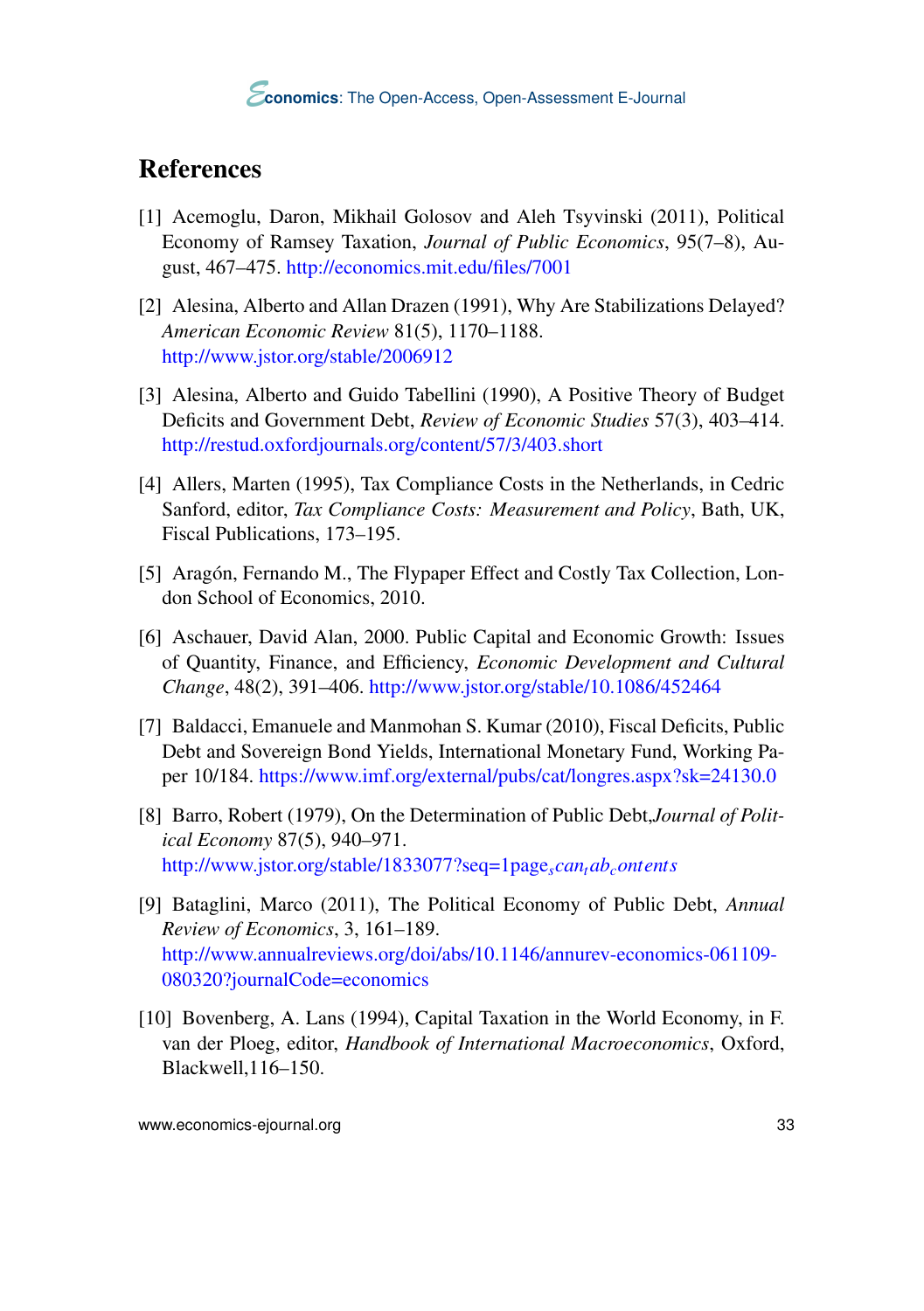[11] De Bruyne, Guido (1979), Pareto Optimality of Non-cooperative Equilibrium in a Time-dependent Multi-period Game, *European Economic Review*, 12(3), 243–260. http://www.sciencedirect.com/science/article/pii/0014292179900047

[12] Buiter, Willem (1987), Fiscal Policy in Open Interdependent Economies, in A. Razin and E. Sadka, eds., *Economic Policy in Theory and Practice*,

- London, Macmillan, 101–144.
- [13] Buiter, Willem (1989), *Budgetary Policy, International and Intertemporal Trade in the Global Economy*, Amsterdam, North Holland.
- [14] Buiter, Willem and Kenneth M. Kletzer (1991), The Welfare Economics of Cooperative and Non-cooperative Fiscal Policy, *Journal of Economic Dynamics and Control* 15(1), 215–244. http://www.sciencedirect.com/science/article/pii/016518899190034X
- [15] Bulow, Jeremy and Kenneth Rogoff (1989), A Constant Recontracting Model of Sovereign Debt, *Journal of Political Economy* 97, 155–178. http://scholar.harvard.edu/rogoff/publications/constant-Recontracting-Model-Sovereign-Debt
- [16] Chamley, Christophe (1981), The Welfare Cost of Capital Income Taxation in a Growing Economy, *Journal of Political Economy* 89(3), 468–496. http://www.jstor.org/stable/1832037
- [17] Chamley, Christophe (1986), Optimal Taxation of Capital Income in General Equilibrium with Infinite Lives, *Econometrica* 54(3), 607–622. http://www.jstor.org/stable/1911310
- [18] Chang, Roberto (1990), International Coordination of Fiscal Deficits, *Journal of Monetary Economics* 25(3), 347–366. http://www.sciencedirect.com/science/article/pii/030439329090058C
- [19] Chang, Roberto (1997), Financial Integration with and without International Policy Coordination, *International Economic Review* 38(3), 547–564. http://www.jstor.org/stable/2527280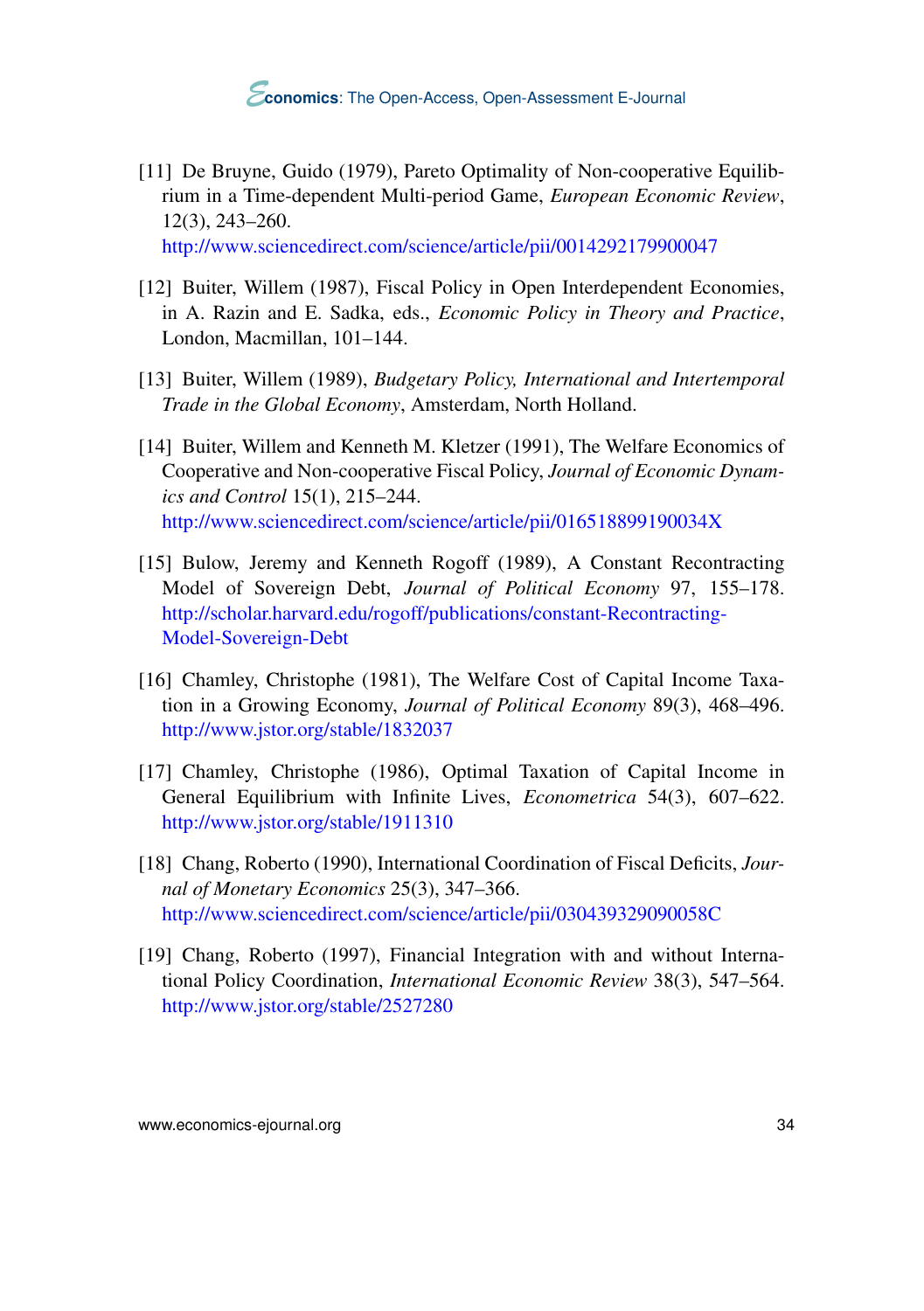- [20] Checherita-Westphal, Cristina, Andrew Hughes Hallett and Philipp Rother (2014) Fiscal Sustainability Using Growth-maximising Debt Targets, *Applied Economics*, 46(6), 638–647. http://www.tandfonline.com/doi/pdf/10.1080/00036846.2013.861590
- [21] Cole, Harold L. and Patrick J. Kehoe (1995), The Role of Institutions in Reputation Models of Sovereign Debt, *Journal of Monetary Economics* 35(1), 45–64. http://www.sciencedirect.com/science/article/pii/0304393294011657
- [22] Corsetti, Giancarlo and Gernot J. Müller (2007), International Dimensions of Fiscal Policy Transmission, Fondation Banque de France pour la recherche project working paper. https://www.economicdynamics.org/meetpapers/2007/paper<sub>7</sub>26.*pd f*
- [23] Corsetti, Giancarlo, André Meier and Gernot J. Müller (2010). Cross-Border Spillovers from Fiscal Stimulus, *International Journal of Central Banking*, 6(1), 5–37. http://www.ijcb.org/journal/ijcb10q1a1.htm
- [24] Corsetti, Giancarlo, André Meier and Gernot J. Müller (2012). What Determines Government Spending Multipliers?, *Economic Policy*, 27(72), 521– 565. https://ideas.repec.org/a/bla/ecpoli/v27y2012i72p521-565.html
- [25] Drazen, Allan (2000), *Political Economy in Macroeconomics,* Princeton, Princeton University Press.
- [26] Eaton, Jonathan and Mark Gersovitz (1981), Debt with Potential Repudiation, *Review of Economic Studies* 48(2), 289–309. http://www.jstor.org/stable/2296886
- [27] Fichtner, Jason J. and Jacob M. Feldman (2013), *The Hidden Costs of Tax Compliance,* Mercatus Research, Mercatus Center George Mason University.
- [28] Frenkel, Jacob A. and Assaf Razin (1985), Government Spending, Debt, and International Economic Interdependence, *Economic Journal* 95(379), 619–636. http://www.jstor.org/stable/2233030
- [29] Frankel, Jacob A. and Assaf Razin (1987), *Fiscal Policies and the World Economy*, Cambridge, MIT Press.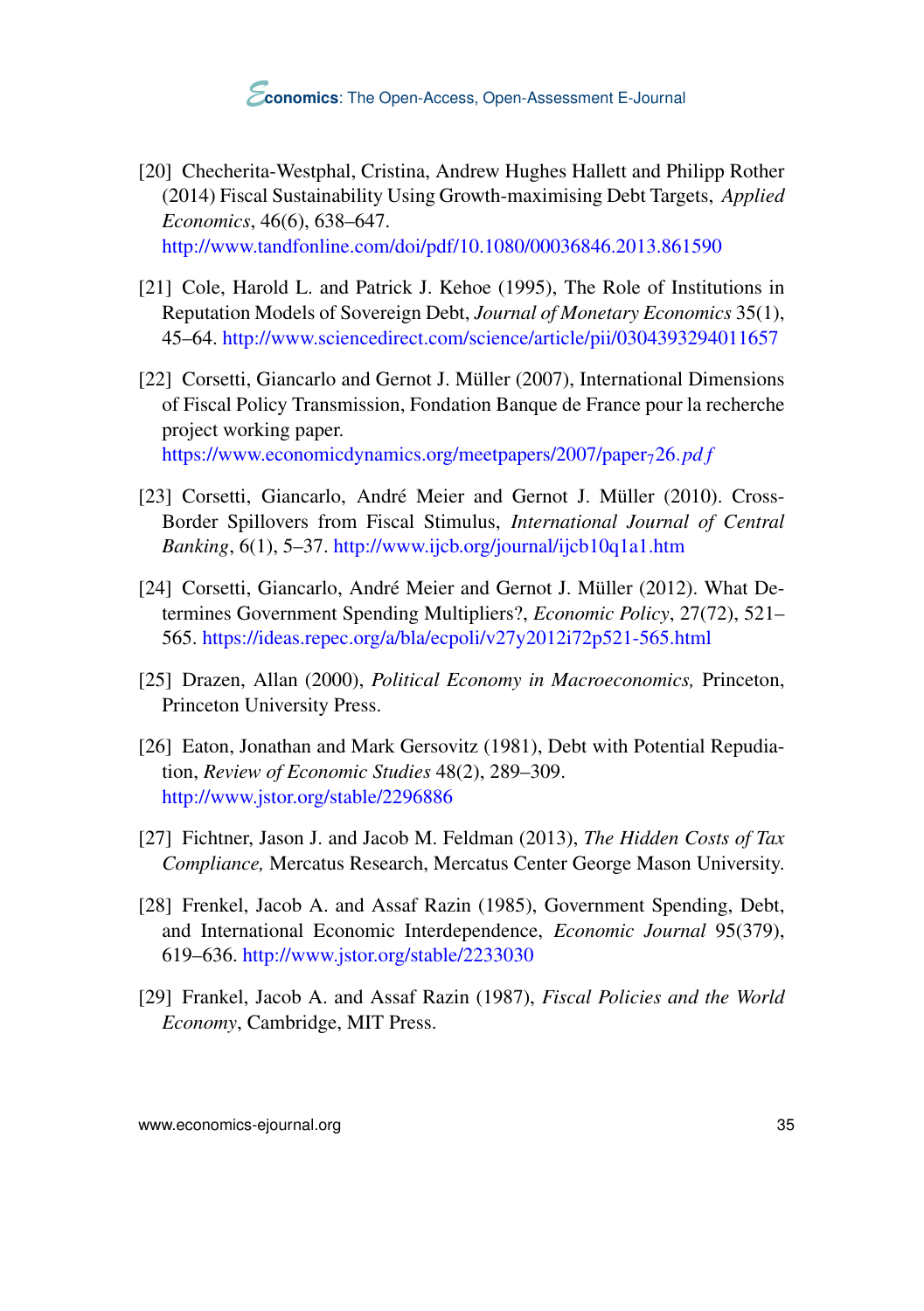- [30] Greiner, Alfred (2013), Debt and Growth: Is There a Non-monotonic Relation? *Economics Bulletin*, 33(1), 33–47. https://ideas.repec.org/a/ebl/ecbull/eb-12-00881.html
- [31] Gross, Till (2014), Equilibrium Capital Taxation in Open Economies under Commitment, *European Economic Review*, 70(August), 75–87. http://www.sciencedirect.com/science/article/pii/S0014292114000567
- [32] Guyton, John L., John F. O'Hare, Michael P. Stavrianos and Eric J. Toder (2003), Estimating the Compliance Cost of the U.S. Individual Income Tax *National Tax Journal* 56,September, 673–688. http://www.ntanet.org/NTJ/56/3/ntj-v56n03p673-88-estimating-compliancecost-individual.html
- [33] Hamada, Koichi (1966), Strategic Aspects of Taxation on Foreign Investment Income, *Quarterly Journal of Economics* 80(3), 361–375. http://www.jstor.org/stable/1880725
- [34] Hamada, Koichi (1986), Strategic Aspects of International Fiscal Interdependence, *Economic Studies Quarterly* 37(2), 165–180. https://www.jstage.jst.go.jp/article/economics1986/37/2/37<sub>21</sub>65/<sub>a</sub>rticle
- [35] Han, Yutao, Patrice Pieretti, Skerdilajda Zanaj and Benteng Zou (2014), Asymmetric Competition among Nation States: A Differential Game Approach, *Journal of Public Economics*, 119, November, 71–79. http://www.sciencedirect.com/science/article/pii/S0047272714001728
- [36] Hughes Hallett, Andrew J. and H. J. B. Rees (1983) *Quantitative Economic Policies and Interactive Planning*, Cambridge, Cambridge University Press.
- [37] Janeba, Eckhard (1997), *International Tax Competition*, Mohr Siebeck, Tübingen.
- [38] Kaplow, Louis (1990), Optimal Taxation with Costly Enforcement and Evasion, *Journal of Public Economics* 43(2), 221–236. http://www.sciencedirect.com/science/article/pii/004727279090031C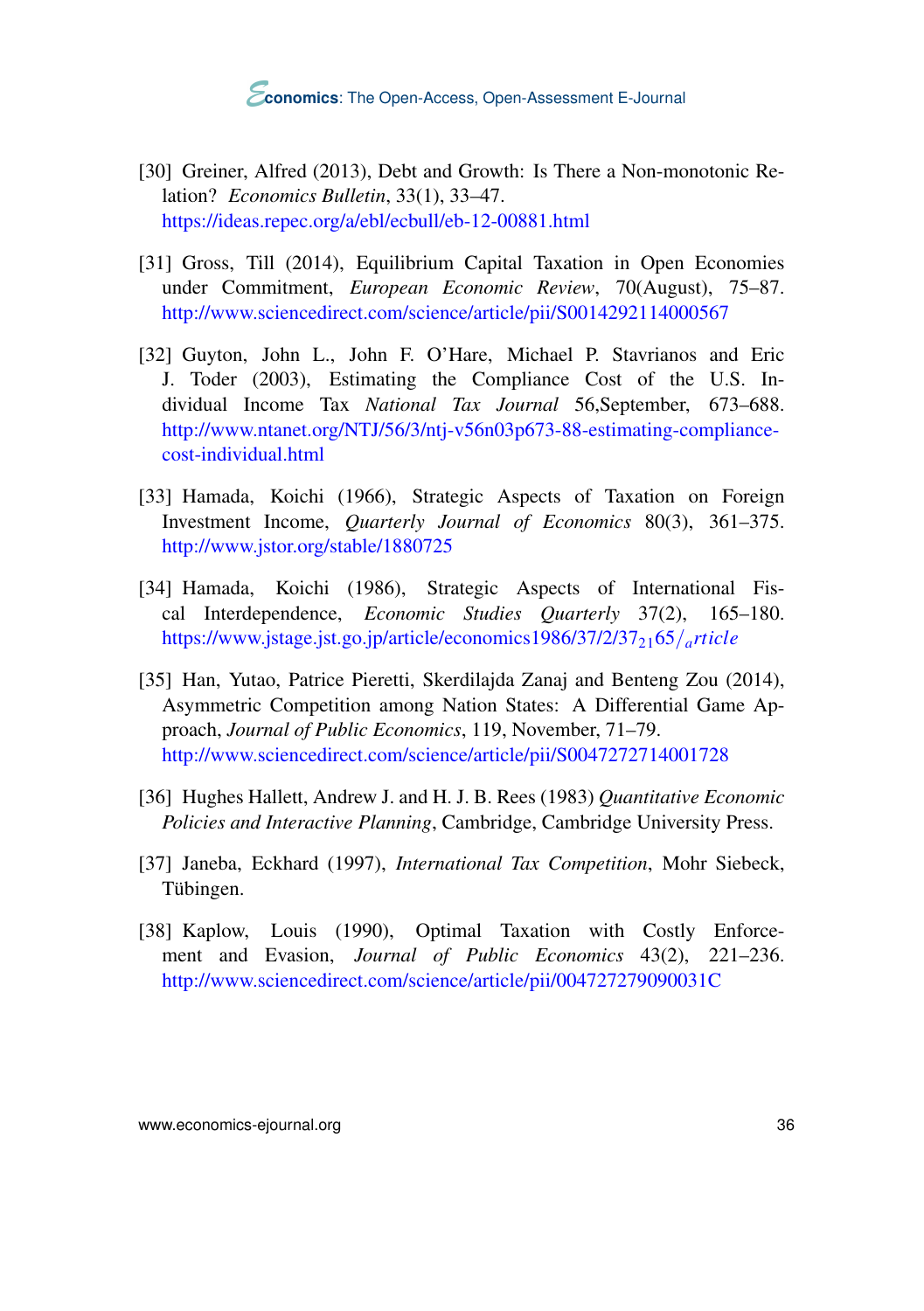- [39] Keen, Michael and Kai A. Konrad (2014), The Theory of International Tax Competition and Coordination, Working Paper of the Max Planck Institute for Tax Law and Public Finance No. 2012–06, July 9. https://ideas.repec.org/p/mpi/wpaper/international*taxcompetitionandcoordination*.*html*
- [40] Kehoe, Patrick (1987), Coordination of Fiscal Policies in a World Economy, *Journal of Monetary Economics* 19(3), 349–376. http://www.sciencedirect.com/science/article/pii/0304393287900031
- [41] Kehoe, Patrick (1989), Policy Cooperation Among Benevolent Governments May Be Undesirable, *Review of Economic Studies* 56(2), 289–296. http://restud.oxfordjournals.org/content/56/2/289.short
- [42] Kirchgässner, Gebhard (2014), On the Political Economy of Public Deficits and Debt, *German Economic Review* 15(1), 116–130. http://onlinelibrary.wiley.com/doi/10.1111/geer.12029/abstract
- [43] Lucas, Robert E. (1988), On the Mechanisms of Economic Development, *Journal of Monetary Economics* 22(1), 3–42. http://www.sciencedirect.com/science/article/pii/0304393288901687
- [44] OECD (2009), *Tax Administration in OECD and Selected Non-OECD Countries*, Paris.
- [45] Persson, Torsten and Lars E.O. Svensson (1989), Why a Stubborn Conservative Would Run a Deficit: Policy with Time-Inconsistent Preferences, *Quarterly Journal of Economics* 104(2), 325–345. http://www.jstor.org/stable/2937850
- [46] Pitt, Mark M. and Joel Slemrod (1989), The Compliance Cost of Itemizing Deductions: Evidence from Individual Tax Returns, *American Economic Review* 79, 1224–1232.
- [47] Rogoff, Kenneth and Anne Sibert (1988), Elections and Macroeconomic Policy Cycles, *Review of Economic Studies* 55(1), 1–16. http://www.jstor.org/stable/2297526
- [48] Sanford, Cedric, Goodwin, Michael and Peter Hardwick (1989), *Administrative and Compliance Costs of Taxation*, Bath, UK, Fiscal Publications.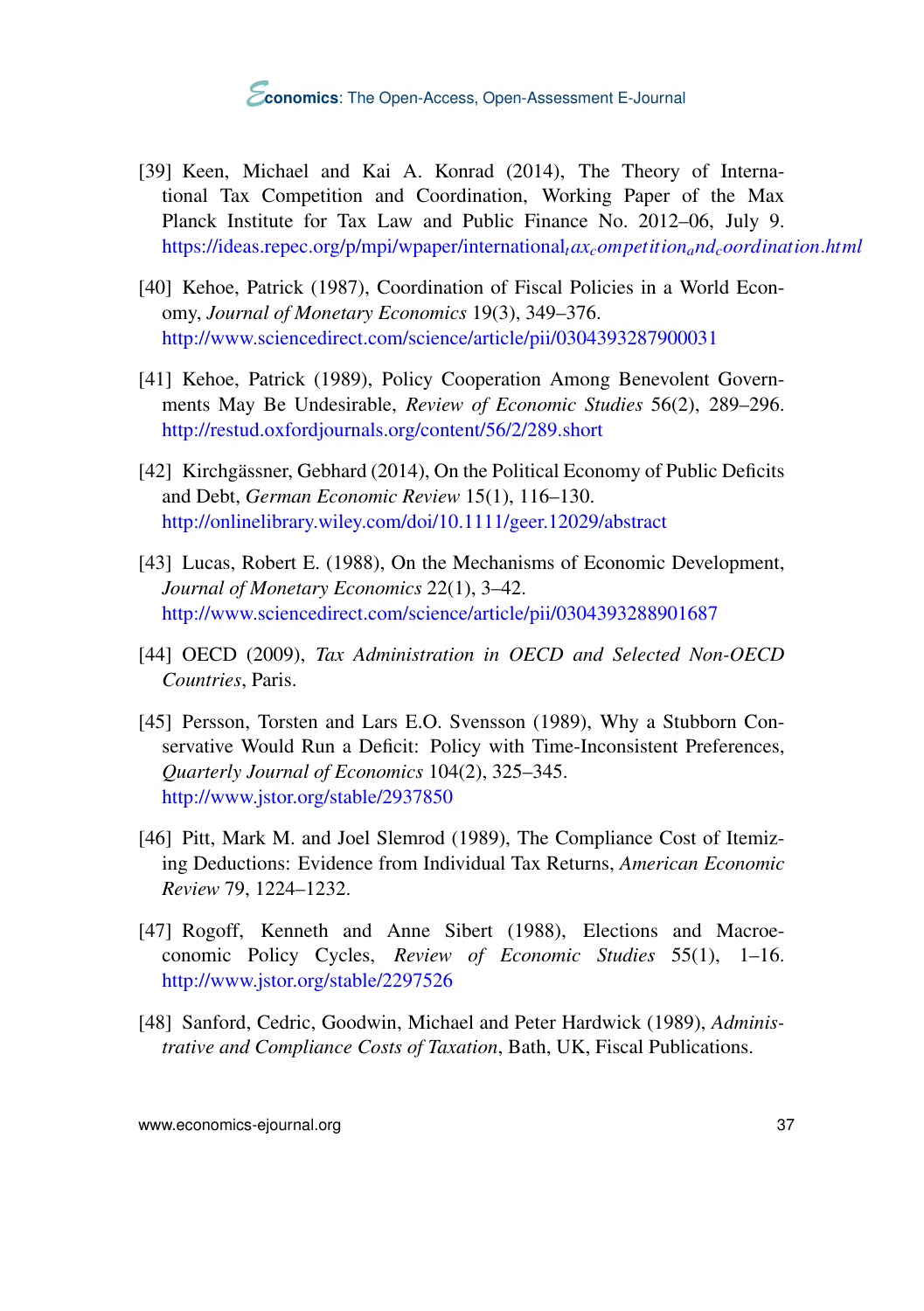- [49] Sinn, Hans Werner (1990), Tax Harmonization and Tax Competition in Europe, *European Economic Review* 34, 489–504. https://www.cesifo $group.de/portal/pls/portal/!PORTAL.wwpob<sub>p</sub>age.show?<sub>d</sub>ocname =$ 973926.*PDF*
- [50] Slemrod, Joel (1996), Which is the Simplest Tax System of Them All? in H. Aaron and W. Gale, eds., *Economic Effects of Fundamental Tax Reform*. Washington, DC, Brookings Institution, 355–391.
- [51] Slemrod, Joel and Nikki Sorum (1984), The Compliance Cost of the U.S. Individual Income Tax System, *National Tax Journal* 37(4), 461–474.
- [52] Slemrod, Joel and Varsha Venkatesh (2002), The Income Tax Compliance Cost of Large and Mid-Size Businesses, Ross School of Business working paper, University of Michigan. http://hdl.handle.net/2027.42/39364
- [53] Song, Zheng, Kjetil Storesletten and Fabrizio Zilibotti (2012), Rotten Parents and Disciplined Children: A Politico-economic Theory of Public Expenditure and Debt, *Econometrica*, 80(6), 2785–2803. http://onlinelibrary.wiley.com/doi/10.3982/ECTA8910/abstract
- [54] Tabellini, Guido (1990), Domestic Politics and the International Coordination of Fiscal Policies, *Journal of International Economics* 28(3–4), 245–65. http://www.sciencedirect.com/science/article/pii/0022199690900035
- [55] Turnovsky, Stephen J. (1988), The Gains from Fiscal Cooperation in the Two-Commodity Real Trade Model, *Journal of International Economics* 25(1–2), 111–127. http://www.sciencedirect.com/science/article/pii/0022199688900074
- [56] Turnovsky, Stephen J. (1997), *International Macroeconomic Dynamics*, Cambridge, MIT Press.
- [57] Vaillancourt, François, Édison Roy-César and Maria Silvia Barros (2013), *The Compliance and Administrative Costs of Taxation in Canada*, Studies in Tax Policy Fraser Institute, April.
- [58] Wildasin, David E. (2003), Fiscal Competition in space and Time, *Journal of Public Economics* 87(11), 2571–2588. http://www.sciencedirect.com/science/article/pii/S0047272702000555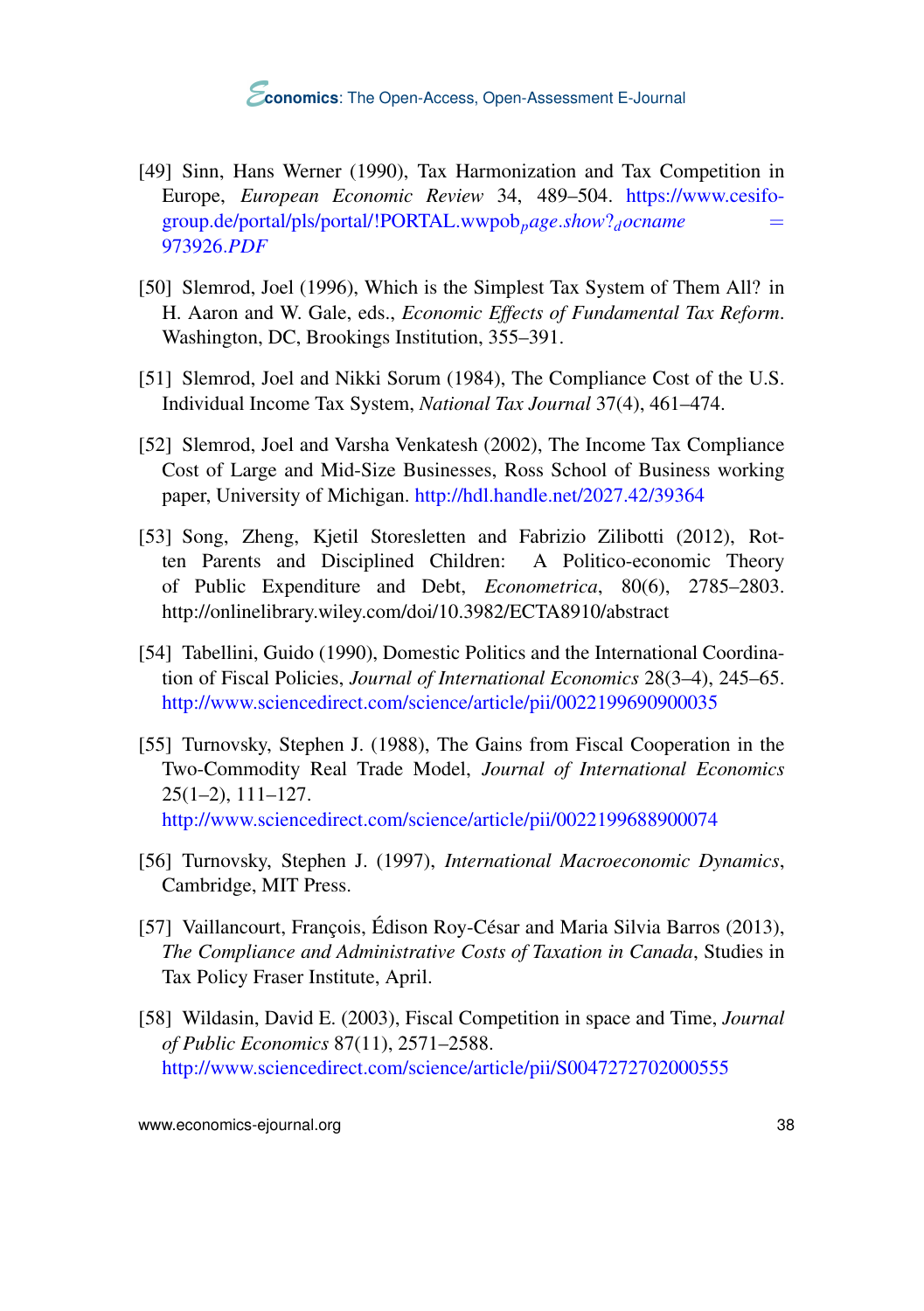- [59] Wildasin, David E. (2011), Fiscal Competition for Imperfectly Mobile Labor and Capital: A comparative dynamic analysis, Journal of Public Economics, 95(11-12), 1312–1321. http://www.sciencedirect.com/science/article/pii/S004727271000174X
- [60] Wilson, John D. (1989), On the Optimal Tax Base for Commodity Taxation, *American Economic Review* 79(5), 1196–1206. http://www.jstor.org/stable/1831445
- [61] Yared, Pierre (2010), Politicians, Taxes and Debt, *The Review of Economic Studies*, 77(2), 806–840. https://www0.gsb.columbia.edu/faculty/pyared/papers/taxes.pdf